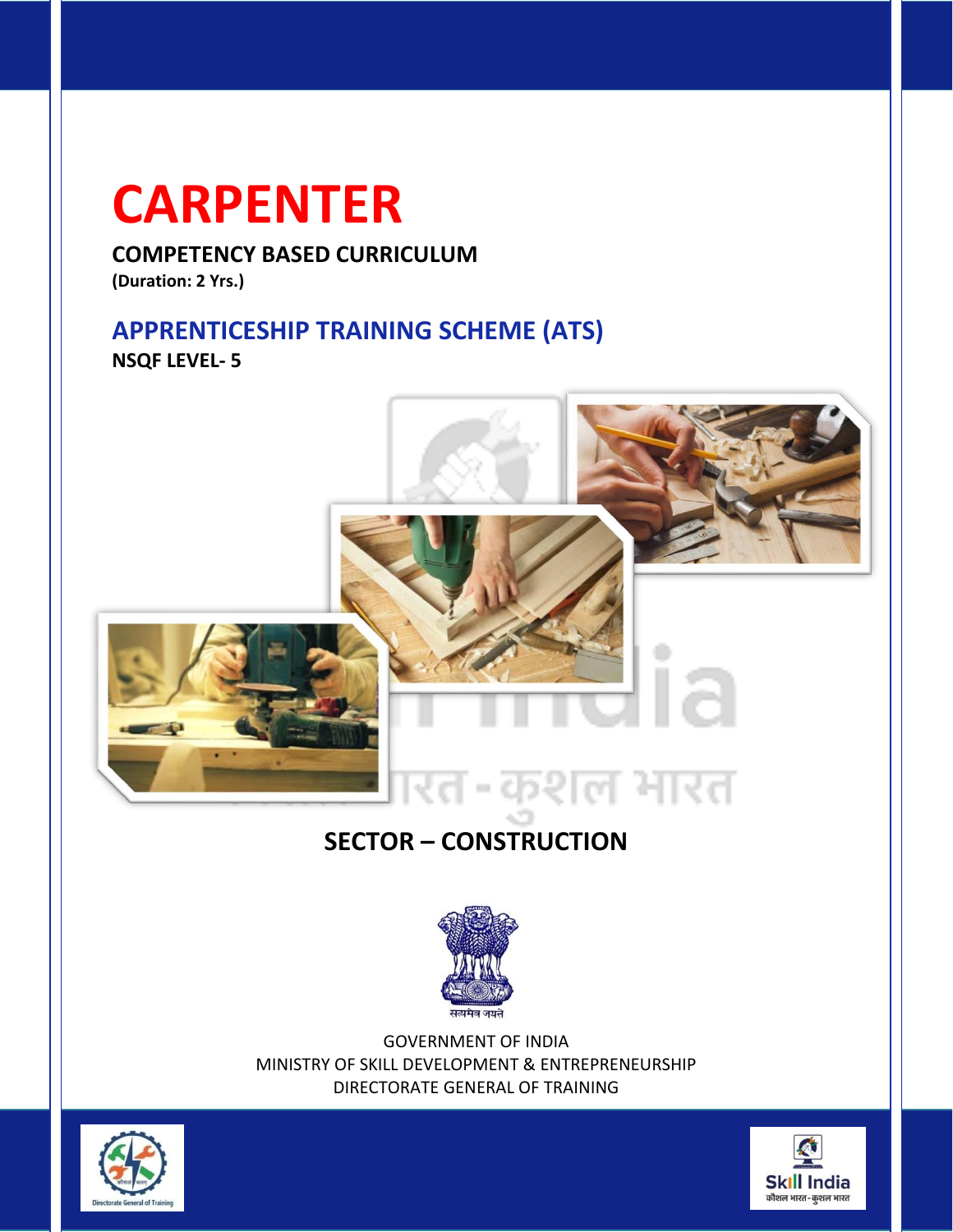# **CARPENTER**

**(Revised in 2018)**

**APPRENTICESHIP TRAINING SCHEME (ATS)**

# **NSQF LEVEL - 5** कौशल भारत-कुशल भारत

Developed By

Ministry of Skill Development and Entrepreneurship Directorate General of Training **CENTRAL STAFF TRAINING AND RESEARCH INSTITUTE** EN-81, Sector-V, Salt Lake City, Kolkata – 700 091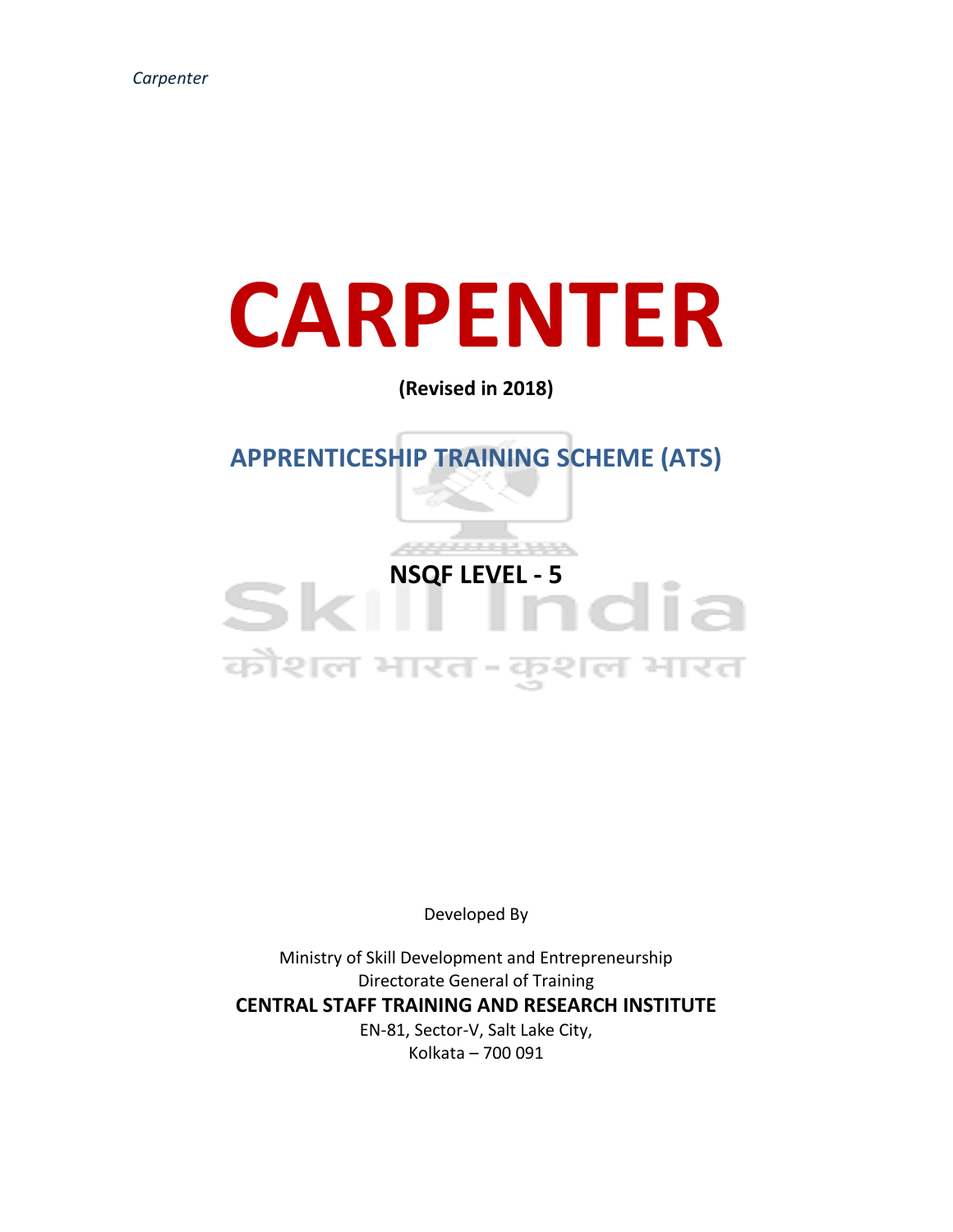The DGT sincerely expresses appreciation for the contribution of the Industry, State Directorate, Trade Experts and all others who contributed in revising the curriculum.

Special acknowledgement is extended by DGT to the following expert members who had contributed immensely in this curriculum.

**Co-ordinator for the course:** Sh. R. N. Manna, T.O., CSTARI- Kolkata

| SI.<br>No. | <b>Name &amp; Designation</b><br>Shri/Mr./Ms.                           | Organization                 | <b>Mentor Council</b><br><b>Designation</b> |
|------------|-------------------------------------------------------------------------|------------------------------|---------------------------------------------|
|            | <b>Expert group on restructuring of Apprenticeship Training Modules</b> |                              |                                             |
| 1.         | SupriyaRana,                                                            | Advanced Training Institute, |                                             |
|            | <b>Vocational Instructor</b>                                            | Kolkata                      |                                             |
| 2.         | Sri NirmalyaNath,                                                       | CSTARI, Kolkata              | Expert                                      |
|            | Astt. Director of Trg.                                                  |                              |                                             |
| 3.         | R.N.Manna, Training Officer                                             | CSTARI, Kolkata              | Expert                                      |
| 4.         |                                                                         |                              |                                             |
| 5.         |                                                                         |                              |                                             |
| 6.         |                                                                         |                              |                                             |
| 7.         |                                                                         |                              |                                             |
| 8.         |                                                                         |                              |                                             |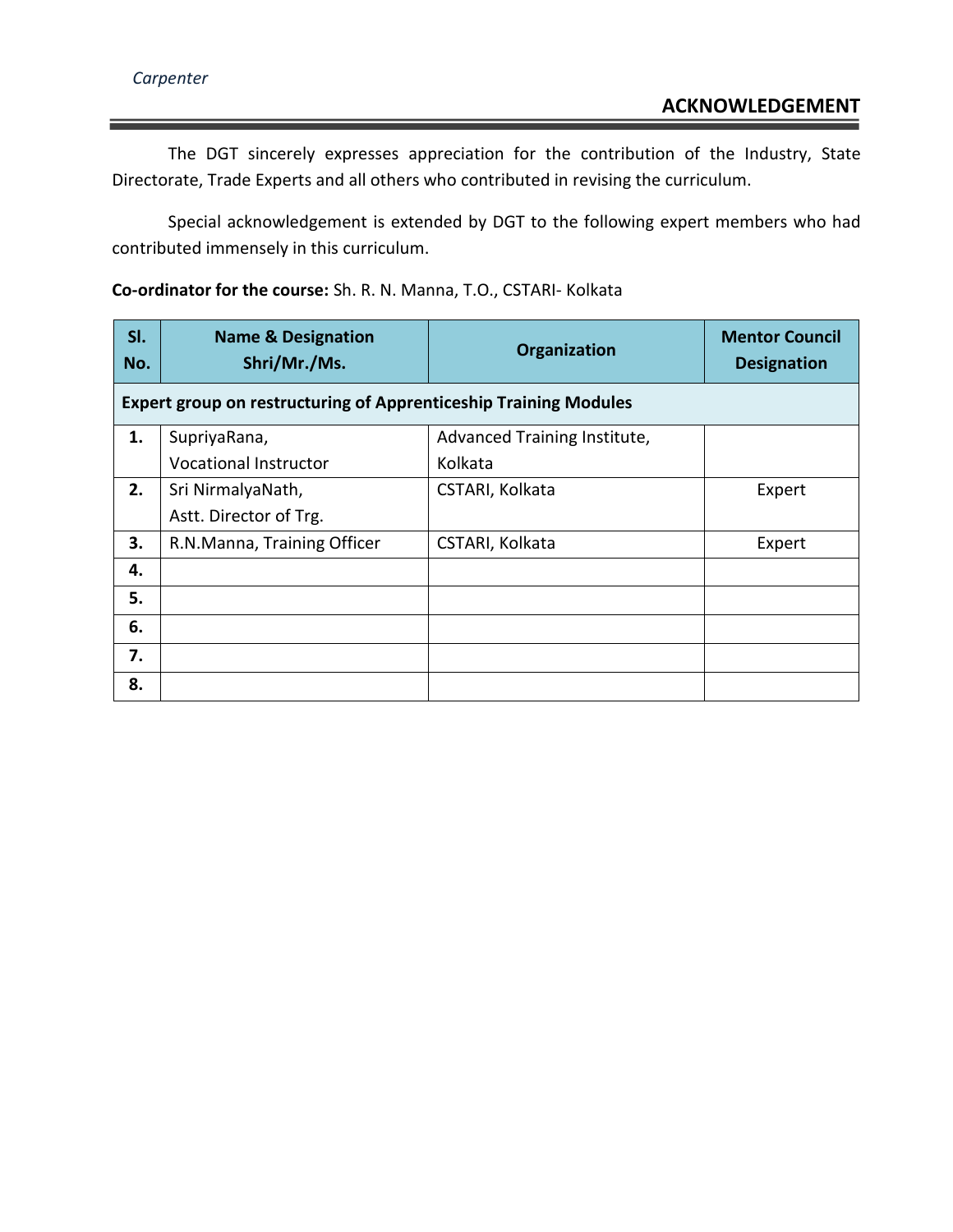| S No. | <b>Topics</b>                                                           |         |
|-------|-------------------------------------------------------------------------|---------|
| 1.    | Background                                                              |         |
| 2.    | <b>Training System</b>                                                  | $3 - 7$ |
| 3.    | Job Role                                                                | 8       |
| 4.    | NSQF Level Compliance                                                   | 9       |
| 5.    | <b>General Information</b>                                              | 10      |
| 6.    | Learning Outcome                                                        |         |
| 7.    | Learning Outcome with Assessment Criteria                               |         |
| 8.    | Syllabus                                                                |         |
| 9.    | Syllabus - Core Skill                                                   |         |
|       | 9.1 Core Skill - Workshop Calculation & Science and Engineering Drawing |         |
|       | 9.2 Core Skill - Employability Skill                                    |         |
| 10.   | Details of Competencies (On-Job Training)                               |         |
| 11.   | List of Trade Tools & Equipment Basic Training - Annexure I             |         |
| 12.   | Format for Internal Assessment - Annexure II                            | 41      |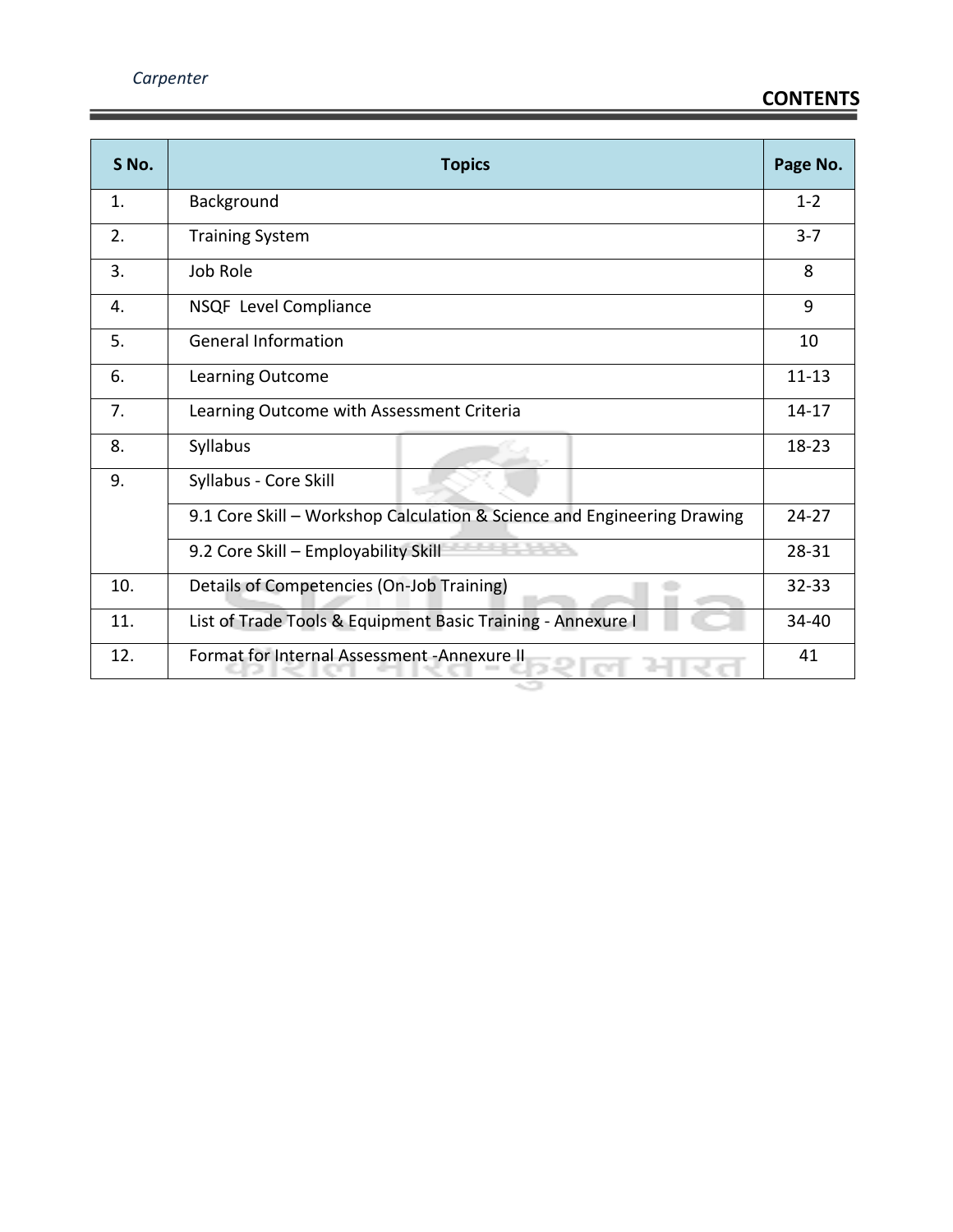#### **Apprenticeship Training Scheme under Apprentice Act 1961**

The Apprentices Act, 1961 was enacted with the objective of regulating the programme of training of apprentices in the industry by utilizing the facilities available therein for imparting on-the-job training. The Act makes it obligatory for employers in specified industries to engage apprentices in designated trades to impart Apprenticeship Training on the job in industry to school leavers and person having National Trade Certificate(ITI pass-outs) issued by National Council for Vocational Training (NCVT) to develop skilled manpower for the industry**.** There are four categories of apprentices namely**; trade apprentice, graduate, technician and technician (vocational) apprentices.** 

Qualifications and period of apprenticeship training of **trade apprentices** vary from trade to trade. The apprenticeship training for trade apprentices consists of basic training followed by practical training. At the end of the training, the apprentices are required to appear in a trade test conducted by NCVT and those successful in the trade tests are awarded the National Apprenticeship Certificate.

The period of apprenticeship training for graduate (engineers), technician (diploma holders and technician (vocational) apprentices is one year. Certificates are awarded on completion of training by the Department of Education, Ministry of Human Resource Development.

रत-कशल भारत

#### **1.1 Changes in Industrial Scenario**

Recently we have seen huge changes in the Indian industry. The Indian Industry registered an impressive growth during the last decade and half. The number of industries in India have increased manifold in the last fifteen years especially in services and manufacturing sectors. It has been realized that India would become a prosperous and a modern state by raising skill levels, including by engaging a larger proportion of apprentices, will be critical to success; as will stronger collaboration between industry and the trainees to ensure the supply of skilled workforce and drive development through employment. Various initiatives to build up an adequate infrastructure for rapid industrialization and improve the industrial scenario in India have been taken.

#### **Reformation**

The Apprentices Act, 1961 has been amended and brought into effect from 22<sup>nd</sup> December, 2014 to make it more responsive to industry and youth. Key amendments are as given below:

> • Prescription of number of apprentices to be engaged at establishment level instead of trade-wise.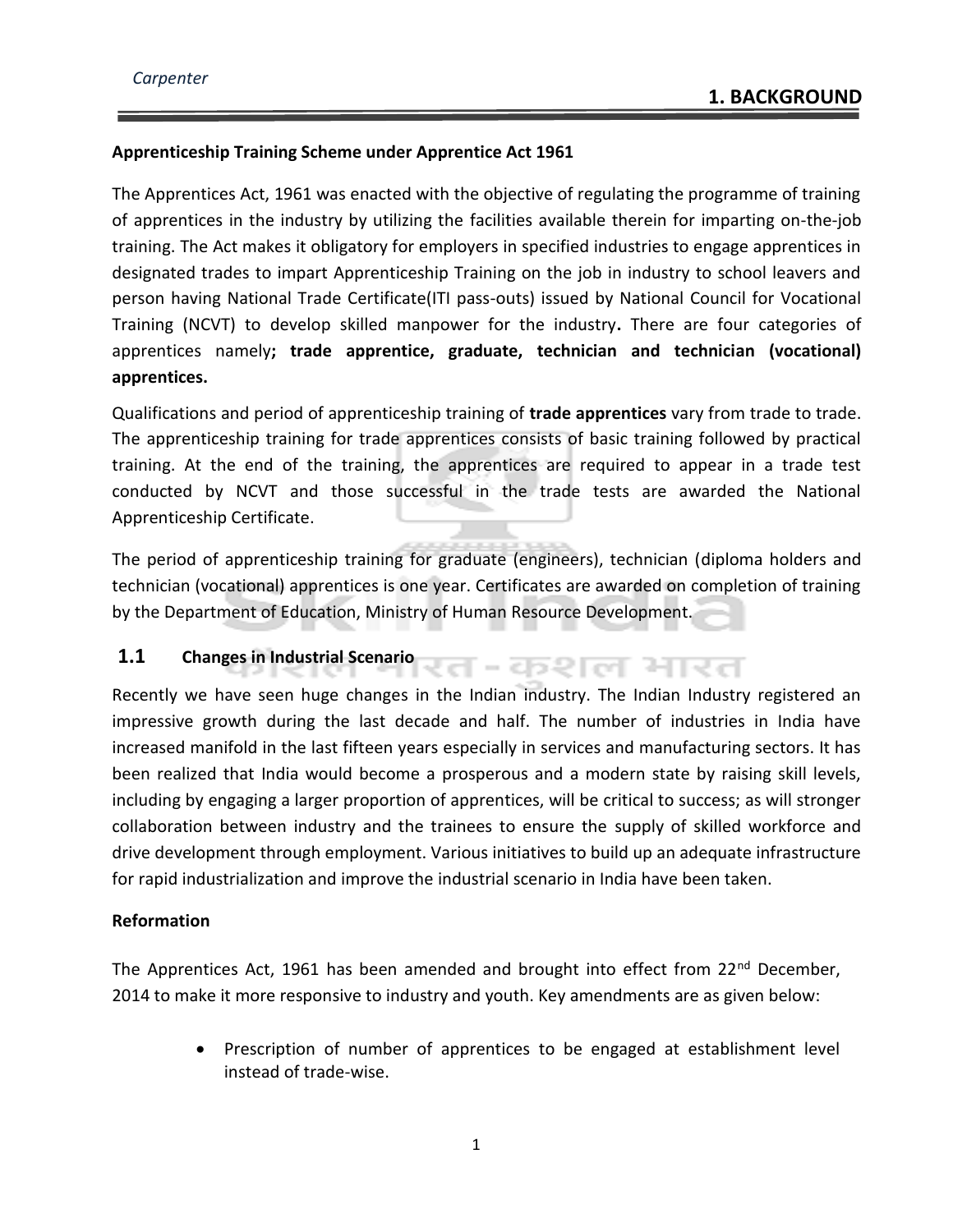- Establishment can also engage apprentices in optional trades which are not designated, with the discretion of entry level qualification and syllabus.
- Scope has been extended also to non-engineering occupations.
- Establishments have been permitted to outsource basic training in an institute of their choice.
- The burden of compliance on industry has been reduced significantly.



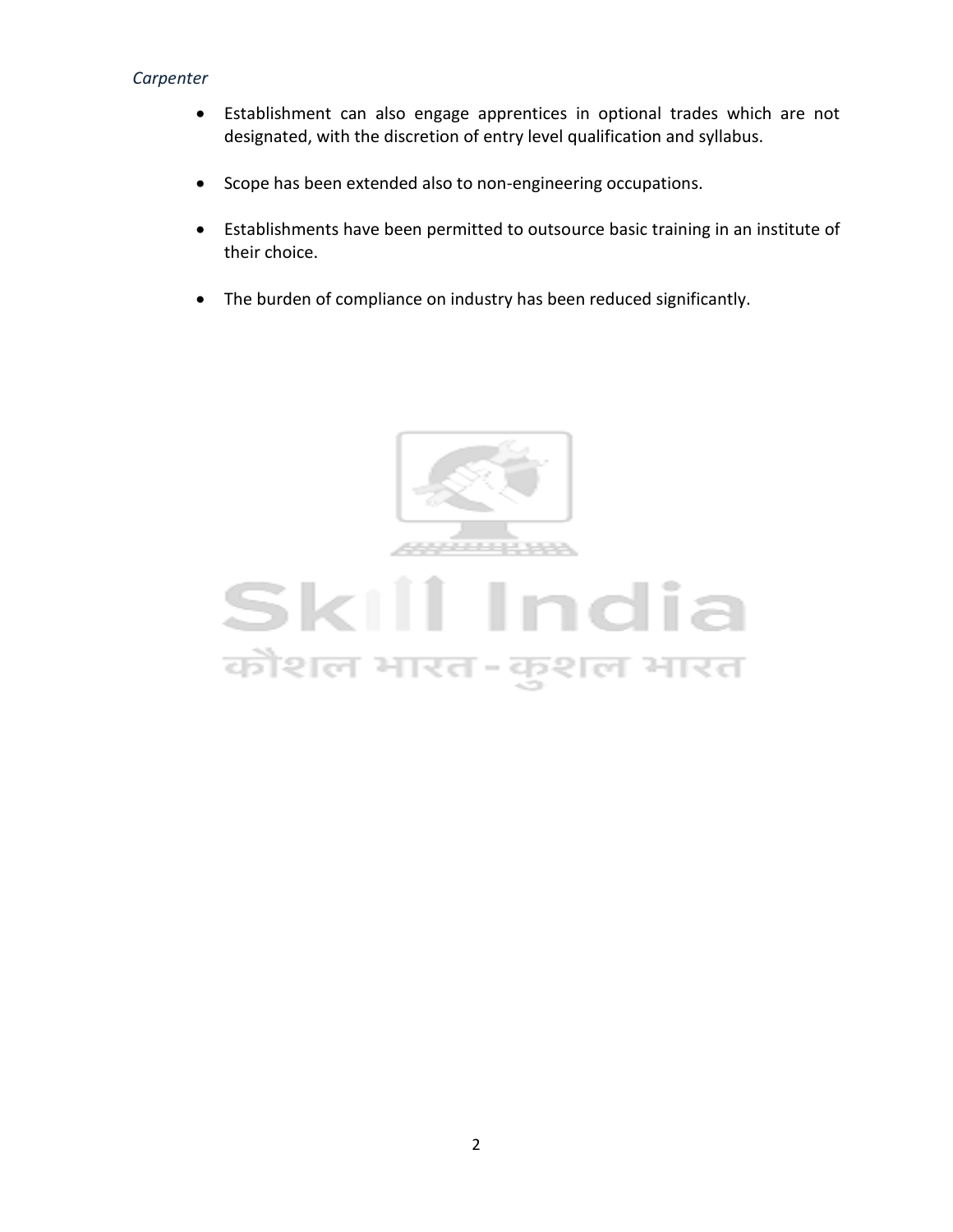#### **2.1 GENERAL**

Directorate General of Training (DGT) under Ministry of Skill Development & Entrepreneurship offers range of vocational training courses catering to the need of different sectors of economy/ Labour market. The vocational training programmes are delivered under aegis of National Council of Vocational Training (NCVT). Craftsman Training Scheme (CTS) and Apprenticeship Training Scheme (ATS) are two pioneer programmes of NCVT for propagating vocational training.

Carpenter trade under ATS is one of the most popular courses delivered nationwide through different industries. The course is of two years (02 Blocks) duration. It mainly consists of Domain area and Core area. In the Domain area Trade Theory & Practical impart professional skills and knowledge, while Core area - Workshop Calculation and science, Engineering Drawing and Employability Skills imparts requisite core skills & knowledge and life skills. After passing out the training programme, the trainee is being awarded National Apprenticeship Certificate (NAC) by NCVT having worldwide recognition.

#### **Broadly candidates need to demonstrate that they are able to:**

- Read & interpret technical parameters/document, plan and organize work processes, identify necessary materials and tools;
- Perform task with due consideration to safety rules, accident prevention regulations and environmental protection stipulations;
- Apply professional skill, knowledge, core skills & employability skills while performing jobs and solve problem during execution.
- Check the job/assembly as per drawing for functioning, identify and rectify errors in job/assembly.
- Document the technical parameters related to the task undertaken.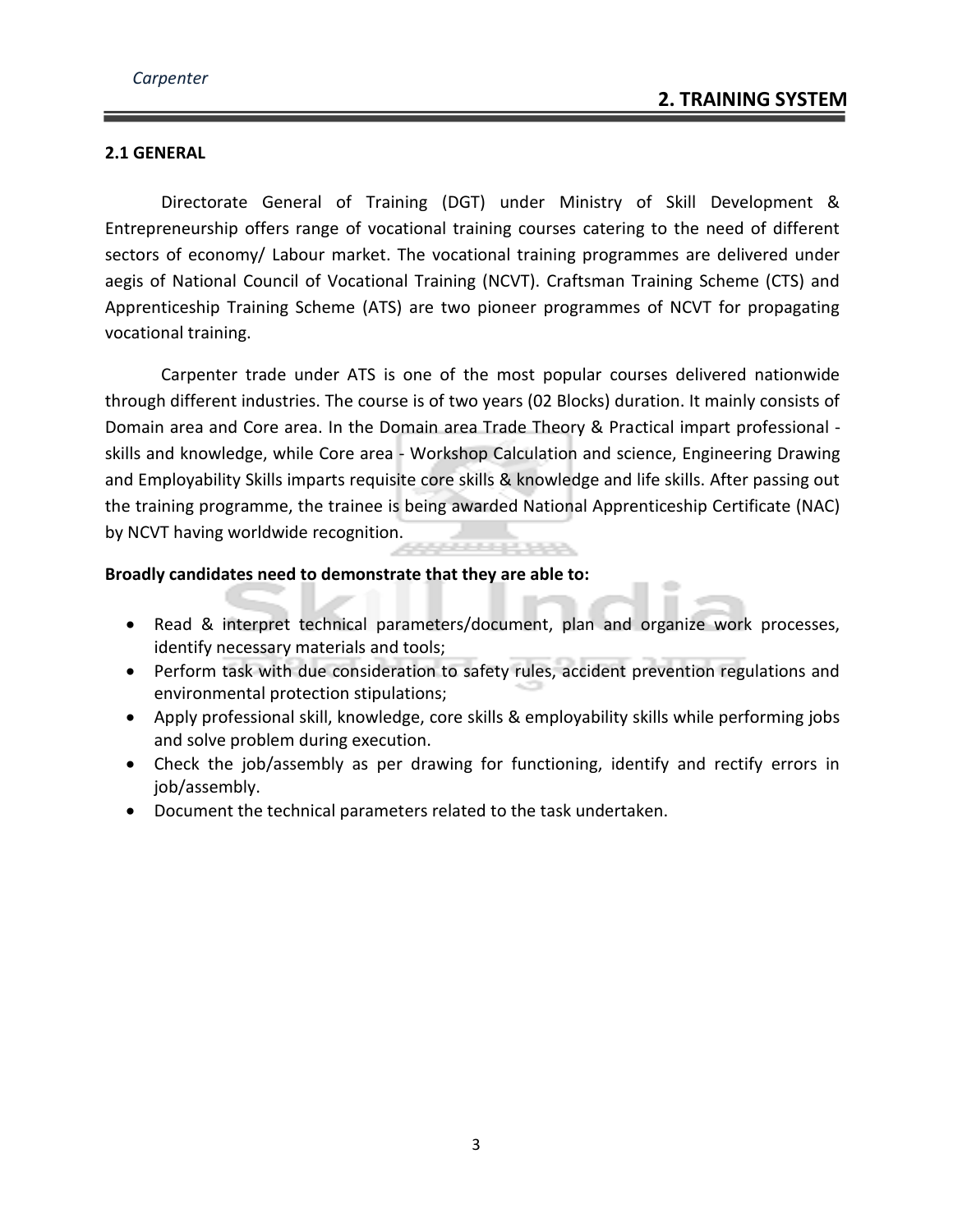#### **2.2 CAREER PROGRESSION PATHWAYS**:

- Can join Crafts Instructor Training Scheme (CITS) in the trade for becoming instructor in ITIs.
- Indicative pathways for vertical mobility.



#### **2.3 COURSE STRUCTURE:**

Table below depicts the distribution of training hours across various course elements during a period of two years (*Basic Training and On-Job Training*): -

#### **Total training duration details: -**

| <b>Time</b><br>(in months)                       | $1 - 3$ | $4 - 12$    | $13 - 15$    | $16 - 24$    |
|--------------------------------------------------|---------|-------------|--------------|--------------|
| <b>Basic Training</b>                            | Block-1 | -----       | $Block - II$ | ------       |
| <b>Practical Training</b><br>(On - job training) | ----    | $Block - I$ | ------       | $Block - II$ |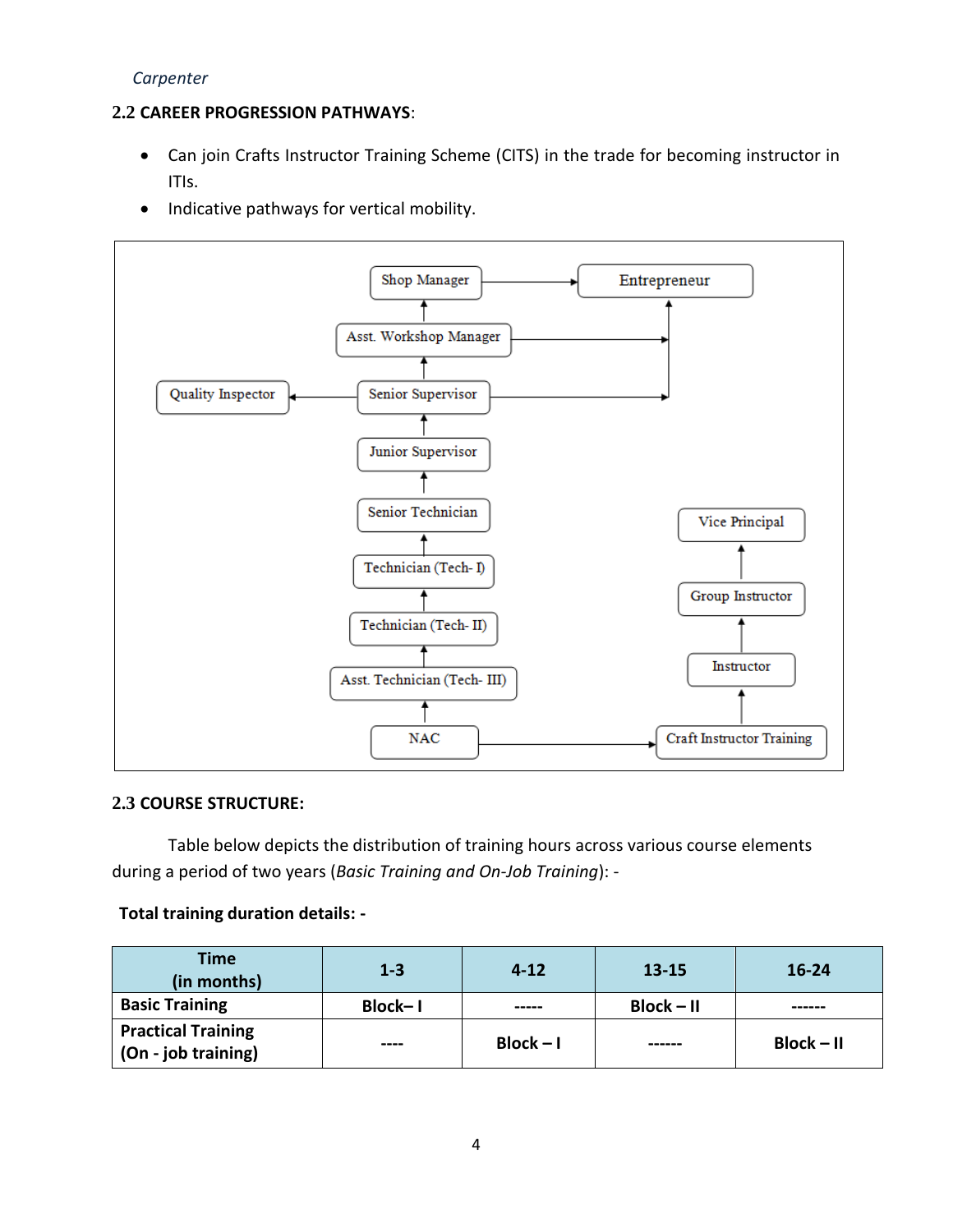#### **A. Basic Training**

For 02 yrs. course (Engg.):-(**Total 06 months:** 03 months in 1styr. + 03 months in 2nd yr.) For 01 yr. course (Engg.):-(**Total 03 months:** 03 months in 1st yr.)

| S No. | <b>Course Element</b>                        | <b>Total Notional Training Hours</b> |            |
|-------|----------------------------------------------|--------------------------------------|------------|
|       |                                              | For 02 Yrs.                          | For 01 Yr. |
|       |                                              | course                               | course     |
| 1.    | Professional Skill (Trade Practical)         | 550                                  | 275        |
| 2.    | Professional Knowledge (Trade Theory)        | 240                                  | 120        |
| 3.    | <b>Workshop Calculation &amp; Science</b>    | 40                                   | 20         |
| 4.    | <b>Engineering Drawing</b>                   | 60                                   | 30         |
| 5.    | <b>Employability Skills</b>                  | 110                                  | 55         |
|       | <b>Total (Including internal assessment)</b> | 1000                                 | 500        |

#### **B. On-Job Training:-**

For 02 yrs. Course (Engg.) :- (**Total 18 months:** 09 months in 1<sup>st</sup> yr. + 09 months in 2<sup>nd</sup> yr.)

Notional Training Hours for On-Job Training: 3120 Hrs.

For 01 yr. course (Engg.) :-( **Total 12 months**)

Notional Training Hours for On-Job Training: 2080 Hrs.

#### **C. Total training hours:-**

| <b>Duration</b>                            | <b>Basic Training</b> | <b>On-Job Training</b> | <b>Total</b> |
|--------------------------------------------|-----------------------|------------------------|--------------|
| For 02 yrs. course<br>1000 hrs.<br>(Engg.) |                       | 3120 hrs.              | 4120 hrs.    |
| For 01 yr. course<br>(Engg.)               | 500 hrs.              | 2080 hrs.              | 2580 hrs.    |

#### **2.4 ASSESSMENT & CERTIFICATION:**

The trainee will be tested for his skill, knowledge and attitude during the period of course and at the end of the training programme as notified by Govt of India from time to time. The Employability skills will be tested in first two semesters only.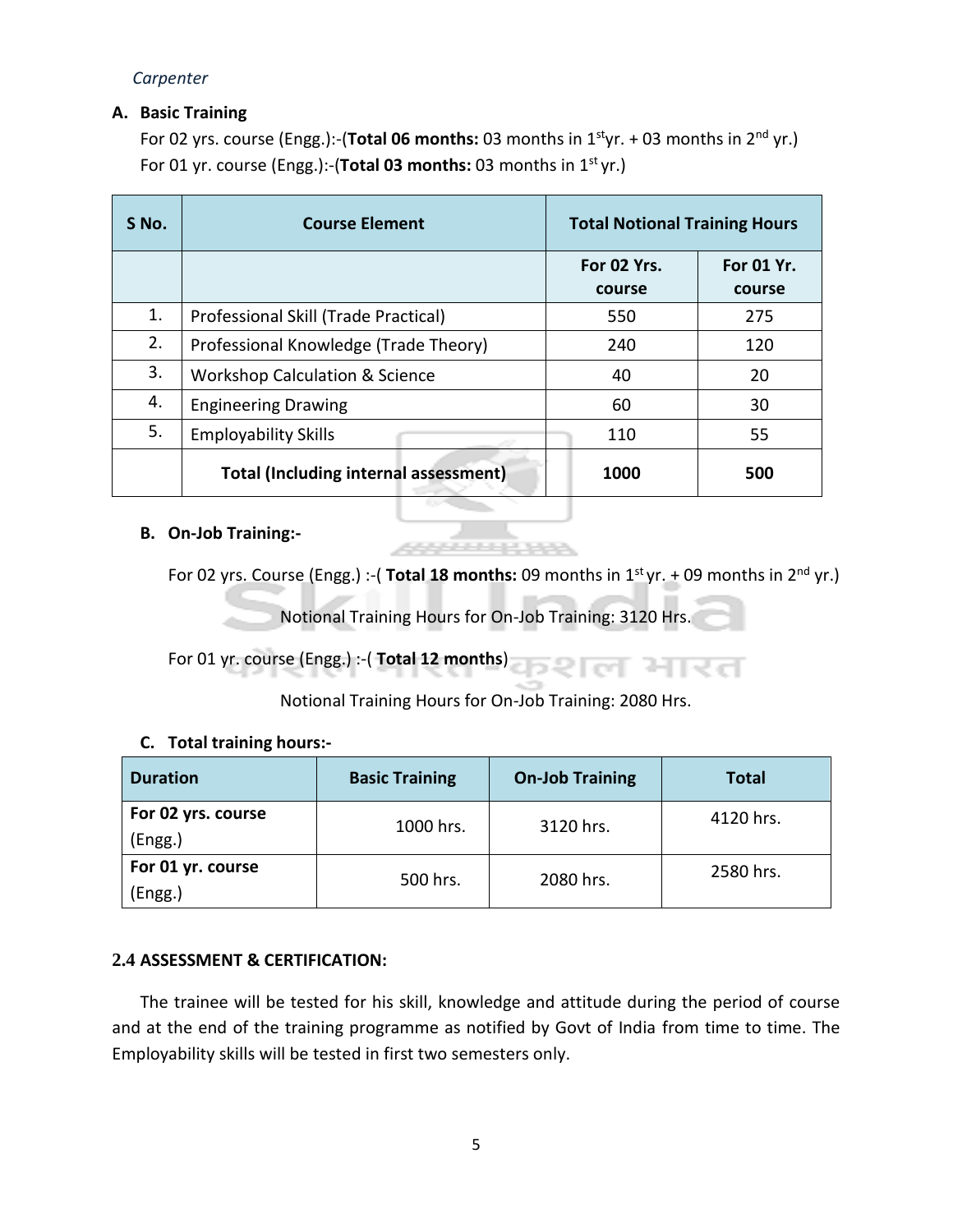a) The **Internal assessment** during the period of training will be done by **Formative assessment method** by testing for assessment criteria listed against learning outcomes. The training institute have to maintain individual *trainee portfolio* as detailed in assessment guideline (section-2.4.2). The marks of internal assessment will be as per the template (Annexure – II).

b) The final assessment will be in the form of summative assessment method. The All India Trade Test for awarding NAC will be conducted by NCVT on completion of course as per guideline of Govt of India. The pattern and marking structure is being notified by govt of India from time to time. **The learning outcome and assessment criteria will be basis for setting question papers for final assessment. The examiner during final examination will also check**  individual trainee's profile as detailed in assessment guideline (section-2.4.2) before giving marks for practical examination.

#### **2.4.1 PASS REGULATION**

The minimum pass percent for Practical is 60% & minimum pass percent for Theory subjects 40%. The candidate pass in each subject conducted under all India trade test.

**CONFIDENTIAL** 

#### **2.4.2 ASSESSMENT GUIDELINE**



Assessment will be evidence based comprising the following:

- Job carried out in labs/workshop
- Record book/ daily diary
- Answer sheet of assessment
- Viva-voce
- Progress chart
- Attendance and punctuality
- Assignment
- Project work

Evidences of internal assessments are to be preserved until forthcoming semester examination for audit and verification by examination body. The following marking pattern to be adopted while assessing: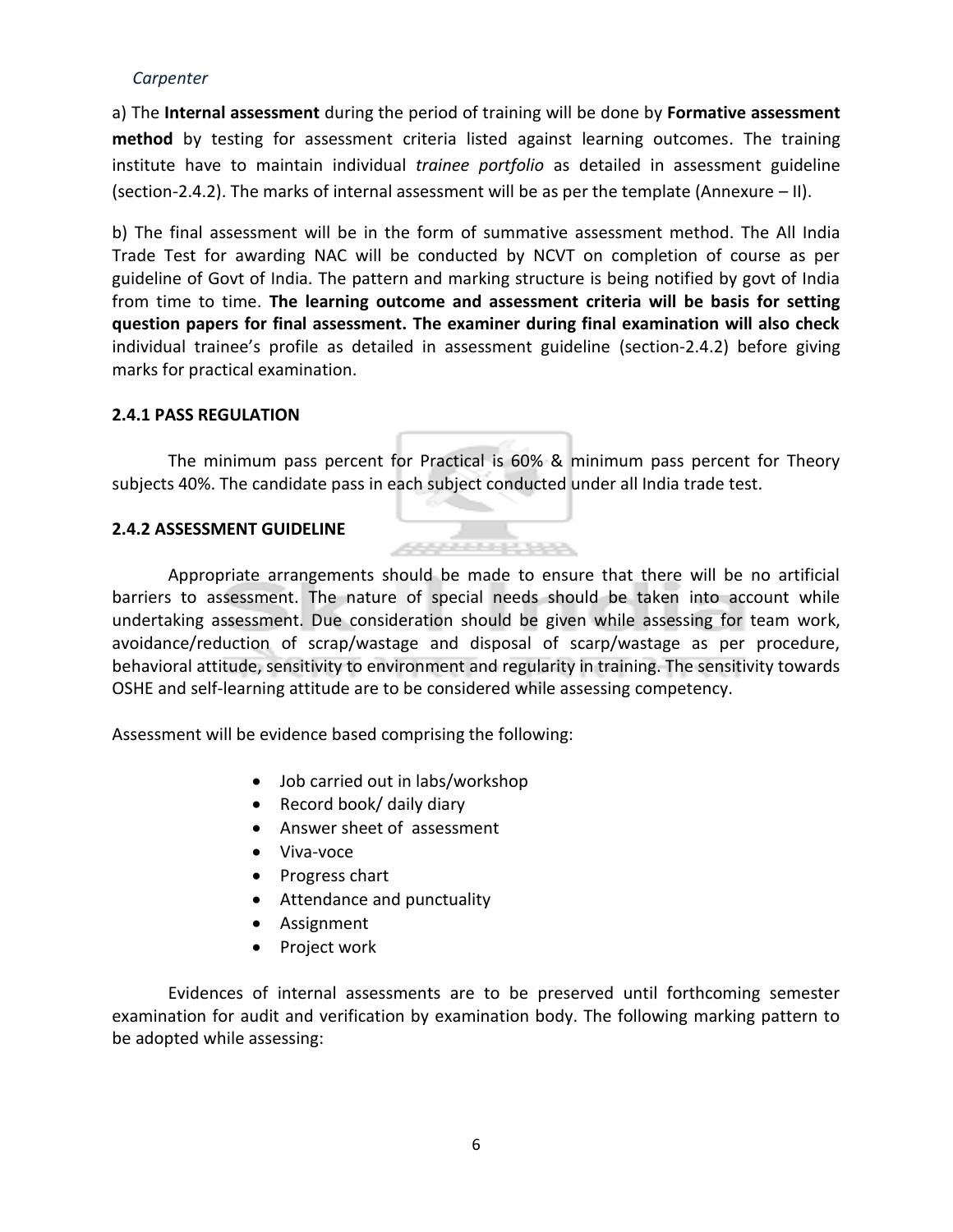| <b>Performance Level</b>                                                                                                                                                                                                                                                           | <b>Evidence</b>                                                                                                                                                                                                                                                                                                                                                                                |
|------------------------------------------------------------------------------------------------------------------------------------------------------------------------------------------------------------------------------------------------------------------------------------|------------------------------------------------------------------------------------------------------------------------------------------------------------------------------------------------------------------------------------------------------------------------------------------------------------------------------------------------------------------------------------------------|
| (a) Weightage in the range of 60 -75% to be allotted during assessment                                                                                                                                                                                                             |                                                                                                                                                                                                                                                                                                                                                                                                |
| performance in this grade, the<br>For<br>candidate with occasional guidance and<br>showing due regard for safety procedures<br>and practices, has produced work which<br>demonstrates attainment of an acceptable<br>standard of craftsmanship.                                    | Demonstration of good skill in the use of<br>$\bullet$<br>hand tools, machine tools and workshop<br>equipment<br>Below 70% tolerance dimension/accuracy<br>achieved while undertaking different work<br>with those demanded by the<br>component/job/set standards.<br>A fairly good level of neatness and<br>consistency in the finish<br>Occasional support in completing the<br>project/job. |
| (b)Weightage in the range of above75% - 90% to be allotted during assessment                                                                                                                                                                                                       |                                                                                                                                                                                                                                                                                                                                                                                                |
| For this grade, the candidate, with little<br>guidance and showing due regard for<br>safety procedures and<br>practices,<br>has<br>work which demonstrates<br>produced<br>attainment of a reasonable standard of<br>craftsmanship.<br>कौशल                                         | Good skill levels in the use of hand tools,<br>$\bullet$<br>machine tools and workshop equipment<br>70-80% tolerance dimension/accuracy<br>$\bullet$<br>achieved while undertaking different work<br>with those demanded by the<br>component/job/set standards.<br>A good level of neatness and consistency in<br>the finish<br>Little support in completing the project/job                   |
| (c) Weightage in the range of above 90% to be allotted during assessment                                                                                                                                                                                                           |                                                                                                                                                                                                                                                                                                                                                                                                |
| performance in this grade, the<br>For<br>candidate, with minimal or no support in<br>organization and execution and with due<br>regard for safety procedures and practices,<br>has produced work which demonstrates<br>attainment of a<br>high<br>standard<br>of<br>craftsmanship. | • High skill levels in the use of hand tools,<br>machine tools and workshop equipment<br>Above 80% tolerance dimension/accuracy<br>achieved while undertaking different work<br>with those demanded by the<br>component/job/set standards.<br>A high level of neatness and consistency in<br>the finish.<br>Minimal or no support in completing the<br>project.                                |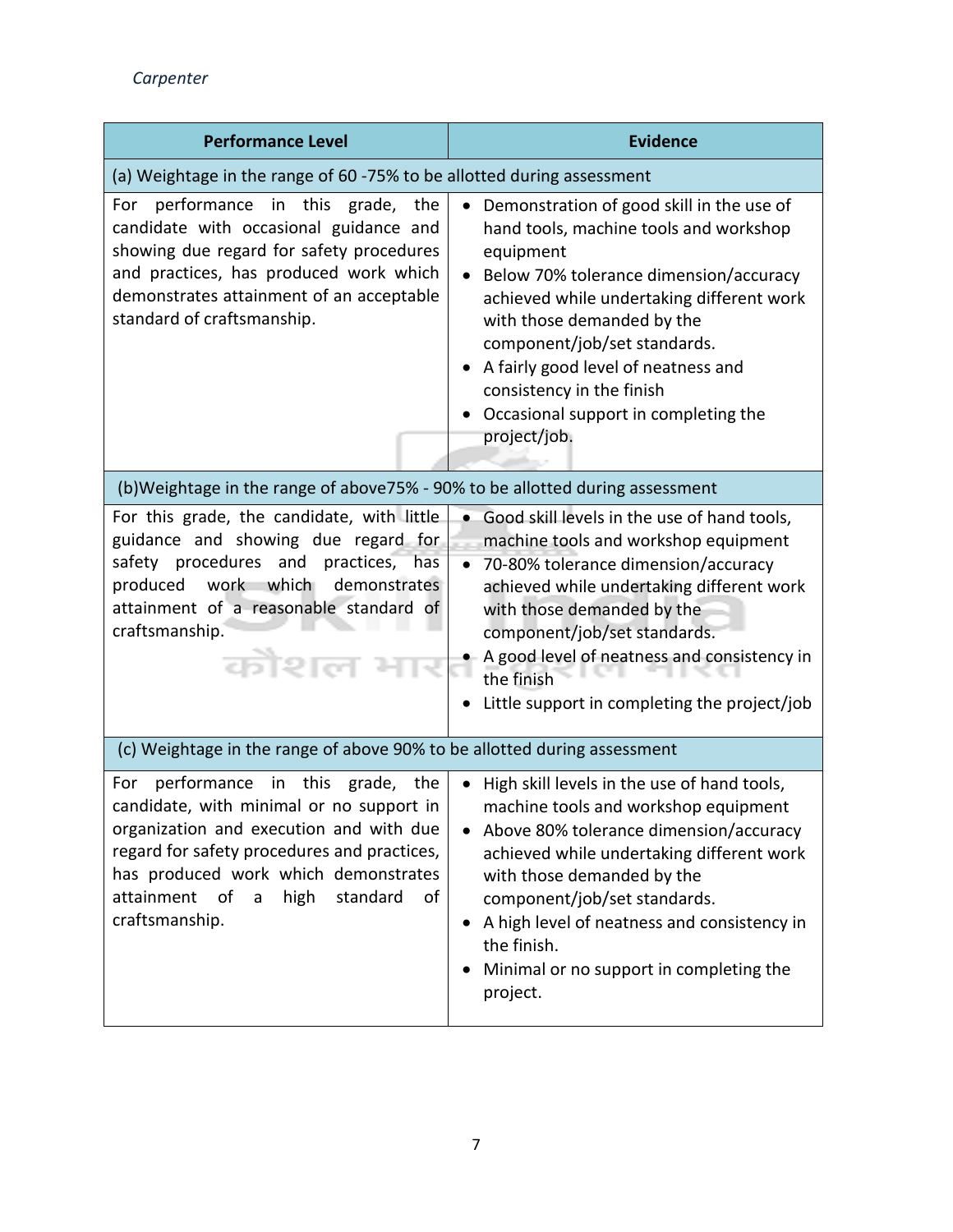#### **Brief description of Job roles:**

**Carpenter, General**makes,assembles, alters and repairs wooden structures and articles according to sample ordrawing using hand or power tools or both. Studies drawing or sample to understand type of structure or article to be made and calculates quantity of timber required. Selects timber to suit requirements.Marks them to size using square, scriber etc. Saws, chisels and planes wooden pieces to required sizes and makes necessary joints such as half lap, tenon mortise, dove-tail etc. using saws, planes, mortising, chisels, drills and other carpentry hand or power tools as required. Checks parts frequently with square, foot rule, measuring tape etc. to ensure correctness. Assembles parts and secures them in positionby screwing, nailing or doweling. Checks assembled structure with drawing or sample; rectifies defects if any, and finishes it to required specifications. Alters repairs or replaces components in case of old structures or articles in similar manner. May glue parts together. May smoothen and finish surface with sand paper and polish. May fix metal fittings to structure and polish. May fix metal fittings to structure or article made.May calculate cost of furniture. May sharpen his own tools.

**Carpenter, Construction; Carpenter Building** makes, assembles, alters and repairs doors, windows, frames and other wooden fixtures of building using hand or power tools or both. Studies drawings or samples andcalculates quantity of timber required. Saws over size pieces by power or hand tools or collects lumbers for making various components. Plans two sides of above pieces, marks off dimensions using tri-square, scriber, pencil etc., and reduces them to required sizes by adzing, sawing and planning. Marks off different members, cuts them as required and shapes and makes tenon and mortise, half lap and other joints by sawing, planning,chiseling,drilling and filling. Checks pieces frequently while sizing and shaping to ensure correctness. Assembles framework step by step by gluing, cramping, dowelling, nailing and screwing as required.Examines finished article foraccuracy. Fits metal rods, hinges etc., to wood work where necessary and rectifies defects in fittings if any. Sharpens his own tools.May erect scaffoldings if necessary.

Plan and organize assigned work and detect & resolve issues during execution. Demonstrate possible solutions and agree tasks within the team. Communicate with required clarity and understand technical English. Sensitive to environment, self-learning and productivity.

Perform TPM (Total Production Management), TQM (Total Quality Management) and record keeping system.

#### **Reference NCO:**

- 1. NCO-2015: **7115.0100**
- 2. NCO-2015: **7115.0200**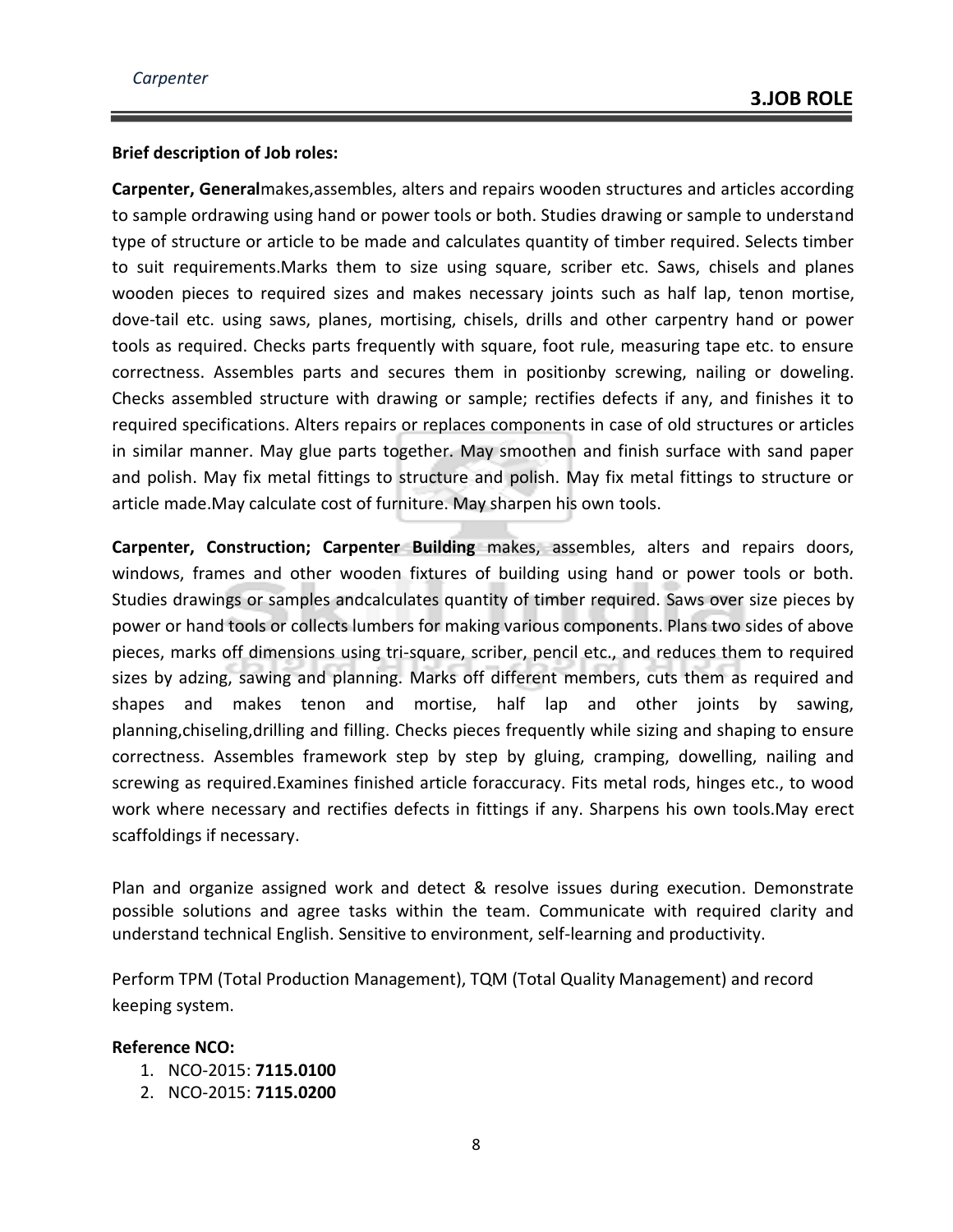NSQF level for Carpenter trade under ATS: **Level 5**

As per notification issued by Govt. of India dated- 27.12.2013 on National Skill Qualification Framework total 10 (Ten) Levels are defined.

Each level of the NSQF is associated with a set of descriptors made up of five outcome statements, which describe in general terms, the minimum knowledge, skills and attributes that a learner needs to acquire in order to be certified for that level.

Each level of the NSQF is described by a statement of learning outcomes in five domains, known as level descriptors. These five domains are:

- a. Process
- b. Professional knowledge,
- c. Professional skill,
- d. Core skill and
- e. Responsibility.

The Broad Learning outcome of Carpenter trade under ATS mostly matches with the Level descriptor at Level- 5.

The NSQF level-5 descriptor is given below:

| <b>LEVEL</b> | <b>Process required</b> | <b>Professional</b><br>knowledge | Professional<br>skill | <b>Core skill</b>                 | <b>Responsibility</b> |
|--------------|-------------------------|----------------------------------|-----------------------|-----------------------------------|-----------------------|
| Level 5      | Job that requires       | Knowledge                        | οf<br>A<br>range      | <b>Desired</b>                    | Responsibility for    |
|              | developed  <br>well     | of<br>facts,                     | cognitive<br>and      | mathematical                      | own work and          |
|              | with clear<br>skill,    | principles,                      | skills<br>practical   | skill,                            | Learning<br>and       |
|              | of<br>choice            | processes and                    | required<br>to l      | understanding of                  | some                  |
|              | procedures<br>in.       | general                          | accomplish            | political<br>social,              | responsibility for    |
|              | familiar context.       | concepts, in a                   |                       | tasks and solve and some skill of | other's<br>works      |
|              |                         | field of                         | problem               | by   collecting<br>and            | and learning.         |
|              |                         | work                             | selecting<br>and      | organizing                        |                       |
|              |                         | or study                         | applying<br>basic     | information,                      |                       |
|              |                         |                                  |                       | methods, tools,   communication.  |                       |
|              |                         |                                  | materials and         |                                   |                       |
|              |                         |                                  | information.          |                                   |                       |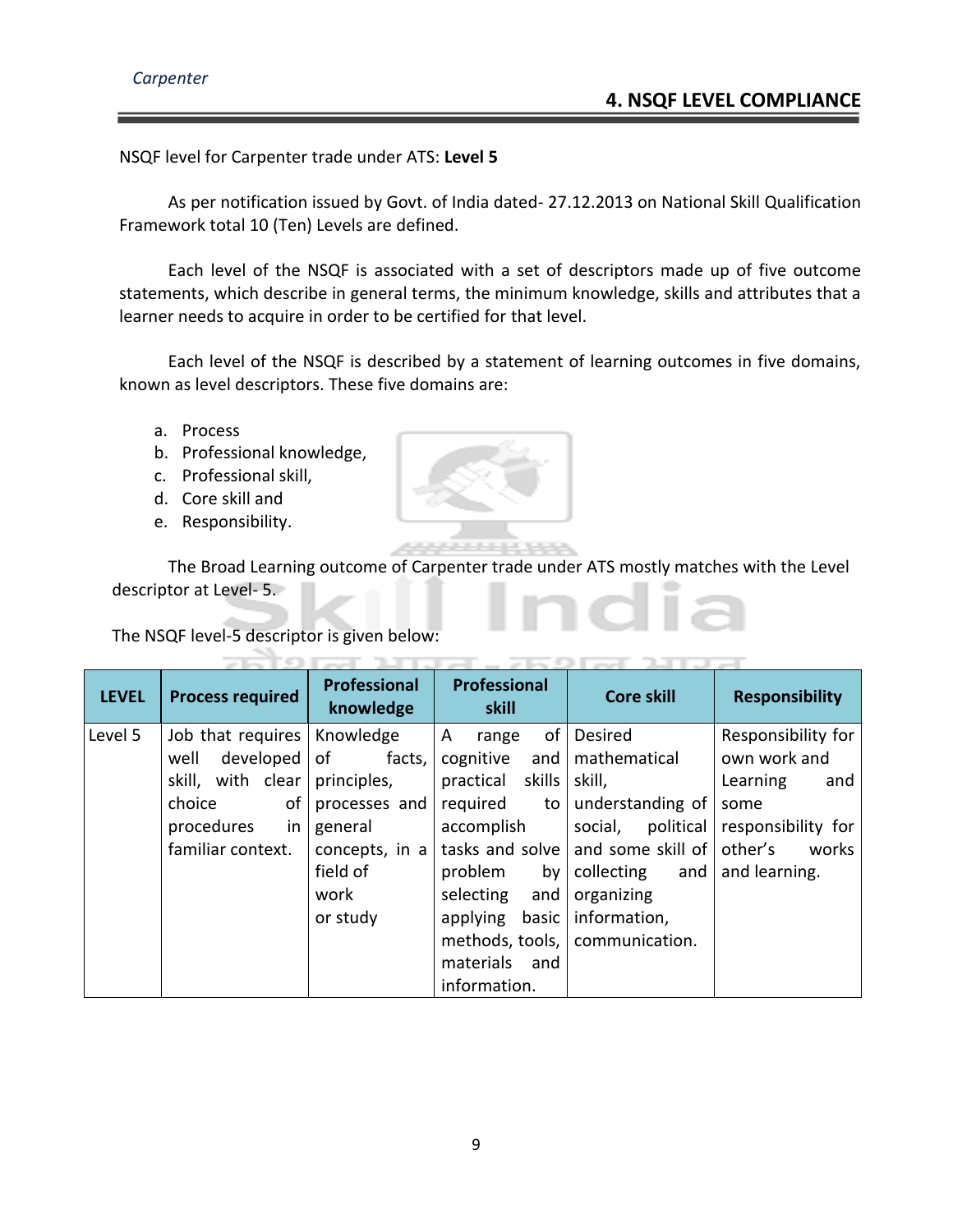| <b>Name of the Trade</b>                                 | <b>CARPENTER</b>                                                      |
|----------------------------------------------------------|-----------------------------------------------------------------------|
| <b>NCO-2015</b>                                          | 7115.0100, 7115.0200                                                  |
| <b>NSQF Level</b>                                        | Level $-5$                                                            |
| <b>Duration of Apprenticeship</b>                        |                                                                       |
| <b>Training</b>                                          | Two years (02 Blocks each of one year duration).                      |
| (Basic Training + On-Job Training)                       |                                                                       |
| <b>Duration of Basic Training</b>                        | a) Block $-I$ : 3 months                                              |
|                                                          | b) Block $- II : 3$ months                                            |
|                                                          | <b>Total duration of Basic Training: 6 months</b>                     |
| <b>Duration of On-Job Training</b>                       | a) Block-I: 9 months                                                  |
|                                                          | b) Block-II: 9 months                                                 |
|                                                          | <b>Total duration of Practical Training: 18 months</b>                |
| <b>Entry Qualification</b>                               | Passed 10 <sup>th</sup> Class with Science and Mathematics under 10+2 |
|                                                          | system of Education or its equivalent                                 |
| <b>Selection of Apprentices</b>                          | The apprentices will be selected as per Apprenticeship Act            |
|                                                          | amended time to time.                                                 |
| <b>Instructors Qualification for</b>                     | As per ITI instructors qualifications as amended time to time         |
| <b>Basic Training</b>                                    | for the specific trade.                                               |
| <b>Infrastructure for Basic Training</b>                 | As per related trades of ITI.                                         |
| Examination                                              | The internal examination/assessment will be held on                   |
|                                                          | completion of each block.                                             |
| कोशल                                                     | Final examination for all subjects will be held at the end of         |
|                                                          | course and same will be conducted by NCVT.                            |
| <b>Rebate to Ex-ITI Trainees</b>                         | 01 year                                                               |
| <b>CTS trades eligible for Carpenter</b><br>1. Carpenter |                                                                       |
| Apprenticeship                                           | Carpenter Construction.<br>2.                                         |
|                                                          |                                                                       |

#### *Note:*

- *Industry may impart training as per above time schedule for different block, however this is not fixed. The industry may adjust the duration of training considering the fact that all the components under the syllabus must be covered. However the flexibility should be given keeping in view that no safety aspects is compromised.*
- *For imparting Basic Training the industry to tie-up with ITIs having such specific trade and affiliated to NCVT.*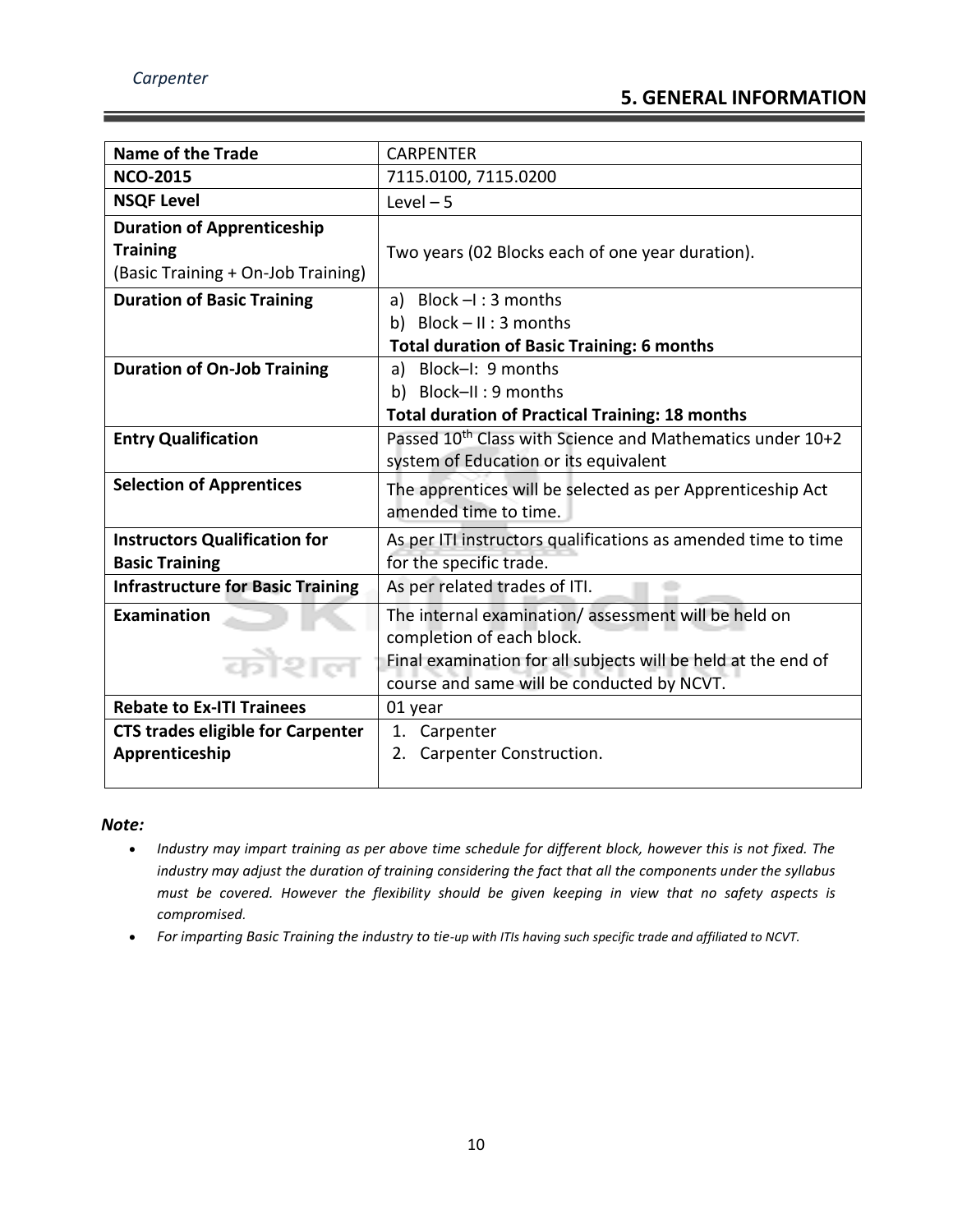#### **6.1GENERIC LEARNING OUTCOME**

C D.

The following are minimum broad Common Occupational Skills/ Generic Learning Outcome after completion of the Carpenter course of 02 years duration under ATS.

#### **Block I & II:-**

- 1. Recognize & comply safe working practices, environment regulation and housekeeping.
- 2. Understand and explain different mathematical calculation & science in the field of study including basic electrical. *[Different mathematical calculation & science -Work, Power & Energy, Algebra, Geometry & Mensuration, Trigonometry, Heat & Temperature, Levers & Simple machine, graph, Statistics, Centre of gravity, Power transmission, Pressure]*
- 3. Interpret specifications, different engineering drawing and apply for different application in the field of work. *[Different engineering drawing-Geometrical construction, Dimensioning, Layout, Method of representation, Symbol, scales, Different Projections, Machined components & different thread forms, Assembly drawing, Sectional views, Estimation of material, Electrical & electronic symbol]*
- 4. Select and ascertain measuring instrument and measure dimension of components and record data. शल भारत-कशल भारत
- 5. Explain the concept in productivity, quality tools, and labour welfare legislation and apply such in day to day work to improve productivity & quality.
- 6. Explain energy conservation, global warming and pollution and contribute in day to day work by optimally using available resources.
- 7. Explain personnel finance, entrepreneurship and manage/organize related task in day to day work for personal & societal growth.
- 8. Plan and organize the work related to the occupation.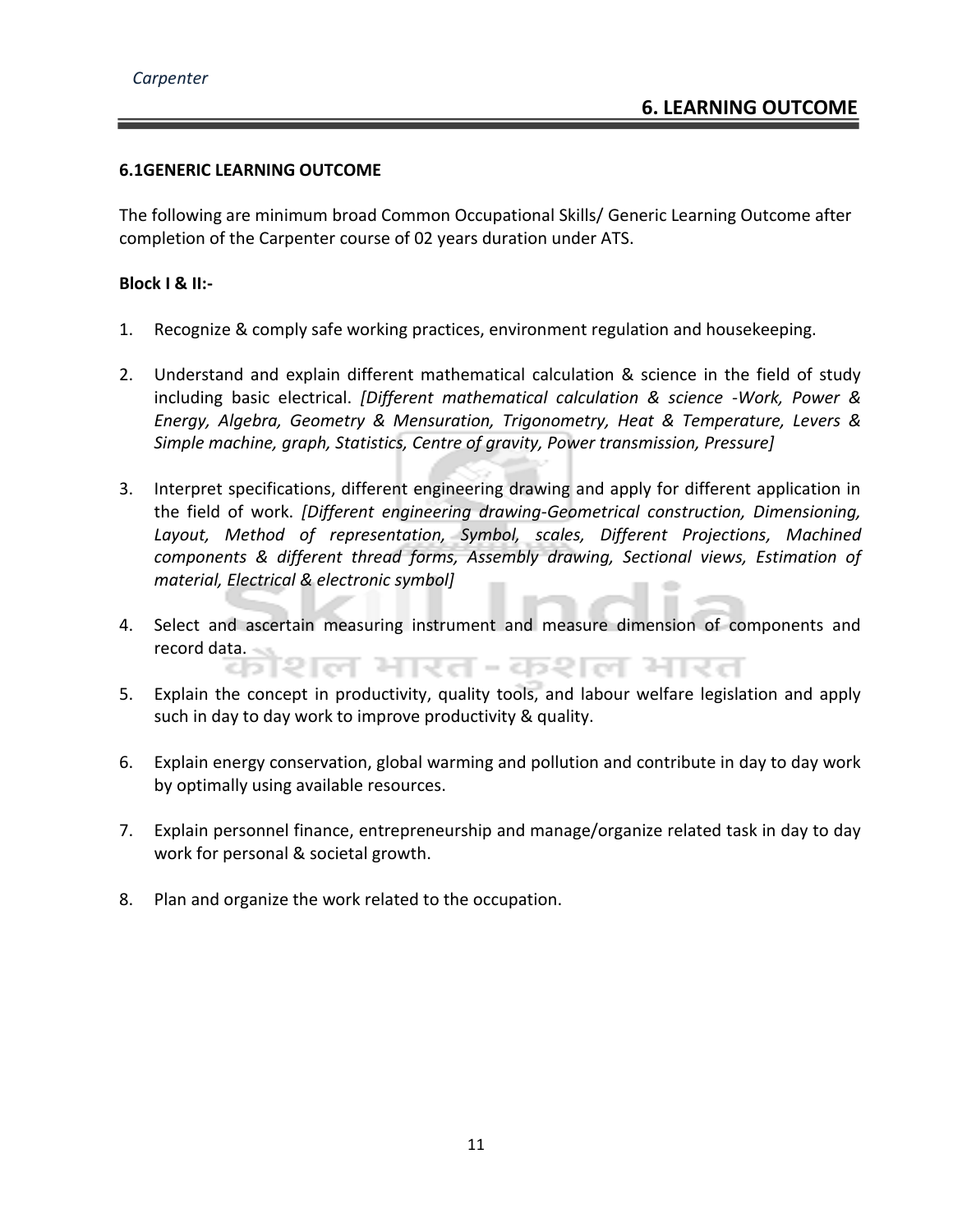#### **6.2 SPECIFIC LEARNING OUTCOME**

#### **Block – I**

- 1. Understand,interpret and apply the measuring, marking and testing instrument and other useable hand Tools with specific safety precaution.
- 2. Understand and selectthe Timber, growth of timber trees, function and identification of timber, defects and diseases of timber.
- 3. Understand, interpret and apply various saws or portable power saw machines for Ripping, cross cutting, oblique sawing and curve cutting etc .with maintenance and with supporting devices.
- 4. Analyze the surface finish with exact sizing with identify and apply various shaving tools or portable power planning machine by planning operation on straight and on curve surface with supporting devices.
- 5. Understand, interpretand apply various paring tools and analyze and choose the positioning and employing holding device for chiselling with better finish with holding devices.
- 6. Understand, interpret and apply various striking tools and Workshop appliances, i.e. work bench, bench vice, bench hook, bench stop shooting board, MITRE board etc.
- 7. Understand, interpret and classified various types of joints i.e. Angle joints, Framing joints, Broadening joints and Lengthening joints. Analyse and prepare the correct joint at correct position, related with strength and appearance.
- 8. Selection and application on variousmethods of Seasoning of timber.
- 9. Selection and application knowledge on various method of Preservation of timber.
- 10. Application of various types of boring tools and various types of Bits.
- 11. Selection and application knowledge on various method of Conversion of timber.
- 12. Make small wooden job as per drawing with schedule sizes of timber or alternatives of timber i.e. FRP, MDF, FOAM using various hardware. And Uses of electrical portable jig saw, portable disc sander, portable electrical drill machine..
- 13. Analyze and identify various carving tools to convert a wooden block/ piece into a decorative articles used in interior furniture.
- 14. Preparation of wooden items through surface finishing, stainingwith using various application of preservatives through polishing, varnishing etc.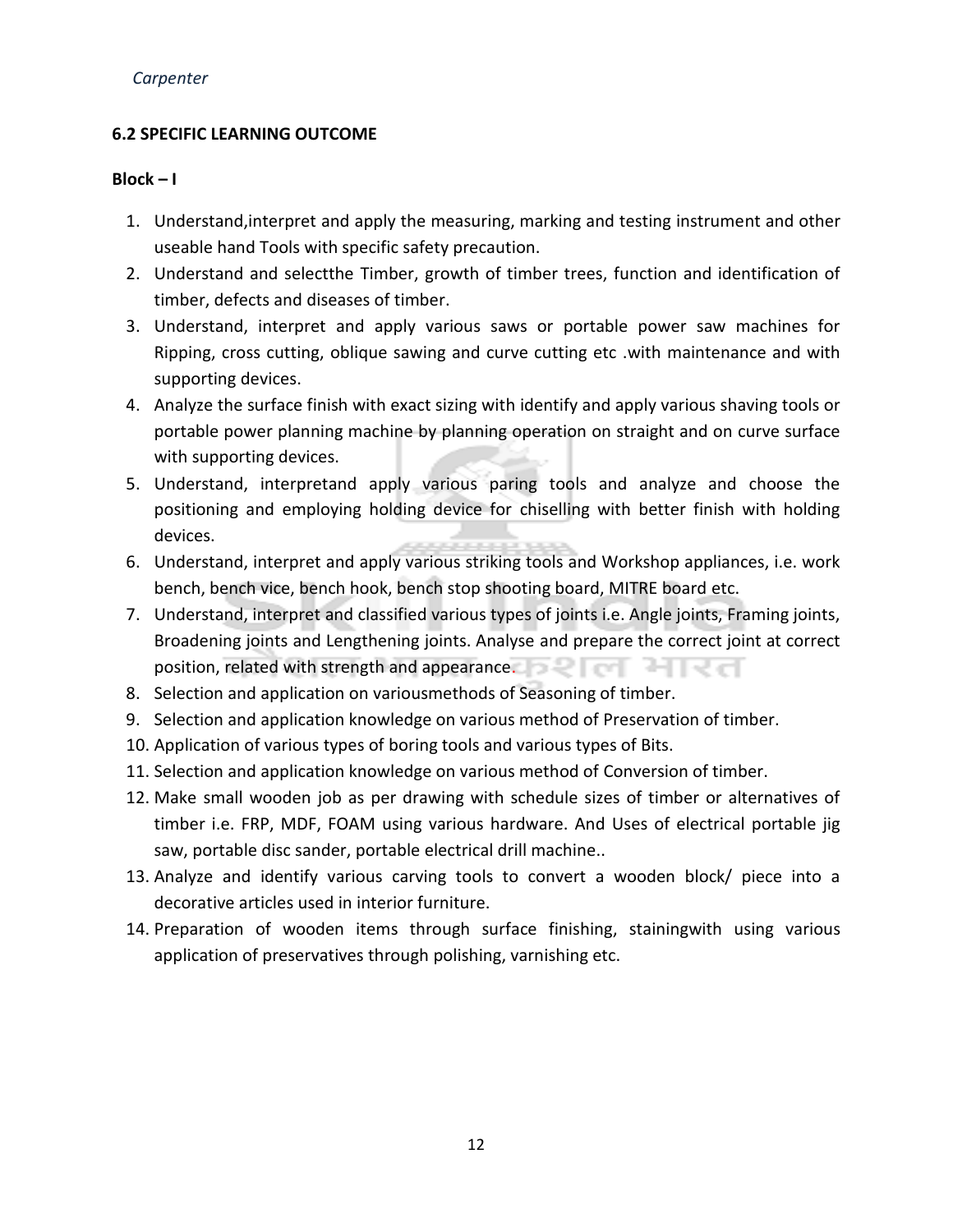#### **Block – II**

- 15. Prepare ripping, cross cutting, curve cutting etc. on band saw / circular saw machine and grinding and setting of blade/ cutter.
- 16. Prepare different operations on planning machine along with sharpening blades. (Range of operations – Surfacing, thickening, chamfering, edge bending etc.)
- 17. Prepare working on pedestal grinding (Range of operations grinding of mushroom head, cutting edge of tools, drills, etc.)
- 18. Make holes of different sizes in correct location on wood work.
- 19. Prepare different operations on wood turning lathe along with sharpening of cutting tools.
- 20. Prepare different operations on Tenon and mortise machine.
- 21. Identify and prepare different types of pattern, core box, core print etc. for moulding application with proper allowances and colour codes.
- 22. Prepare different types of building works such as door & window frame & shutters, floor construction, staircase, roof truss etc.
- 23. Prepare different operations of fitting work including fitting fixing, glass and check for functionality. **ARSONAUT**
- 24. Prepare different repairing technique of different type of furniture operations'
- 25. Prepare estimation of different wooden item of works.

#### *NOTE: Learning outcomes are reflection of total competencies of a trainee and assessment*   $\sim$   $\sim$   $\sim$   $\sim$ an ing gr *will be carried out as per assessment criteria.*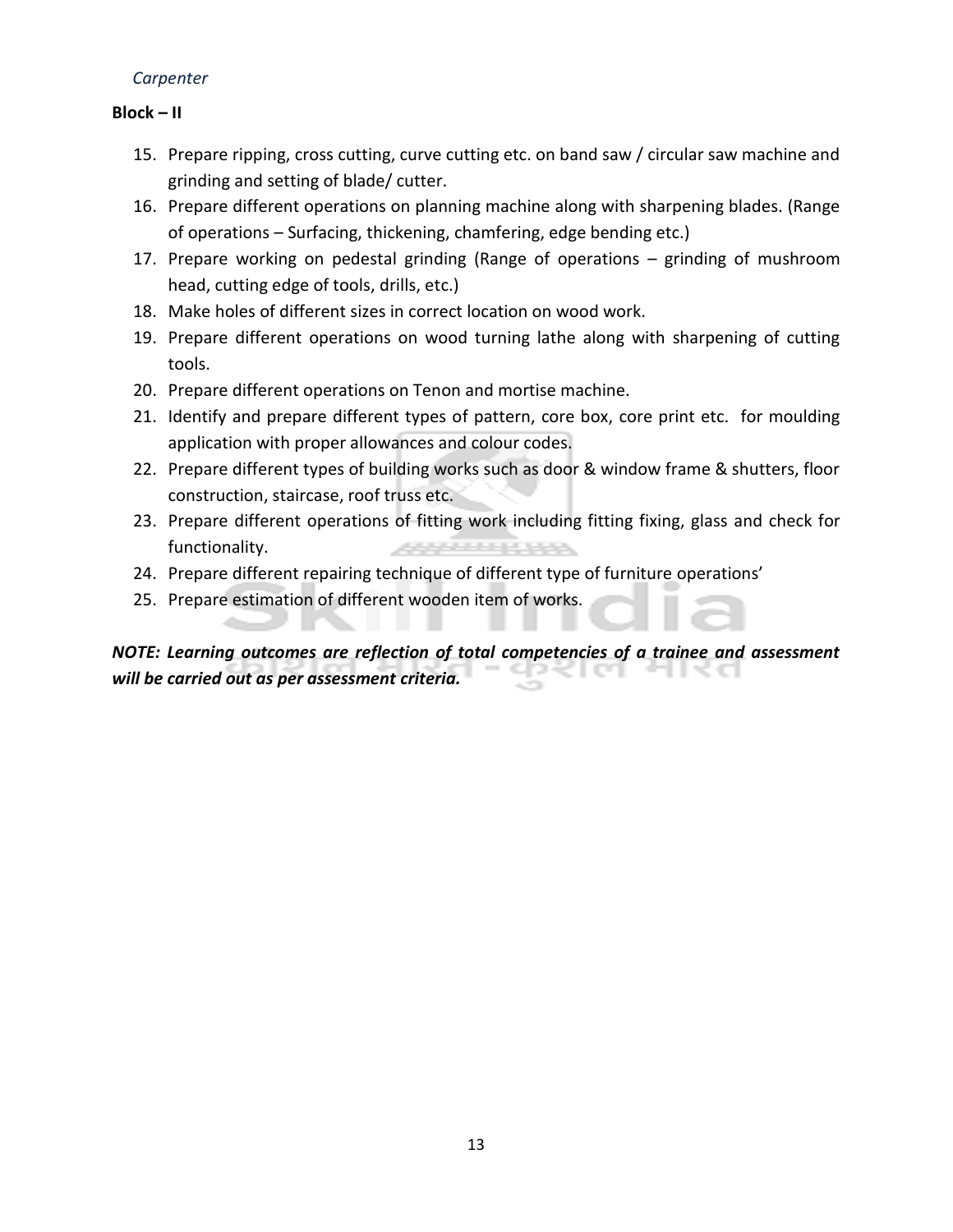## **7. LEARNING OUTCOME WITH ASSESSMENT CRITERIA**

|                                                                                       | <b>GENERIC LEARNING OUTCOME</b>                                                                                                                                                                                  |  |
|---------------------------------------------------------------------------------------|------------------------------------------------------------------------------------------------------------------------------------------------------------------------------------------------------------------|--|
| <b>LEARNING OUTCOMES</b>                                                              | <b>ASSESSMENT CRITERIA</b>                                                                                                                                                                                       |  |
| 1. Recognize & comply safe<br>working practices,<br>environment regulation            | 1.1.<br>Follow and maintain procedures to achieve a safe<br>working environment in line with occupational health<br>and safety regulations and requirements.                                                     |  |
| and housekeeping.                                                                     | 1.2.<br>Recognize and report all unsafe situations according<br>to site policy.                                                                                                                                  |  |
|                                                                                       | 1.3.<br>Identify and take necessary precautions on fire and<br>safety hazards and report according to site policy and<br>procedures.                                                                             |  |
|                                                                                       | 1.4.<br>Identify,<br>handle<br>off<br>and<br>store<br>dispose<br>dangerous/unsalvageable<br>goods and<br>substances<br>according to site policy and procedures following<br>safety regulations and requirements. |  |
|                                                                                       | Identify and observe site policies and procedures in<br>1.5.<br>regard to illness or accident.                                                                                                                   |  |
|                                                                                       | Identify safety alarms accurately.<br>$1.6 -$                                                                                                                                                                    |  |
|                                                                                       | Report supervisor/ Competent of authority in the event<br>1.7.<br>of accident or sickness of any staff and record accident<br>details correctly according to site accident/injury<br>procedures.                 |  |
|                                                                                       | 1.8.<br>Identify and observe site evacuation procedures<br>according to site policy.                                                                                                                             |  |
|                                                                                       | 1.9.<br>Identify Personal Productive Equipment (PPE) and use<br>the same as per related working environment.                                                                                                     |  |
|                                                                                       | 1.10. Identify basic first aid and use them under different<br>circumstances.                                                                                                                                    |  |
|                                                                                       | 1.11. Identify different fire extinguisher and use the same as<br>per requirement.                                                                                                                               |  |
|                                                                                       | 1.12. Identify environmental pollution & contribute to<br>avoidance of same.                                                                                                                                     |  |
|                                                                                       | 1.13. Take opportunities to use energy and materials in an<br>environmentally friendly manner                                                                                                                    |  |
|                                                                                       | 1.14. Avoid waste and dispose waste as per procedure                                                                                                                                                             |  |
|                                                                                       | 1.15. Recognize different components of 5S and apply the<br>same in the working environment.                                                                                                                     |  |
|                                                                                       |                                                                                                                                                                                                                  |  |
| Understand,<br>2.<br>explain<br>different<br>mathematical<br>calculation & science in | Explain concept of basic science related to the field such<br>2.1<br>Material science, Mass, weight, density, speed,<br>as<br>velocity, heat & temperature, force, motion, pressure,                             |  |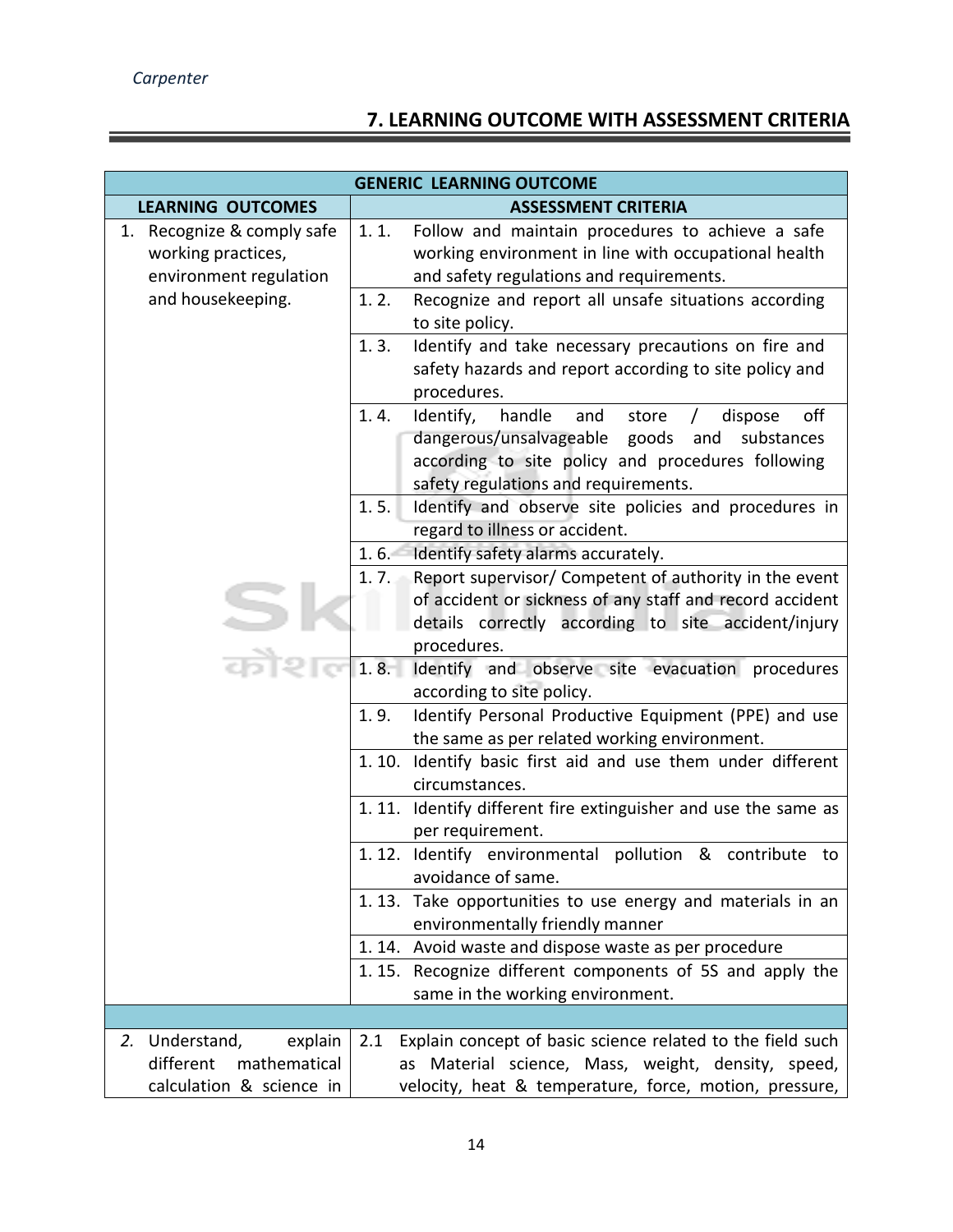|    | of<br>the<br>field<br>study                                                                                                                                                                                                                                                                                                                                                                                                                            | heat treatment, centre of gravity, friction.                                                                                                                                                                                                                                                                                        |
|----|--------------------------------------------------------------------------------------------------------------------------------------------------------------------------------------------------------------------------------------------------------------------------------------------------------------------------------------------------------------------------------------------------------------------------------------------------------|-------------------------------------------------------------------------------------------------------------------------------------------------------------------------------------------------------------------------------------------------------------------------------------------------------------------------------------|
|    | including basic electrical<br>and apply in day to day                                                                                                                                                                                                                                                                                                                                                                                                  | Measure dimensions as per drawing<br>2.2                                                                                                                                                                                                                                                                                            |
|    | [Different<br>work.                                                                                                                                                                                                                                                                                                                                                                                                                                    | Use scale/ tapes to measure for fitting to specification.<br>2.3                                                                                                                                                                                                                                                                    |
|    | mathematical calculation                                                                                                                                                                                                                                                                                                                                                                                                                               | 2.4<br>Comply given tolerance.                                                                                                                                                                                                                                                                                                      |
|    | & science -Work, Power                                                                                                                                                                                                                                                                                                                                                                                                                                 |                                                                                                                                                                                                                                                                                                                                     |
|    | &<br>Algebra,<br>Energy,<br>Geometry<br>&<br>Mensuration,                                                                                                                                                                                                                                                                                                                                                                                              | 2.5<br>Prepare list of appropriate materials by interpreting<br>detail drawings and determine quantities of such<br>materials.                                                                                                                                                                                                      |
|    | Trigonometry,<br>&<br>Heat<br>Temperature, Levers &                                                                                                                                                                                                                                                                                                                                                                                                    | Ensure dimensional accuracy of assembly by using<br>2.6<br>different instruments/gauges.                                                                                                                                                                                                                                            |
|    | Simple machine, graph,<br>Statistics,<br>Centre<br>οf<br>gravity,<br>Power                                                                                                                                                                                                                                                                                                                                                                             | Explain basic electricity, insulation & earthing.<br>2.7                                                                                                                                                                                                                                                                            |
|    | transmission, Pressure]                                                                                                                                                                                                                                                                                                                                                                                                                                |                                                                                                                                                                                                                                                                                                                                     |
|    |                                                                                                                                                                                                                                                                                                                                                                                                                                                        |                                                                                                                                                                                                                                                                                                                                     |
| 3. | Interpret specifications,<br>different<br>engineering                                                                                                                                                                                                                                                                                                                                                                                                  | 3. 1. Read & interpret the information on drawings and apply<br>in executing practical work.                                                                                                                                                                                                                                        |
|    | drawing and apply for<br>different application in<br>field<br>of<br>the<br>work.<br>engineering<br>[Different]<br>drawing-Geometrical<br>construction,<br>Dimensioning,<br>Layout,<br>Method<br>$\overline{of}$<br>representation, Symbol,<br>scales,<br>Different<br>Machined<br>Projections,<br>components & different<br>thread forms, Assembly<br>drawing, Sectional views,<br>Estimation of material,<br>Electrical<br>electronic<br>&<br>symbol] | 3. 2. Read & analyse the specification to ascertain the material<br>requirement, tools, and machining /assembly<br>/maintenance parameters.<br>3. 3. Encounter drawings with missing/unspecified key<br>information and make own calculations to fill in missing<br>dimension/parameters to carry out the work.<br>ਟਾਨ <i>ਾ</i> Ted |
|    |                                                                                                                                                                                                                                                                                                                                                                                                                                                        |                                                                                                                                                                                                                                                                                                                                     |
|    | 4. Select and ascertain<br>measuring instrument<br>and measure dimension                                                                                                                                                                                                                                                                                                                                                                               | 4.1 Select appropriate measuring instruments such as<br>micrometers, verniercalipers, dial gauge, bevel protector<br>and height gauge (as per tool list).                                                                                                                                                                           |
|    | of components and<br>record data.                                                                                                                                                                                                                                                                                                                                                                                                                      | 4.2 Ascertain the functionality & correctness of the<br>instrument.                                                                                                                                                                                                                                                                 |
|    |                                                                                                                                                                                                                                                                                                                                                                                                                                                        | Measure dimension of the components & record data to<br>4.3<br>analyse the with given drawing/measurement.                                                                                                                                                                                                                          |
|    |                                                                                                                                                                                                                                                                                                                                                                                                                                                        |                                                                                                                                                                                                                                                                                                                                     |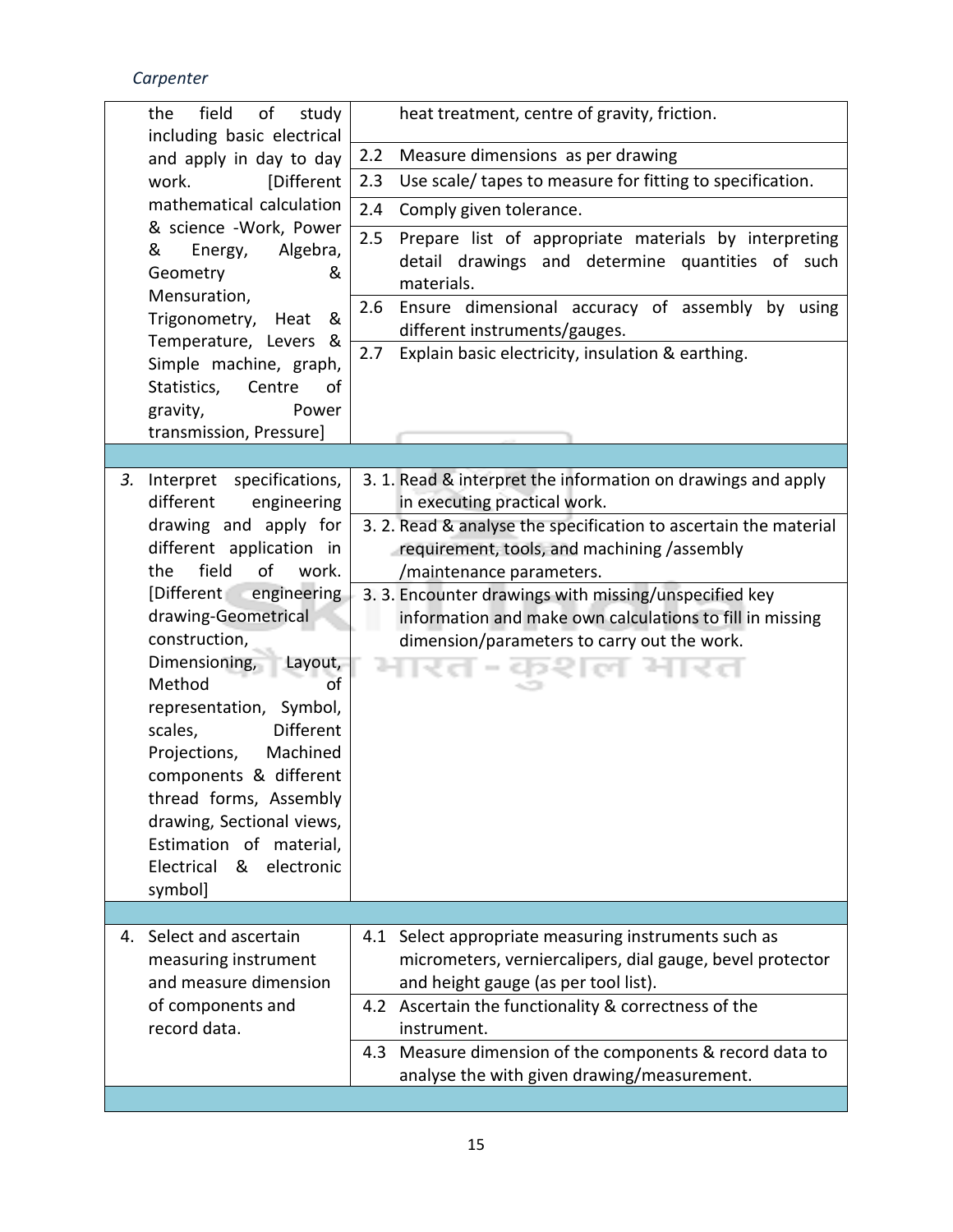| 5. | Explain the concept in                             | 5.1 Explain the concept of productivity and quality tools and                                      |  |  |  |
|----|----------------------------------------------------|----------------------------------------------------------------------------------------------------|--|--|--|
|    | productivity,<br>quality                           | apply during execution of job.                                                                     |  |  |  |
|    | tools, and labour welfare                          | 5.2 Understand the basic concept of labour welfare                                                 |  |  |  |
|    | legislation<br>and<br>apply                        | legislation and adhere to responsibilities and remain                                              |  |  |  |
|    | such in day to day work                            | sensitive towards such laws.                                                                       |  |  |  |
|    | to improve productivity                            | Knows benefits guaranteed under various acts<br>5.3                                                |  |  |  |
|    | & quality.                                         |                                                                                                    |  |  |  |
|    |                                                    |                                                                                                    |  |  |  |
| 6. | Explain<br>energy                                  | 6.1 Explain the concept of energy conservation, global                                             |  |  |  |
|    | global<br>conservation,                            | warming, pollution and utilize the available recourses                                             |  |  |  |
|    | warming and<br>pollution                           | optimally & remain sensitive to avoid environment                                                  |  |  |  |
|    | and contribute in day to                           | pollution.                                                                                         |  |  |  |
|    | day work by optimally                              | 6.2 Dispose waste following standard procedure.                                                    |  |  |  |
|    | available<br>using                                 |                                                                                                    |  |  |  |
|    | resources.                                         |                                                                                                    |  |  |  |
|    |                                                    |                                                                                                    |  |  |  |
| 7. | Explain personnel                                  | 7. 1. Explain personnel finance and entrepreneurship.                                              |  |  |  |
|    | finance,                                           | 7.2. Explain role of Various Schemes and Institutes for self-                                      |  |  |  |
|    | entrepreneurship and                               | employment i.e. DIC, SIDA, SISI, NSIC, SIDO, Idea for                                              |  |  |  |
|    | manage/organize related                            | financing/ non financing support agencies to familiarizes                                          |  |  |  |
|    | task in day to day work<br>for personal & societal | with the Policies /Programmes & procedure & the                                                    |  |  |  |
|    | growth.                                            | available scheme.                                                                                  |  |  |  |
|    |                                                    | 7.3. Prepare Project report to become an entrepreneur for<br>submission to financial institutions. |  |  |  |
|    |                                                    |                                                                                                    |  |  |  |
|    |                                                    |                                                                                                    |  |  |  |
| 8. | Plan and organize<br>the<br>related                | 8. 1. Use documents, drawings and recognize hazards in the<br>work site.                           |  |  |  |
|    | the<br>work<br>to<br>occupation.                   | 8. 2. Plan workplace/assembly location with due                                                    |  |  |  |
|    |                                                    | consideration to operational stipulation                                                           |  |  |  |
|    |                                                    | 8. 3. Communicate effectively with others and plan project                                         |  |  |  |
|    |                                                    | tasks                                                                                              |  |  |  |
|    |                                                    | 8.4. Assign roles and responsibilities of the co-trainees for                                      |  |  |  |
|    |                                                    | execution of the task effectively and monitor the same.                                            |  |  |  |
|    | <b>SPECIFIC OUTCOME</b>                            |                                                                                                    |  |  |  |
|    |                                                    | Block-I & II (Section:10)                                                                          |  |  |  |
|    |                                                    |                                                                                                    |  |  |  |

*Assessment Criteria i.e. the standard of performance, for each specific learning outcome mentioned under block – I & block – II(section: 10) must ensure that the trainee achieves well developed skill with clear choice of procedure in familiar context. Assessment criteria should broadly cover the aspect of Planning (Identify, ascertain, estimate etc.); Execution (perform, illustration, demonstration etc. by applying 1) a range of cognitive and practical skills required to accomplish tasks and solve problems by selecting and applying basic methods, tools, materials and information 2) Knowledge of facts, principles, processes, and general concepts, in*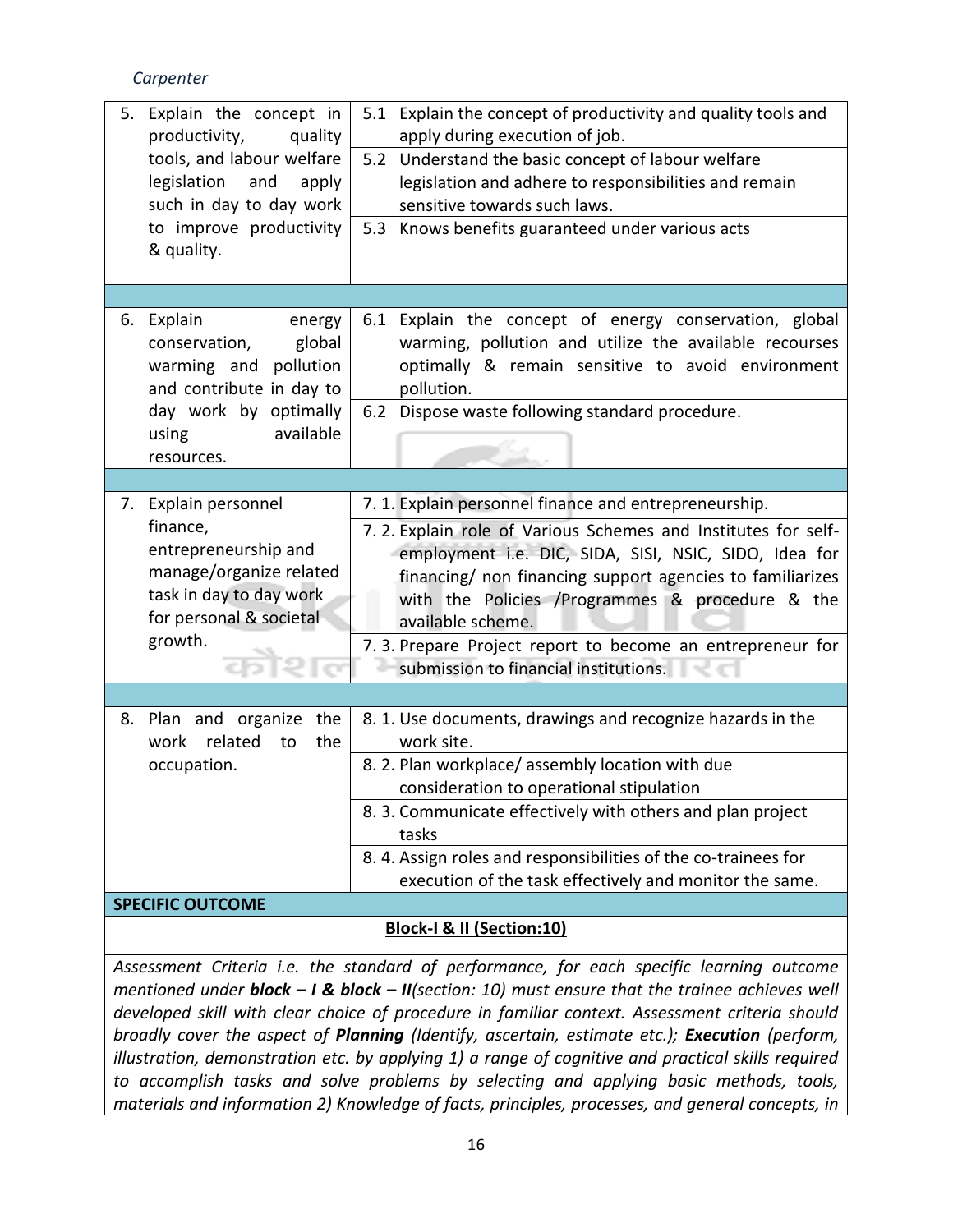*a field of work or study 3)Desired Mathematical Skills and some skill of collecting and organizing information, communication) and Checking/ Testing to ensure functionality during the assessment of each outcome.The assessments parameters must also ascertain that the candidate is responsible for own work and learning and some responsibility for other's work and learning.*



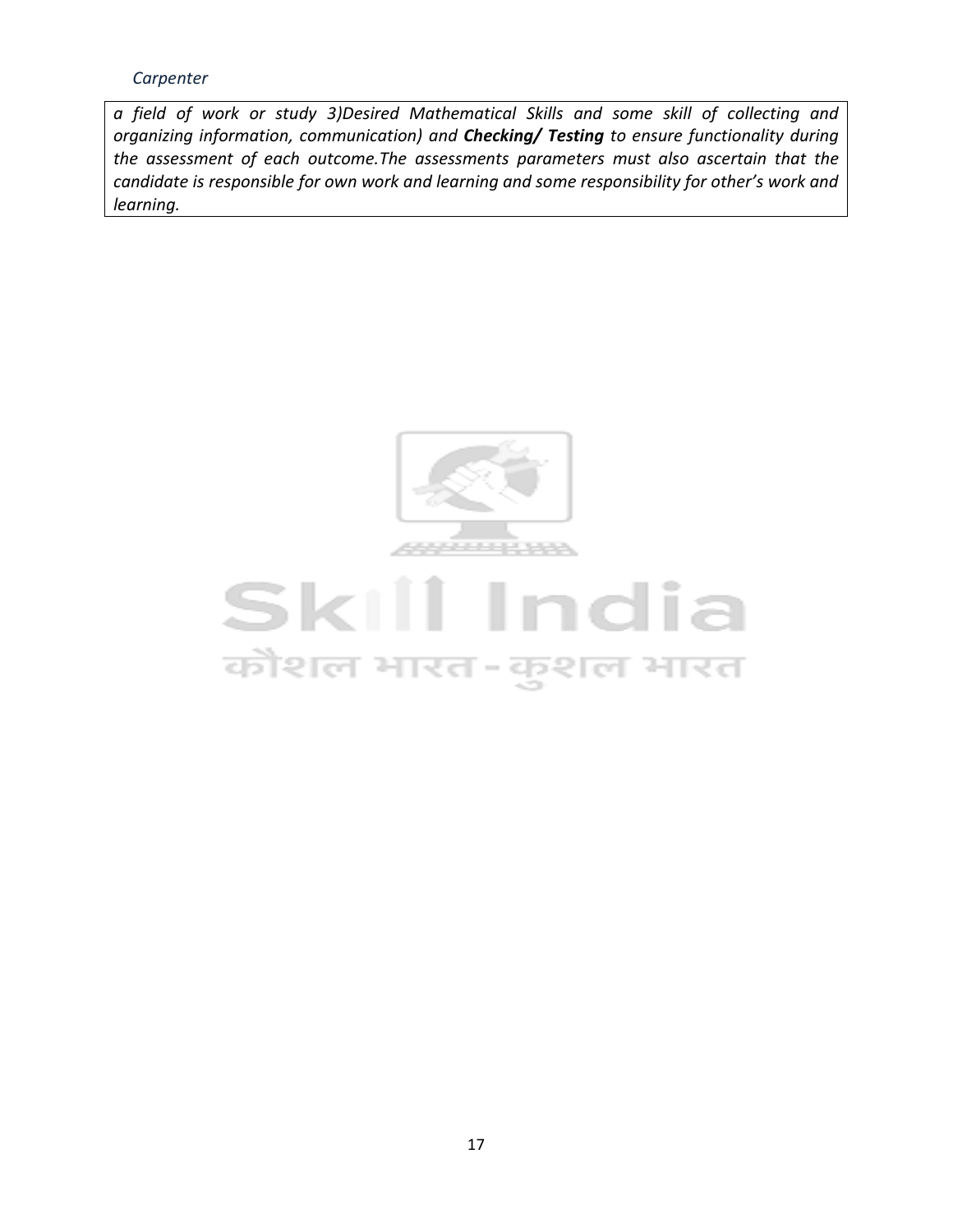#### **BASIC TRAINING (Block – I)**

#### **Duration: (03) Three Months**

| <b>Week</b><br>No. | <b>Professional Skills (Trade Practical)</b>                                                                                                                                                                                                                                                                                                                                                                                                                                                                                                                                            | <b>Professional Knowledge (Trade Theory)</b>                                                                                                                                                                                                                                                                                                                                                                                                    |
|--------------------|-----------------------------------------------------------------------------------------------------------------------------------------------------------------------------------------------------------------------------------------------------------------------------------------------------------------------------------------------------------------------------------------------------------------------------------------------------------------------------------------------------------------------------------------------------------------------------------------|-------------------------------------------------------------------------------------------------------------------------------------------------------------------------------------------------------------------------------------------------------------------------------------------------------------------------------------------------------------------------------------------------------------------------------------------------|
| 1.                 | Familiarization with the workshop:<br>Wood working sections and wood<br>1.<br>working<br>machine<br>shop<br>.show<br>different exercises / jobs done by<br>the trainees in the previous year<br>batches etc.<br>Show different audio - visual aids,<br>2.<br>library, show room etc.<br>Identification and Familiarization of<br>3.<br>hand tools.                                                                                                                                                                                                                                      | Safety precautions: Safety precaution of<br>the carpentry hand tools. Workshop<br>discipline<br>safety, first<br>and<br>aid<br>etc.<br>Introduction to the trade and to carpentry<br>hand tools, their classification, names and<br>the uses. Measuring, marking and testing<br>tools, types, sizes, uses, etc<br>Introduction to timber: growth of a trees,<br>cross-section of an exogenous tree trunk,<br>parts, formation. Parts of a tree. |
|                    | Demonstration<br>of<br>and<br>use<br>4.<br>measuring, marking and testing<br>tools.                                                                                                                                                                                                                                                                                                                                                                                                                                                                                                     | Functions and identification of timber and<br>defects, diseases of timber VIZ. Knots,<br>shakes, grains etc.                                                                                                                                                                                                                                                                                                                                    |
| 2.                 | <b>Sawing practice : - use of different</b><br>5.<br>types of the saws Ripping, cross<br>cutting,<br>curvecutting,<br>oblique<br>sawing etc.;<br>Use of the bench hook, bench vice,<br>6.<br>bench stop etc.<br>Sharpening and the setting of the<br>7.<br>different types of the saws.<br>Hand Tools and portable power tools -<br>curve cutting saws:<br><b>Compass</b> saw, coping saw, bow<br>8.<br>saw, and fret saw etc. - description,<br>size,<br>types,<br>use,<br>care<br>and<br>maintenance.<br>Sharpening and setting of saws.<br>9.<br>Portable circular saw and its uses. | Saw and the Plane: description, types,<br>sizes, setting, sharpening, uses, etc.<br>Special saws - Compass saw, coping saw,<br>Bow saw, fret saw portable circular saw.                                                                                                                                                                                                                                                                         |
| 3.                 | <b>Planning practice</b><br>10. Demonstration and uses of the<br>planes.<br>11. Setting of the plane<br>holding,<br>planning techniques. Planning face<br>side, face edge, use of marking<br>gauge etc.                                                                                                                                                                                                                                                                                                                                                                                 | Different types of Plane: description, types,<br>sizes, setting, sharpening, uses, etc.<br>Special planes:-Compass plane Moulding<br>plane, Rebate plane, Grooving plane etc. -<br>description, type, size, use, care and<br>maintenance.<br>Portable<br>planer<br>power                                                                                                                                                                        |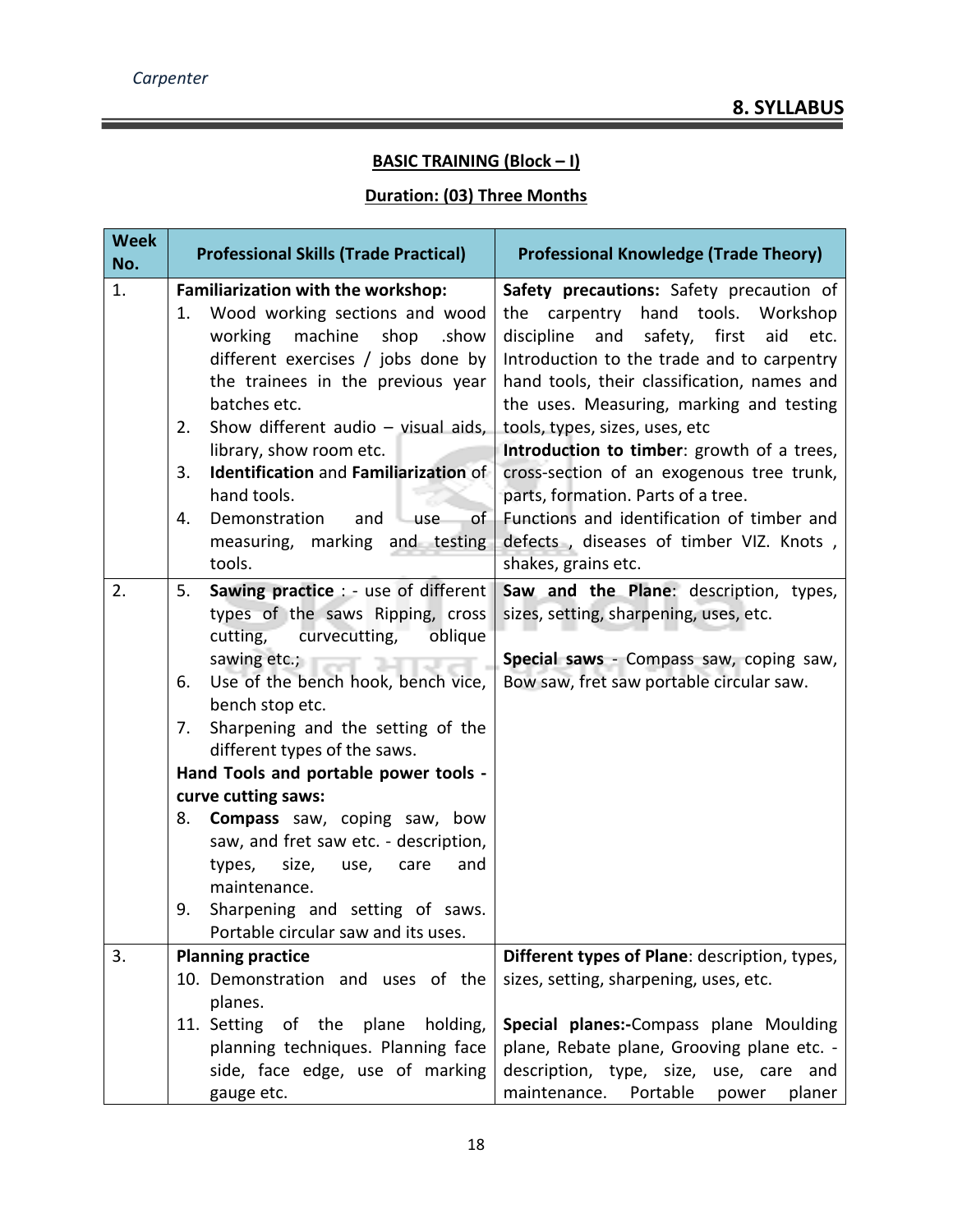|    | 12. Testing of the accuracy, flatness and<br>twistness of the surface.<br>13. Use of straight edge, bench stop, try<br>winding<br>square,<br>strips,<br>cross<br>planning, edge planning etc.<br>14. Grinding and sharpening of the | machine and its uses                                                                    |
|----|-------------------------------------------------------------------------------------------------------------------------------------------------------------------------------------------------------------------------------------|-----------------------------------------------------------------------------------------|
|    | plane blades.<br>15. Application of Portable<br>power<br>planer machine.                                                                                                                                                            |                                                                                         |
| 4. | <b>Chiseling</b><br>multiple<br><b>Practice</b><br>And                                                                                                                                                                              | Hand tools (paring tools);: Different types                                             |
|    | chiseling practice:                                                                                                                                                                                                                 | of The chisels , description, sizes, uses.                                              |
|    | 16. Demonstration and use of different                                                                                                                                                                                              | Grinding, sharpening & honing etc.                                                      |
|    | types of                                                                                                                                                                                                                            | Striking tools - Hammers, mallets etc.                                                  |
|    | 17. Chisels.                                                                                                                                                                                                                        | Workshop appliances : work bench, bench                                                 |
|    | 18. Chiseling along the grain, across the                                                                                                                                                                                           | vice, bench hook, bench stop shooting                                                   |
|    | grain of the vertical, horizontal etc.                                                                                                                                                                                              | board, MITRE board etc. - types, sizes, uses                                            |
|    | 19. Grinding, sharpening and honing of                                                                                                                                                                                              | etc.                                                                                    |
|    | chisel.                                                                                                                                                                                                                             |                                                                                         |
|    | 20. Holding tools - Clamps, 'G' or 'C'                                                                                                                                                                                              |                                                                                         |
|    | clamp or cramp, sash /'T' bar<br>cramps, saw sharpening vice,                                                                                                                                                                       |                                                                                         |
|    | carpentry vice etc.                                                                                                                                                                                                                 |                                                                                         |
| 5  | Joint practice:-                                                                                                                                                                                                                    | Classification and grading of timbers as per                                            |
|    | 21. Demonstration<br>making<br>and                                                                                                                                                                                                  | Typesof<br>the<br>grains.<br>Joineries:<br>ISI.                                         |
|    | framing joints :- Halving joints,                                                                                                                                                                                                   | Classification of joint (framing,<br>Angle                                              |
|    | trenching<br>housing<br>and<br>joints,                                                                                                                                                                                              | broadening and the lengthening)                                                         |
|    | Mortise and tenon joints, plain                                                                                                                                                                                                     | Framing Joints:-Halving, Mortise and tenon                                              |
|    | hunched tenon and mortise, MITRE                                                                                                                                                                                                    | joints, Briddle joints- description, types and                                          |
|    | tenon and mortise joint, stub tenon,                                                                                                                                                                                                | uses.                                                                                   |
|    | bare faced tenon, bridle joints etc.                                                                                                                                                                                                |                                                                                         |
|    | (any three of the tenon and mortise                                                                                                                                                                                                 |                                                                                         |
|    | joint)                                                                                                                                                                                                                              |                                                                                         |
| 6  | Demonstration and making Dovetail                                                                                                                                                                                                   | Angle joint: - Description, types size, uses                                            |
|    | joints-Housing joints                                                                                                                                                                                                               | etc.                                                                                    |
|    | 22. Dovetail joints-<br>23. Dovetail                                                                                                                                                                                                | Seasoning of Timber: Types, advantages                                                  |
|    | marking<br>and<br>its<br>applications.<br>Single<br>dovetail,                                                                                                                                                                       | and disadvantages, stacking (vertical and<br>horizontal) Moisture content in timber and |
|    | Common dovetail, lapped dovetail,                                                                                                                                                                                                   | its effect on timber, moisture meter and                                                |
|    | secret mitre dovetail joints, use of                                                                                                                                                                                                | oven method. Characteristics of wood,                                                   |
|    |                                                                                                                                                                                                                                     |                                                                                         |
|    | dovetail template etc. (any three)                                                                                                                                                                                                  | Physical and mechanical properties of                                                   |
|    |                                                                                                                                                                                                                                     | wood, qualities of good timber.                                                         |
| 7  | <b>Broadening joints:</b>                                                                                                                                                                                                           | Broadening joints - description, types, and                                             |
|    | 24. Demonstration<br>making<br>and                                                                                                                                                                                                  | uses. Adhesives - types, uses etc.                                                      |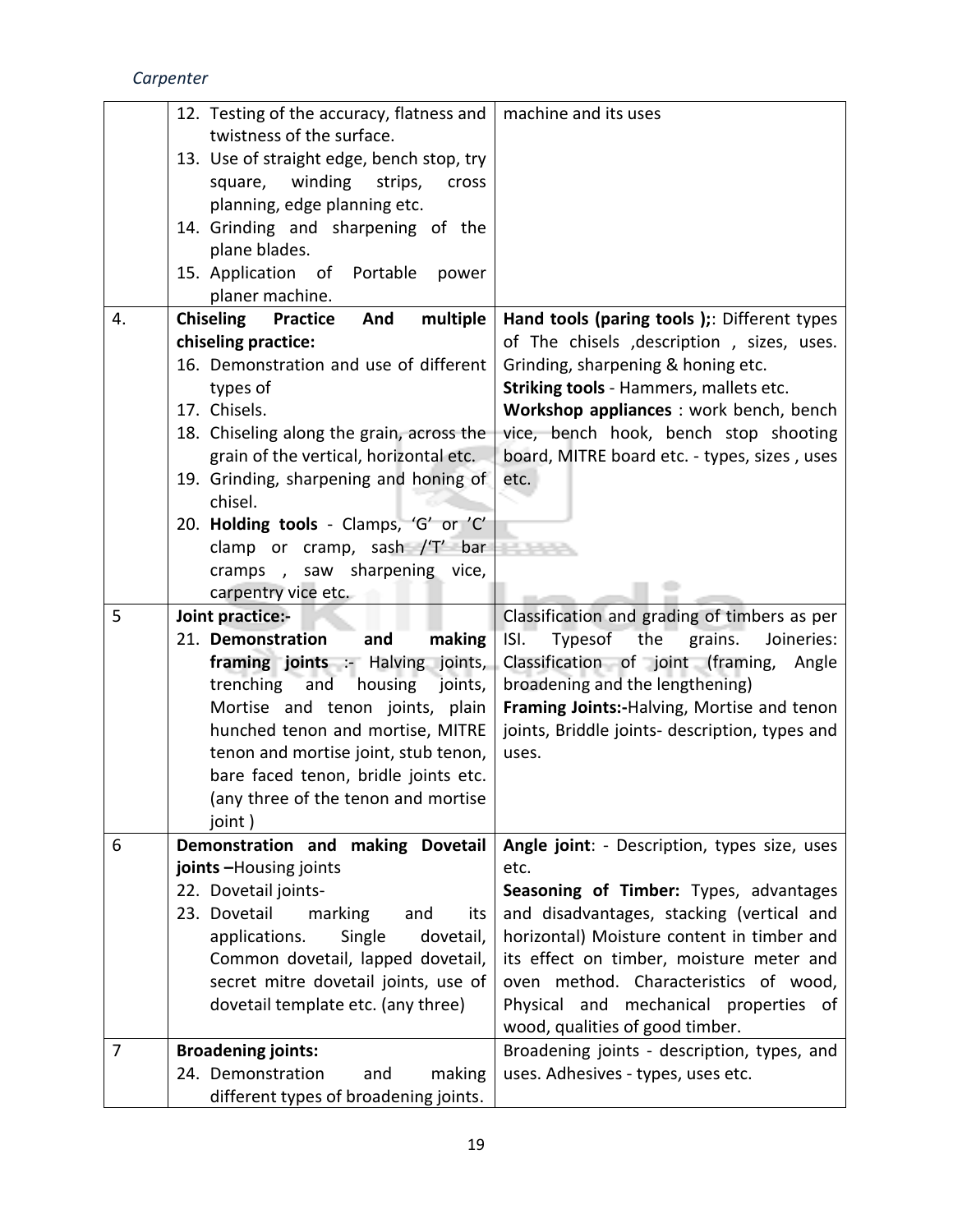|     | 25. Simple butt, riveted butt, pocket     | Lengthening joints:                             |
|-----|-------------------------------------------|-------------------------------------------------|
|     | screw, secret pocket butt joint,          | Different types of scarf joints - Description   |
|     | glued butt, tongue and groove             | and types of Table scarf, bevel scarf,          |
|     | joints etc.                               | tension scarf etc.                              |
|     | Lengthening joints demonstration and      |                                                 |
|     | making:                                   |                                                 |
|     | 26. Different types of scarf joints -     |                                                 |
|     | Table scarf, bevel scarf etc.             |                                                 |
| 8   | 27. A frame of using different type of    | Preservation<br>of<br>timber:<br>Chemical       |
|     | joints - Small article involving above    | treatment of timber - types, process etc.       |
|     | joints may be made.                       | and preservatives used.                         |
|     | 28. Simple wooden furniture making        | Files: Types, grades, uses, care<br>and         |
|     | work: Demonstration and practice          | maintenance.                                    |
|     | $on -$                                    | Uses of electrical portable jig saw, portable   |
|     | a small wall bracket.<br>29. Making       | disc sander,<br>portable<br>electrical<br>drill |
|     | Prepare chalk box. Tea tray or office     | machine.                                        |
|     | Tray.                                     |                                                 |
| 9   | <b>Application of boring tools:</b>       | <b>Boring tools:</b>                            |
|     | 30. Use of country drill, hand drill,     | Description and types-                          |
|     | ratchet brace, breast drill. Portable     | Country drill, hand drill, ratchet brace,       |
|     | electric drill machine and its uses.      | breast drill - parts, functions, size and use.  |
|     | 31. Use of different types of drill bits, | Portable electric drilling machine              |
|     | hand augur, layout of a stool and         | description, uses etc. Drill bits - type, size  |
|     | make cutting list.                        | and uses. Calculation of timber required for    |
|     | 32. Prepare a standard height. Taper      | stool. Prepare cutting list from drawing        |
|     | legged stool as per lay out. Use of       | (sawn size and finish size). Hand augur -       |
|     | Adhesives.                                | description, size & uses.                       |
| 10. | 33. Demonstration and make layout of      | Description of timbers used in furniture        |
|     | different furniture.                      | making work: - Teak, Sal, Deodar and other      |
|     | 34. Making notice board or display        | wood as available in the local market.          |
|     | board. Use of hard board, ply wood        | <b>Conversion of timber:</b>                    |
|     | and insulation board. Making a            | Parallel sawing, radial sawing, quarter         |
|     | small rack/modern wall unit.              | sawing, tangential sawing etc.                  |
|     |                                           | Design of Furniture's for different purpose:-   |
|     |                                           | Bed room, dining Hall, Library, Office,         |
|     |                                           | Work-shop, Class room.                          |
| 11  | 35. Wood carving exercises and use of     | Tools required for carving ornamental           |
|     | carving tools and their sharpening.       | works. Properties of wood. Preparation of       |
|     |                                           | bill of materials and simple estimation.        |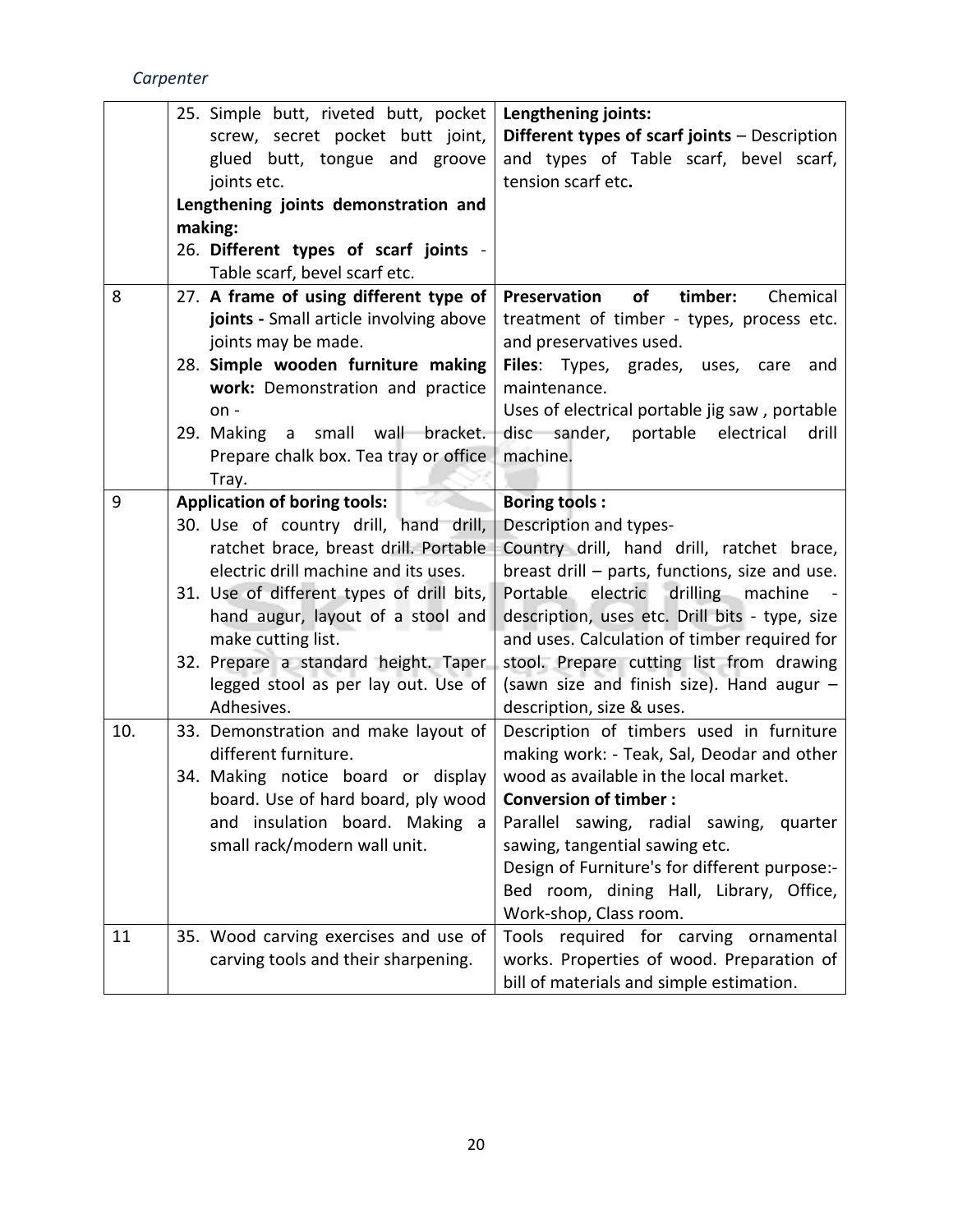| 12 |                                          | 36. Preparation of surface - use   Method of preparation of surface for |
|----|------------------------------------------|-------------------------------------------------------------------------|
|    |                                          | Smoothing plane for knotty or staining, tools and equipment required.   |
|    | interlocked cross grained timber by      | Sand paper - types, grades, size & uses.                                |
|    | and  <br>scraping, sand<br>papering      | Portable sander machine and<br>uses.                                    |
|    | portable sander application on           | Preparation of putty and use.                                           |
|    | finished surface. Varnishing on          | <b>Staining:-Type, process, methods</b><br>and                          |
|    | finished surface.                        | materials. Different<br>staining<br>staining                            |
|    | 37. Furniture polishing: - Demonstration | methods applied for different timber.                                   |
|    | on how to make French polish, use        |                                                                         |
|    | of French polish and wax polish.         | Description of French polish, wax polish,                               |
|    | Remove the polish and Re-polishing       | types and uses. Estimation of timber                                    |
|    | old furniture.                           |                                                                         |
| 13 |                                          | <b>Revision</b>                                                         |
|    |                                          | <b>Internal Assessment/Examination 03days</b>                           |

#### **NOTE: -**

*More emphasis to be given on video/real-life pictures during theoretical classes. Some real-life pictures/videos of related industry operations may be shown to the trainees to give a feel of Industry and their future assignment.*

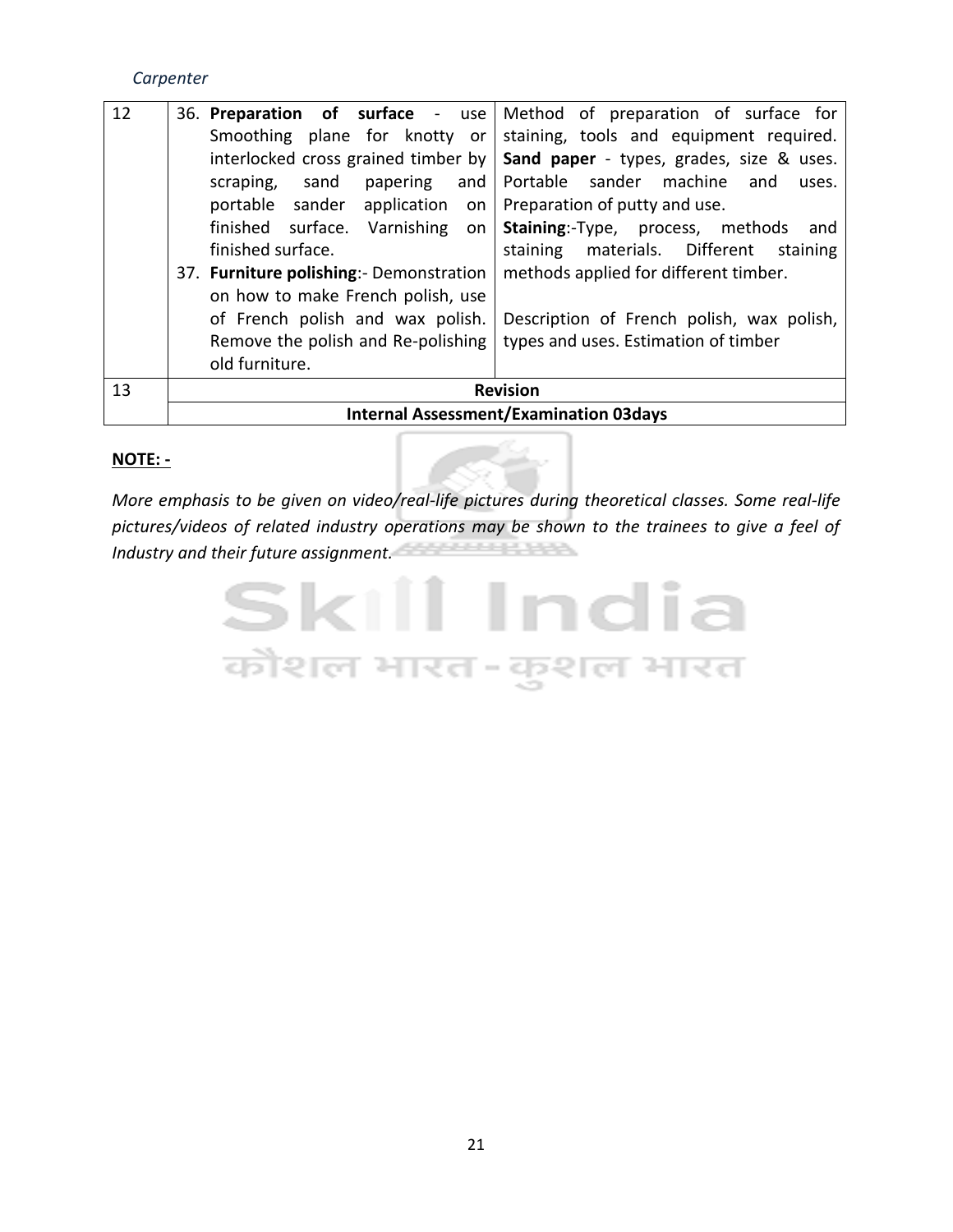#### **BASIC TRAINING (Block – II)**

#### **Duration: (03) Three Months**

| <b>Week</b><br>No. | <b>Professional Skills (Trade Practical)</b>                                                                                                                                                                                                                                                                                   | <b>Professional Knowledge (Trade Theory)</b>                                                                                                                                                                                                                                                                 |  |
|--------------------|--------------------------------------------------------------------------------------------------------------------------------------------------------------------------------------------------------------------------------------------------------------------------------------------------------------------------------|--------------------------------------------------------------------------------------------------------------------------------------------------------------------------------------------------------------------------------------------------------------------------------------------------------------|--|
| $1 - 2$            | 38. Introduction & demonstration, operational<br>techniques of wood working machines.<br>Uses of:-<br>A) Band saw: - remove and refit of band saw<br>blades setting and grinding and different                                                                                                                                 | Wood working machines: Description, types,<br>sizes, parts, functions, operations. Safety<br>precautions, care and maintenance. Oiling,<br>greasing etc. of the following machines:<br>A) Band Saw                                                                                                           |  |
|                    | Operation: - Ripping, Cross-cutting, curve<br>cutting, beveling, chamfering etc.<br>B) Circular Saw: - Ripping, cross cutting,                                                                                                                                                                                                 | B) Circular saw<br>C) Planning machine<br>D) Wood Turning Lathe with Turning tools.                                                                                                                                                                                                                          |  |
|                    | rebating, grooving etc.<br><b>Planning</b><br><b>Machine</b><br>Surfacing,<br>C)<br>thicknessing, chamfering, edging beveling                                                                                                                                                                                                  | Market form of timber. Conversion of timber<br>method, advantages, disadvantages.                                                                                                                                                                                                                            |  |
|                    | etc,<br>D) Wood Turning lathe: - Use of turning tools,<br>plain turning, taper turning and Turning<br>different articles- Chisel handles, table lamp                                                                                                                                                                           |                                                                                                                                                                                                                                                                                                              |  |
|                    | stand etc. Use of face plate, chuck etc.                                                                                                                                                                                                                                                                                       |                                                                                                                                                                                                                                                                                                              |  |
| $3 - 4$            | 39. Demonstration and use of following-<br>A) Drilling Machine: Use of straight shank<br>drills, taper shank drills,<br>counter<br>sinkingbits etc.<br><b>Grinding Machines:- Grinding of different</b><br>B)<br>types of tools, cutters, materials for jobs.<br>Mortiser Machine.<br>C)<br>D) Universal wood working Machine. | Description, types, sizes, parts, functions,<br>operations, safety precautions, care and<br>maintenance etc. of the following machines-<br>A) Drilling Machine.<br>B) Grinding Machine.<br>C) Mortiser Machine.<br>D) Universal wood working Machine.<br>Calculation of timber - weight, area, volume<br>etc |  |
| 5                  | <b>Exercises.</b><br>40. Identification of pattern making hand tools,<br>use of contraction rule, show different type<br>of pattern.<br>41. Lay out of simple solid pattern on layout<br>board. Making patterns as per checked<br>help of wood<br>layout. (Take<br>working                                                     | Introduction to pattern making<br>Hand tools. Contraction rule and different<br>allowances. Shrinkage, drafting,<br>machine<br>allowances. Different types of timbers used<br>in pattern making. Reading of blue print.<br>Layout board and its use. Types of pattern<br>and their uses.                     |  |
|                    | machines as much as possible.)<br>42. Layout of split patterns.<br>43. Marking and making split patterns. Making<br>dowels for above pattern.<br>44. Use of dowel pin. Use of nail, screws etc.<br>Making templates.                                                                                                           | Split patterns - Types and uses. Dowel- types,<br>size and uses in pattern making work.                                                                                                                                                                                                                      |  |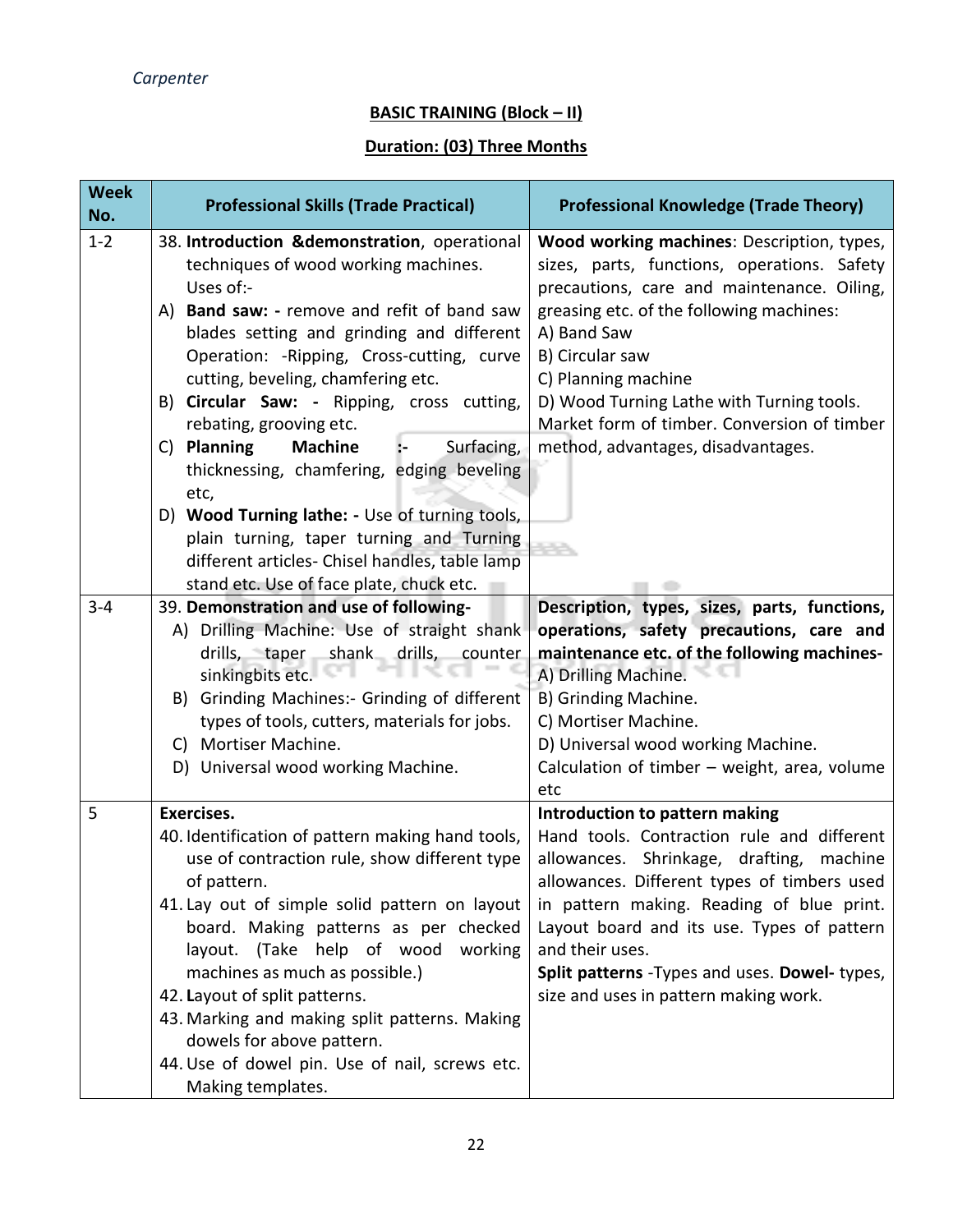|           | 45. Use required machine wherever necessary.    |                                                       |
|-----------|-------------------------------------------------|-------------------------------------------------------|
| 6         | 46. Marking and making patterns with self core  | Core and core prints: Types & uses. Colour            |
|           | and with core prints. Prepare core box and      | code as per IS specifications. Use of paints on       |
|           | pattern.                                        | pattern core, core box, core prints etc.              |
|           | 1) Casting pattern                              | Estimate volume of wood<br>and<br>other               |
|           | 2) Machining position core print.               | requirements for pattern making box.                  |
|           | Painting the pattern, core box etc. as per IS   |                                                       |
|           | specifications.                                 |                                                       |
| $7 - 8$   | <b>CARPENTRY BUILDING WORK</b>                  | Introduction about carpentry work involved            |
|           | 47. Revision of basics joints related with      | building<br>construction.<br>in<br><b>Types</b><br>of |
|           | carpentry building work.                        | doorframes, door shutters- description, sizes,        |
|           | 48. Marking and making door frame and door      | uses, advantages and disadvantages etc.               |
|           | shutter. Making panel door, glazed shutter      | Fittings used in door. Types of panels used in        |
|           | and fitting mouldings after fitting glass.      | panel shutter, glazed shutter.                        |
|           | 49. Fitting produce used in door construction.  |                                                       |
|           |                                                 | Familiarization with the materials which is           |
|           |                                                 | used in industries as substitute of wood.             |
|           |                                                 | Characteristics of<br>material,<br>Mechanical         |
|           |                                                 | properties, durability, Applications, etc.            |
| $9 - 10$  | 50. Marking and making window frame and         | Types of window frame and window shutters.            |
|           | window shutters, use of protection bars.        | Protection bars: types and uses. Roof trusses:        |
|           | 51. Exercises on roof trusses - Lay out marking | King post, queen post etc. related terms,             |
|           | roof trusses in reduced scale (Model types)-    | sizes construction etc.                               |
|           | king post, queen post etc.                      |                                                       |
| $11 - 12$ | 52. Exercises on simple floor construction and  | principle of repairing work<br>Basic<br>and           |
|           | joints used therein. Exercises on partition     | repairing technique of furniture,<br>door,            |
|           | construction.                                   | window, rack etc.                                     |
|           | 53. Repairing practice:                         | Use of Nails, screws angle plate, bracket,            |
|           | 54. Repair and reconditioning of :-             | nuts, bolts etc. for repairing work. Packing          |
|           | a) Hand tools and equipments.                   | case:-Types, material and tools used.                 |
|           | b) Furniture, doors and windows.                | Types of hanging plates, corner plates etc.           |
|           |                                                 | used in carpentry work. Economical factors            |
|           |                                                 | and material estimate.                                |
| 13.       | <b>Revision</b>                                 |                                                       |
|           | <b>Internal Assessment/Examination 03days</b>   |                                                       |

#### **NOTE: -**

• *More emphasis to be given on video/real-life pictures during theoretical classes. Some real-life pictures/videos of related industry operations may be shown to the trainees to give a feel of Industry and their future assignment.*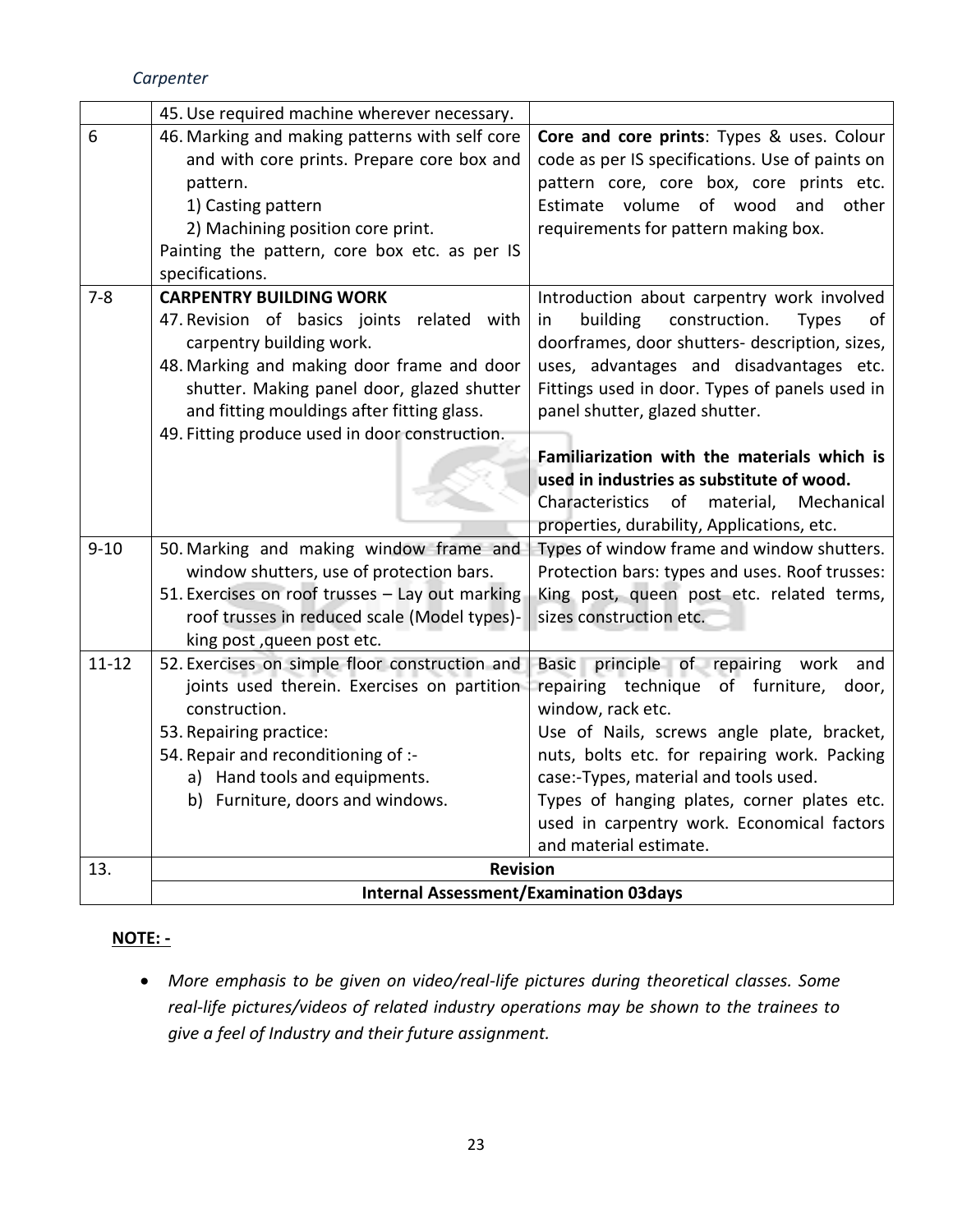$\overline{\phantom{a}}$ 

 $\overline{\phantom{a}}$ 

#### **9.1 WORKSHOP CALCULATION SCIENCE & ENGINEERING DRAWING**

| $Block - I$ |                                                                                                                                                                                                                                                                                                                                      |                                                                                                                                                                                                                                                                     |
|-------------|--------------------------------------------------------------------------------------------------------------------------------------------------------------------------------------------------------------------------------------------------------------------------------------------------------------------------------------|---------------------------------------------------------------------------------------------------------------------------------------------------------------------------------------------------------------------------------------------------------------------|
| S No.       | <b>Workshop Calculation and Science</b><br>(Duration: - 20 hrs.)                                                                                                                                                                                                                                                                     | <b>EngineeringDrawing</b><br>(Duration: - 30 hrs.)                                                                                                                                                                                                                  |
| 1.          | <b>Properties of Material : properties -</b><br>Physical & Mechanical, Types - Ferrous &<br>Non-Ferrous, difference between Ferrous<br>and Non-Ferrous metals, introduction of<br>Iron, Cast Iron, Wrought Iron, Steel,<br>difference between Iron and Steel, Alloy<br>steel, carbon steel, stainless steel, Non-<br>Ferrous Alloys. | Drawing Instruments : their usesDrawing<br>board, T-Square, Drafter (Drafting M/c), Set<br>Squares, Protractor,<br>Drawing of lines and their application<br>(Hidden, centre, construction, Extension,<br>Dimension, Section)Methods of Division of<br>line segment |
| 2.          | <b>Mass, Weight and Density:</b><br>Mass, Unit of Mass, Weight, difference<br>between mass and weight, Density, unit<br>of density, specific gravity of metals.<br><b>Centre of gravity and</b><br>its<br>practical<br>application.                                                                                                  | Drawing<br>ofGeometrical Figures:<br>Angle,<br>Triangle -different types, Rectangle, Square,<br>Rhombus, parallelogram, Circle and its<br>elements.                                                                                                                 |
| 3.          | - Forces definition.<br>- Definition and example of compressive,<br>tensile, shear forces, axial and tangential<br>forces.                                                                                                                                                                                                           | Lettering and Numbering as per BIS SP46-<br>2003: Single Stroke, Double Stroke, inclined,<br>Upper case and Lower case                                                                                                                                              |
| 4.          | Mensuration: parallelogram lengths of<br>of<br>&<br>diagonals<br>square<br>rectangles.<br>Pythagoras Theorem, Area and perimeter<br>square, rectangle, parallelogram,<br>of<br>triangle, circle, and semi circle. Area of<br>trapezoid,                                                                                              | Dimensioning:<br>types and methods of dimensioning<br>(functional, non-functional<br>and<br>auxiliary)<br>Types of arrowhead<br>Leader Line with text                                                                                                               |
| 5.          | Volume of solids – cube, cuboids, cylinder<br>and Sphere.<br>Surface area of solids $-$ cube, cuboids,<br>cylinder and Sphere.                                                                                                                                                                                                       | Method of presentation of Engineering<br>Drawing<br><b>Pictorial View</b><br>Orthogonal View<br>$\overline{\phantom{a}}$<br>Isometric view                                                                                                                          |
| 6.          | - Area of cut-out regular surfaces: circle<br>and segment and sector of circle.                                                                                                                                                                                                                                                      | Symbolic Representation (as per BIS SP:46-<br>$2003$ ) of :<br>- Fastener (Rivets, Bolts and Nuts)<br>- Bars and profile sections<br>- Weld brazed and soldered joints.                                                                                             |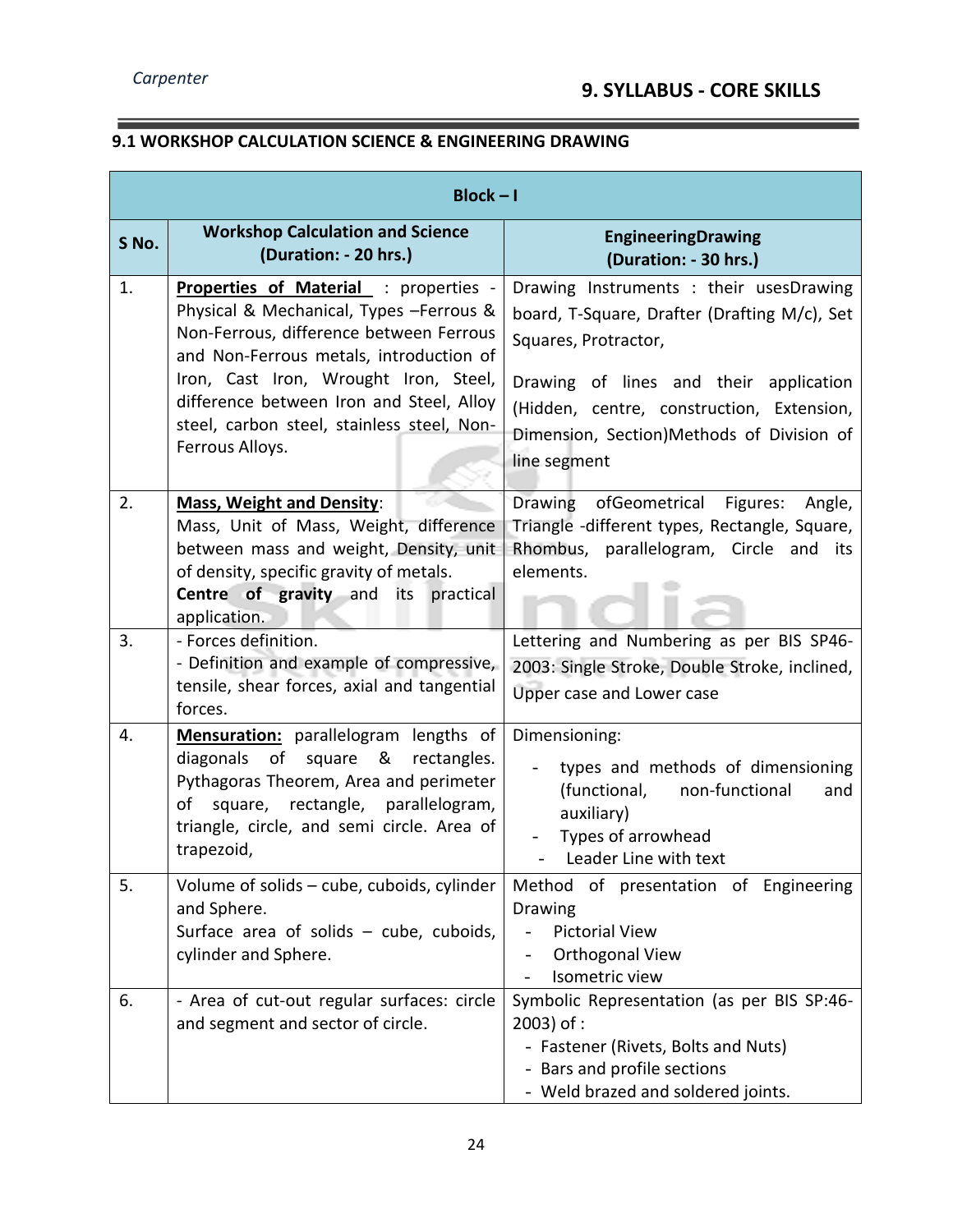*Carpenter*

|    |                                                                                                                                                                                                                                         | - Electrical and electronics element<br>Piping joints and fittings                                                                        |
|----|-----------------------------------------------------------------------------------------------------------------------------------------------------------------------------------------------------------------------------------------|-------------------------------------------------------------------------------------------------------------------------------------------|
| 7. | - Volume of simple solid blocks<br>Volume of cut-out solids: hollow<br>cylinders, frustum of cone, block section.                                                                                                                       | Construction of Geometrical<br><b>Drawing</b><br>Figures:<br>Polygons and their values of included<br>angles.<br>Conic Sections (Ellipse) |
| 8. | Work, Power and Energy: work, unit of<br>work, power, unit of power, Horse power,<br>energy, use of energy, potential and<br>kinetic energy, examples of potential<br>energy and kinetic energy.                                        | Drawing of Solid figures (Cube, Cuboids,<br>Frustum<br>Cone<br>and<br>Cone)<br>of<br>with<br>dimensions.                                  |
| 9. | <b>Friction</b> – Limiting frication – measuring<br>of friction $-$ examples. Simple problems<br>on straight and bell crank levers. Laws of<br>friction, co-efficient of friction and angle<br>of friction. Problems on inclined plane. | Hand sketch of hand tools<br>Free<br>and<br>measuring tools used in the trade.                                                            |
|    |                                                                                                                                                                                                                                         |                                                                                                                                           |

# **Skill India** कौशल भारत-कुशल भारत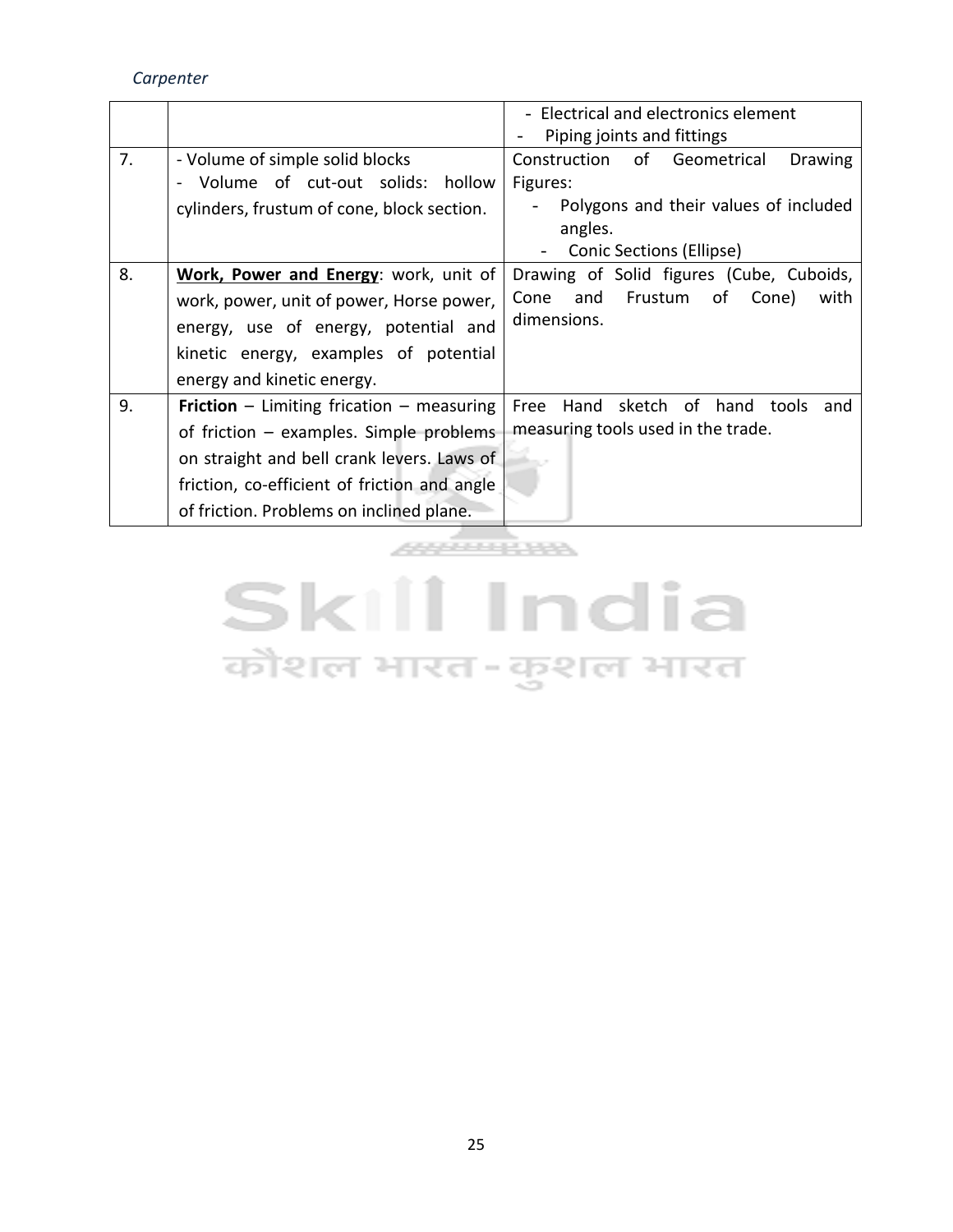*Carpenter*

|            | $Block - II$                                                                                                                                                                                                                                                                                                                                                                                                                                                                                    |                                                                                                                                                                                                                                                                       |
|------------|-------------------------------------------------------------------------------------------------------------------------------------------------------------------------------------------------------------------------------------------------------------------------------------------------------------------------------------------------------------------------------------------------------------------------------------------------------------------------------------------------|-----------------------------------------------------------------------------------------------------------------------------------------------------------------------------------------------------------------------------------------------------------------------|
| SI.<br>No. | <b>Workshop Calculation and Science (Duration: -</b><br>20 hrs.)                                                                                                                                                                                                                                                                                                                                                                                                                                | <b>EngineeringDrawing</b><br>(Duration: - 30 hrs.)                                                                                                                                                                                                                    |
| 1.         | stress, strain and modules of elasticity, ultimate,<br>strength, factor of safety and different types of<br>stresses                                                                                                                                                                                                                                                                                                                                                                            | Drawing of riveted joints, different<br>types of threads, bolts, nuts, locking<br>devices, keys, cotters, couplings,<br>bearings, pulleys cotters screw joint,<br>knuckle joint etc.<br>Making drawings of lap and butt and<br>single or double strap riveted joints. |
| 2.         | Elementary principle of triangle of forces and<br>parallelogram<br>of<br>forces.<br>Resolution<br>and<br>composition of forces. Application to lifting<br>tackles like chain pulley block, crane, wall crane,<br>etc. problems. Moment of a force-couples-<br>simple problems. Example in simply supported<br>loaded beams- General conditions of<br>and<br>equilibrium for a series of forces acting on a<br>body. Stable, non stable and neutral equilibrium<br>of bodies-simple explanation. | Construction of simple curves of<br>interpretation-simple exercises.<br>Development of surfaces of prism,<br>$\overline{\phantom{m}}$<br>cylinders, pyramids and cones                                                                                                |
| 3.         | Heat and temperature, their units, difference<br>between heat and temperature, boiling point,<br>melting point, scale of temperature, relation<br>between different scale of temperature,<br>Thermometer, pyrometer, Expansion of solids,<br>liquids and gases due to heat, co-efficient of<br>expansion. Brief description of transference of<br>heat-conduction, convection and radiation.                                                                                                    | Reading of advanced blue prints<br>including structural drawings and<br>other<br>allied<br>items<br>such<br>as<br>materials, list.                                                                                                                                    |
| 4.         | Electricity<br>and its various effects.<br>Electric<br>current-positive and negative terminals, use of<br>switches and fuses. Types of current- AC, DC,<br>Units of current, resistance and voltage; Simple<br>electric circuit-Ohm's law-simple calculation.<br>Conductor, insulator, Types of connections -<br>series, parallel, electric power, Horse power,<br>energy, unit of electrical energy. Concept of<br>earthing.                                                                   | Drawings of fabricated channels<br>or I section Girders.<br>Drawings of fabricated channels<br>simple<br>poof trusses,<br>purlins,<br>braced columns glazing or window<br>frames and welded girders.                                                                  |
| 5.         | Trigonometry: Trigonometric ratios,<br>Trigonometric tables.<br>- Finding the value of unknown sides and angles<br>of a triangle by Trigonometrical method.<br>- Finding height and distance by trigonometry.<br>- Application of trigonometry in shop problems.                                                                                                                                                                                                                                | Drawing of fabricated jobs like<br>brackets, bed plates.                                                                                                                                                                                                              |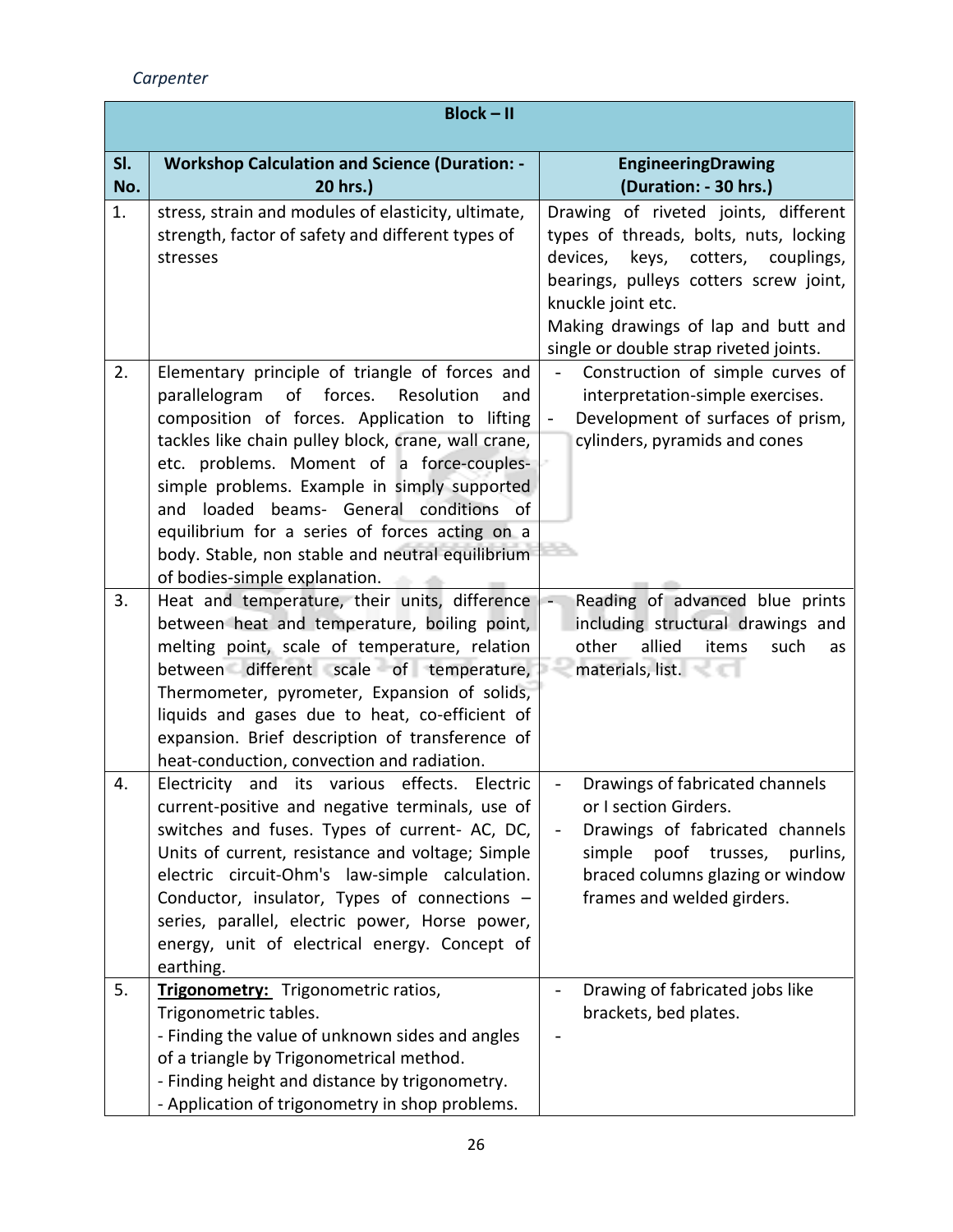|     | (viz. taper angle calculation).                   |  |
|-----|---------------------------------------------------|--|
| -6. | Levers and Simple Machines: levers and its        |  |
|     | types.                                            |  |
|     | Simple Machines, Effort and Load, Mechanical      |  |
|     | Advantage, Velocity Ratio, Efficiency of machine. |  |



# **Skill India** कोशल भारत-कुशल भारत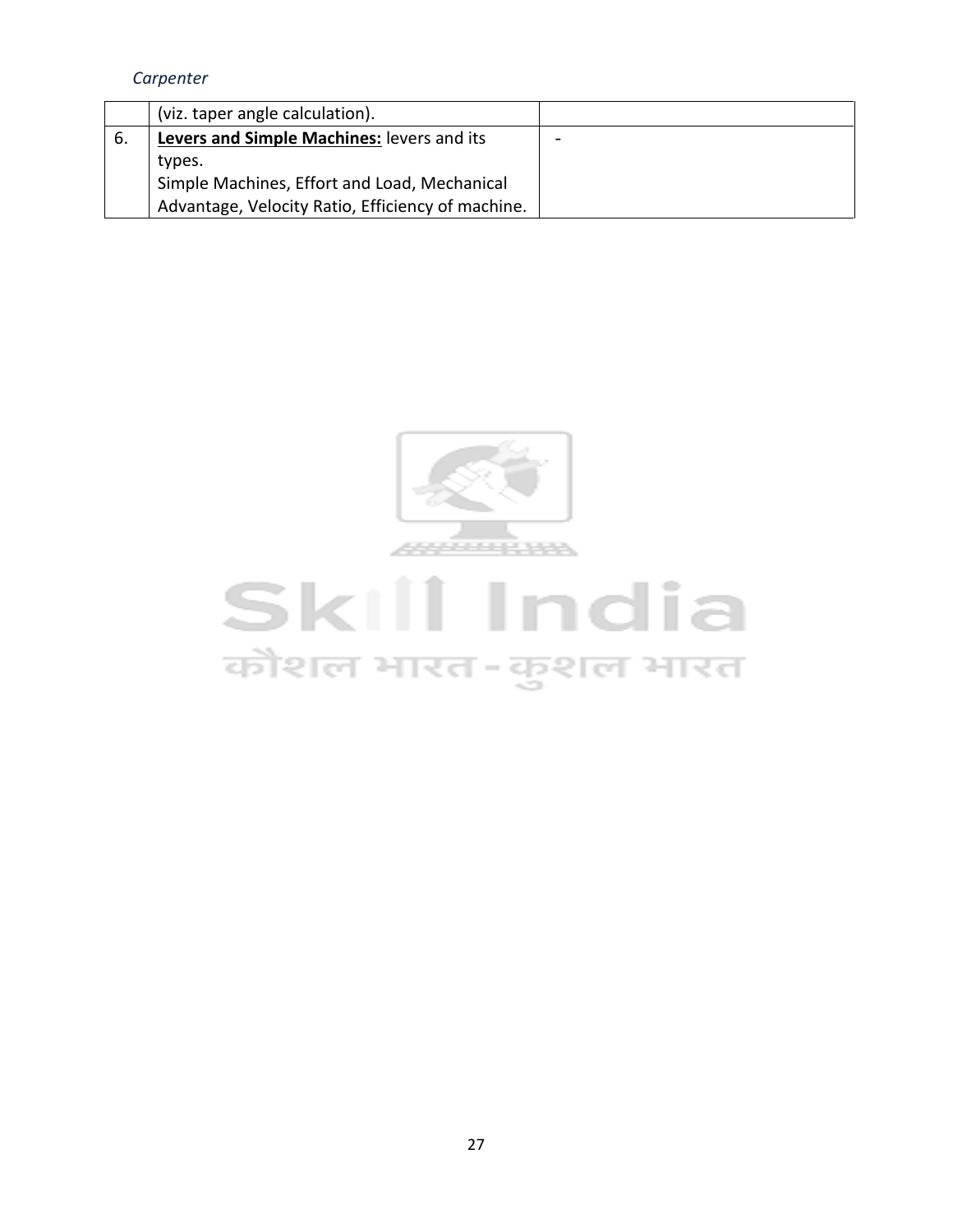#### **9.2 EMPLOYABILITY SKILLS**

#### **(DURATION: - 110 HRS.)**

| $Block - I$                              |                                                                                                                                              |  |
|------------------------------------------|----------------------------------------------------------------------------------------------------------------------------------------------|--|
| (Duration - 55 hrs.)                     |                                                                                                                                              |  |
| 1. English Literacy<br>Duration: 20 Hrs. | <b>Marks</b><br>:09                                                                                                                          |  |
| Pronunciation                            | Accentuation (mode of pronunciation) on simple words, Diction (use                                                                           |  |
|                                          | of word and speech)                                                                                                                          |  |
|                                          |                                                                                                                                              |  |
| <b>Functional Grammar</b>                | Transformation of sentences, Voice change, Change of tense,                                                                                  |  |
|                                          | Spellings.                                                                                                                                   |  |
| <b>Reading</b>                           | Reading and understanding simple sentences about self, work and                                                                              |  |
|                                          | environment                                                                                                                                  |  |
|                                          |                                                                                                                                              |  |
| <b>Writing</b>                           | Construction of simple sentences Writing simple English                                                                                      |  |
|                                          |                                                                                                                                              |  |
| <b>Speaking / Spoken</b>                 | Speaking with preparation on self, on family, on friends/ classmates,                                                                        |  |
| <b>English</b>                           | on know, picture reading gain confidence through role-playing and                                                                            |  |
|                                          | discussions on current happening job description, asking about                                                                               |  |
|                                          | someone's job habitual actions. Cardinal (fundamental) numbers                                                                               |  |
|                                          | ordinal numbers. Taking messages, passing messages on and filling in<br>message forms Greeting and introductions office hospitality, Resumes |  |
|                                          | or curriculum vita essential parts, letters of application reference to                                                                      |  |
|                                          | previous communication.                                                                                                                      |  |
| 2. I.T. Literacy                         |                                                                                                                                              |  |
| Duration: 20 Hrs.                        | <b>Marks</b><br>:09                                                                                                                          |  |
| <b>Basics of Computer</b>                | Introduction, Computer and its applications, Hardware<br>and                                                                                 |  |
|                                          | peripherals, Switching on-Starting and shutting down of computer.                                                                            |  |
|                                          |                                                                                                                                              |  |
| <b>Computer Operating</b>                | Basics of Operating System, WINDOWS, The user interface of                                                                                   |  |
| System                                   | Windows OS, Create, Copy, Move and delete Files and Folders, Use of                                                                          |  |
|                                          | External memory like pen drive, CD, DVD etc, Use of Common                                                                                   |  |
|                                          | applications.                                                                                                                                |  |
| Word processing and                      | Basic operating of Word Processing, Creating, opening and closing                                                                            |  |
| Worksheet                                | Documents, use of shortcuts, Creating and Editing of Text, Formatting                                                                        |  |
|                                          | the Text, Insertion & creation of Tables. Printing document.                                                                                 |  |
|                                          | Basics of Excel worksheet, understanding basic commands, creating                                                                            |  |
|                                          | simple worksheets, understanding sample worksheets, use of simple                                                                            |  |
|                                          | formulas and functions, Printing of simple excel sheets.                                                                                     |  |
|                                          |                                                                                                                                              |  |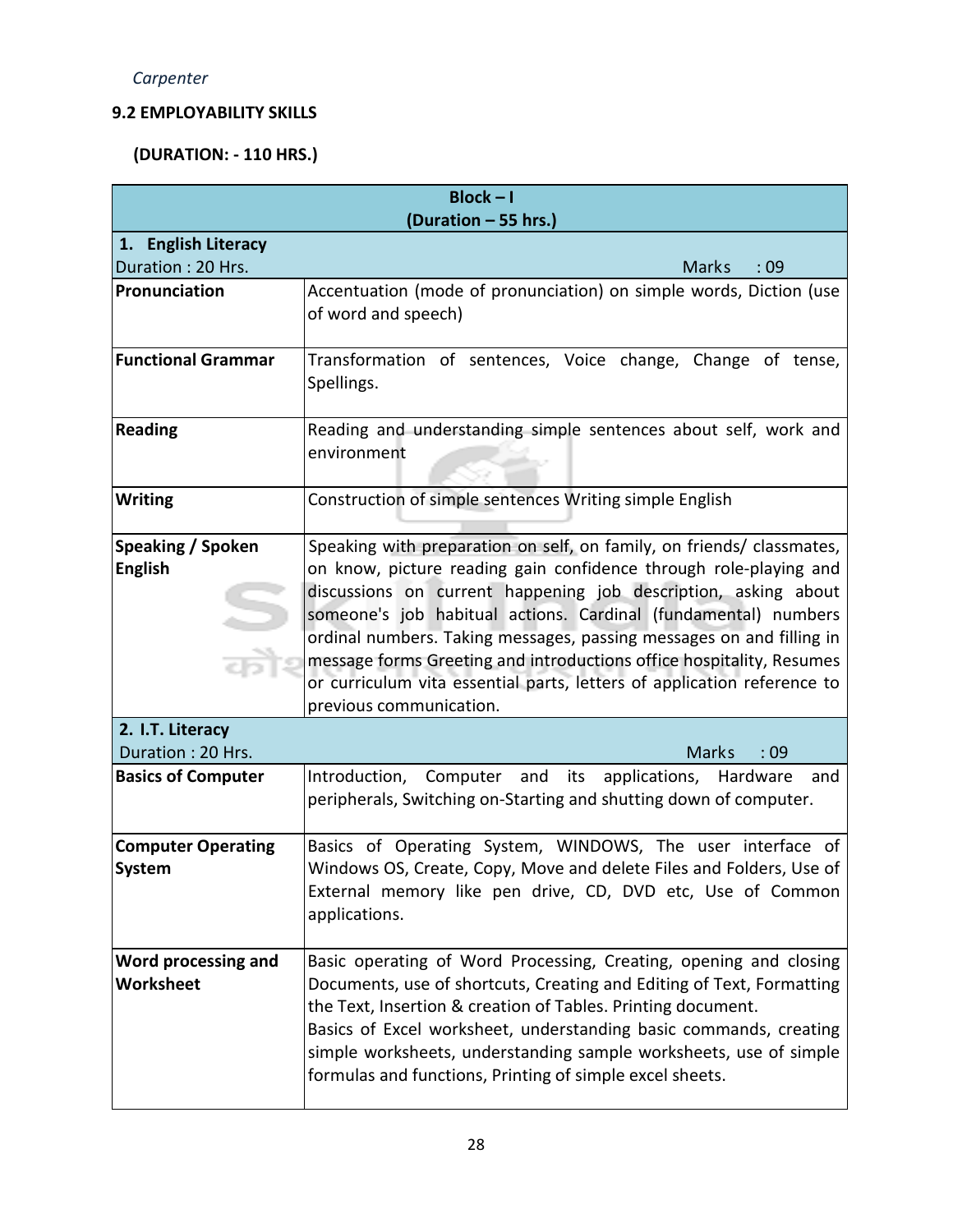| <b>Computer Networking</b><br>and Internet | Basic of computer Networks (using real life examples), Definitions of<br>Local Area Network (LAN), Wide Area Network (WAN), Internet,<br>Concept of Internet (Network of Networks),<br>Meaning of World Wide Web (WWW), Web Browser, Web Site, Web<br>page and Search Engines. Accessing the Internet using Web Browser,<br>Downloading and Printing Web Pages, Opening an email account and<br>use of email. Social media sites and its implication.<br>Information Security and antivirus tools, Do's and Don'ts in<br>Information Security, Awareness of IT - ACT, types of cyber crimes. |  |
|--------------------------------------------|----------------------------------------------------------------------------------------------------------------------------------------------------------------------------------------------------------------------------------------------------------------------------------------------------------------------------------------------------------------------------------------------------------------------------------------------------------------------------------------------------------------------------------------------------------------------------------------------|--|
| 3. Communication Skills                    |                                                                                                                                                                                                                                                                                                                                                                                                                                                                                                                                                                                              |  |
| Duration: 15 Hrs.                          | <b>Marks</b><br>:07                                                                                                                                                                                                                                                                                                                                                                                                                                                                                                                                                                          |  |
| Introduction to                            | Communication and its importance                                                                                                                                                                                                                                                                                                                                                                                                                                                                                                                                                             |  |
| <b>Communication Skills</b>                | Principles of Effective communication                                                                                                                                                                                                                                                                                                                                                                                                                                                                                                                                                        |  |
|                                            | Types of communication - verbal, non verbal, written, email, talking                                                                                                                                                                                                                                                                                                                                                                                                                                                                                                                         |  |
|                                            | on phone.                                                                                                                                                                                                                                                                                                                                                                                                                                                                                                                                                                                    |  |
|                                            | Non verbal<br>communication -characteristics, components-Para-                                                                                                                                                                                                                                                                                                                                                                                                                                                                                                                               |  |
|                                            | language                                                                                                                                                                                                                                                                                                                                                                                                                                                                                                                                                                                     |  |
|                                            | Body language                                                                                                                                                                                                                                                                                                                                                                                                                                                                                                                                                                                |  |
|                                            | Barriers to communication and dealing with barriers.                                                                                                                                                                                                                                                                                                                                                                                                                                                                                                                                         |  |
|                                            | Handling nervousness/ discomfort.                                                                                                                                                                                                                                                                                                                                                                                                                                                                                                                                                            |  |
| <b>Listening Skills</b>                    | Listening-hearing and listening, effective listening, barriers<br>to                                                                                                                                                                                                                                                                                                                                                                                                                                                                                                                         |  |
|                                            | effective listening guidelines for effective listening.                                                                                                                                                                                                                                                                                                                                                                                                                                                                                                                                      |  |
|                                            | Triple- A Listening - Attitude, Attention & Adjustment.                                                                                                                                                                                                                                                                                                                                                                                                                                                                                                                                      |  |
|                                            | Active Listening Skills.                                                                                                                                                                                                                                                                                                                                                                                                                                                                                                                                                                     |  |
| <b>Motivational Training</b>               | Characteristics Essential to Achieving Success.                                                                                                                                                                                                                                                                                                                                                                                                                                                                                                                                              |  |
|                                            | The Power of Positive Attitude.                                                                                                                                                                                                                                                                                                                                                                                                                                                                                                                                                              |  |
|                                            | Self awareness                                                                                                                                                                                                                                                                                                                                                                                                                                                                                                                                                                               |  |
|                                            | <b>Importance of Commitment</b>                                                                                                                                                                                                                                                                                                                                                                                                                                                                                                                                                              |  |
|                                            | <b>Ethics and Values</b>                                                                                                                                                                                                                                                                                                                                                                                                                                                                                                                                                                     |  |
|                                            | <b>Ways to Motivate Oneself</b>                                                                                                                                                                                                                                                                                                                                                                                                                                                                                                                                                              |  |
|                                            | Personal Goal setting and Employability Planning.                                                                                                                                                                                                                                                                                                                                                                                                                                                                                                                                            |  |
| <b>Facing Interviews</b>                   | Manners, Etiquettes, Dress code for an interview                                                                                                                                                                                                                                                                                                                                                                                                                                                                                                                                             |  |
|                                            | Do's & Don'ts for an interview.                                                                                                                                                                                                                                                                                                                                                                                                                                                                                                                                                              |  |
| <b>Behavioral Skills</b>                   | Problem Solving                                                                                                                                                                                                                                                                                                                                                                                                                                                                                                                                                                              |  |
|                                            | <b>Confidence Building</b>                                                                                                                                                                                                                                                                                                                                                                                                                                                                                                                                                                   |  |
|                                            | Attitude                                                                                                                                                                                                                                                                                                                                                                                                                                                                                                                                                                                     |  |
| $Block - II$<br>Duration - 55 hrs.         |                                                                                                                                                                                                                                                                                                                                                                                                                                                                                                                                                                                              |  |
| 4. Entrepreneurship Skills                 |                                                                                                                                                                                                                                                                                                                                                                                                                                                                                                                                                                                              |  |
| Duration: 15 Hrs.                          | <b>Marks</b><br>:06                                                                                                                                                                                                                                                                                                                                                                                                                                                                                                                                                                          |  |
| Concept of                                 | Entrepreneur - Entrepreneurship - Enterprises:-Conceptual issue                                                                                                                                                                                                                                                                                                                                                                                                                                                                                                                              |  |
| Entrepreneurship                           | Entrepreneurship vs. management, Entrepreneurial motivation.                                                                                                                                                                                                                                                                                                                                                                                                                                                                                                                                 |  |
|                                            | Performance & Record, Role & Function of entrepreneurs in relation                                                                                                                                                                                                                                                                                                                                                                                                                                                                                                                           |  |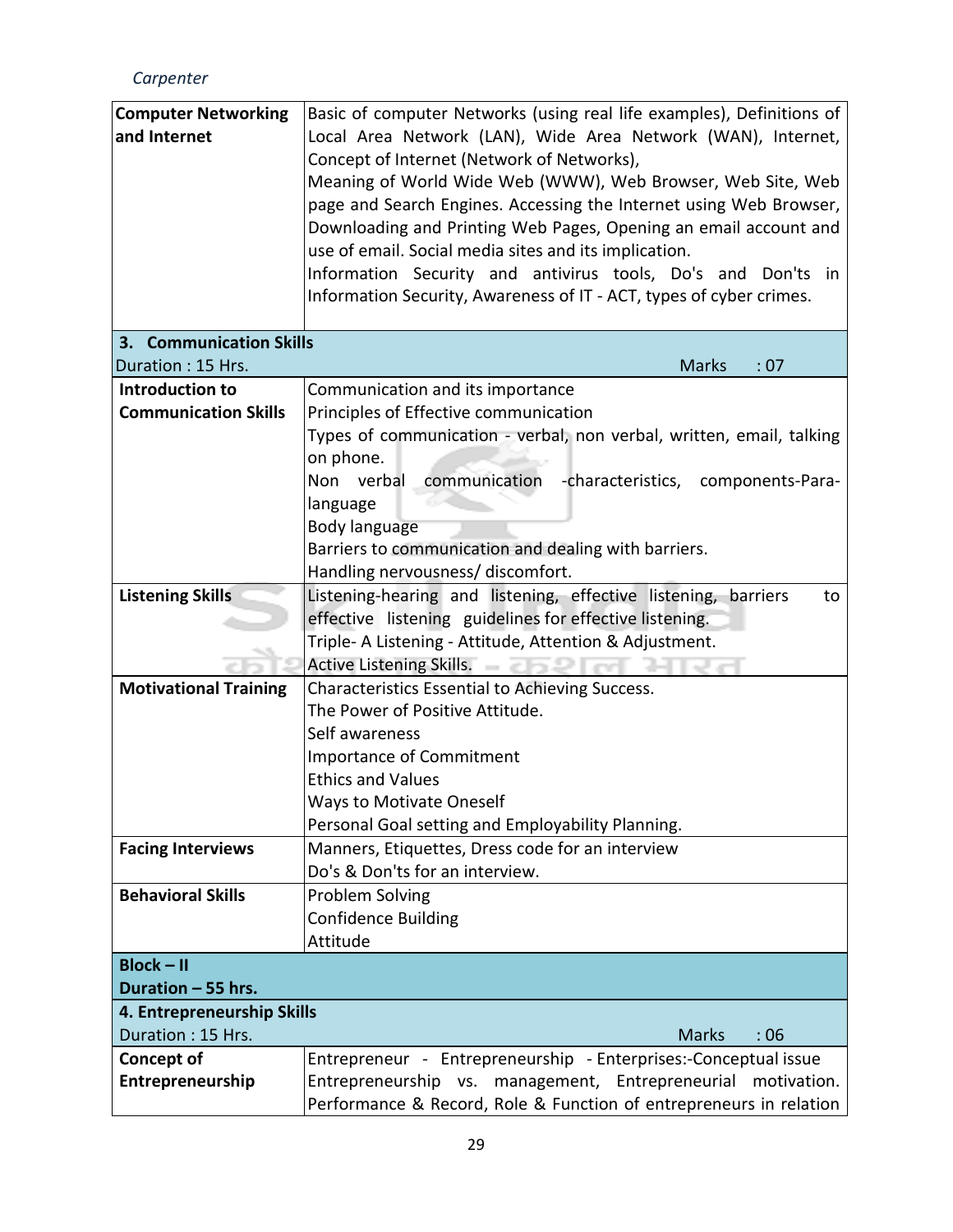*Carpenter*

|                                  | to the enterprise & relation to the economy, Source of business ideas,     |  |
|----------------------------------|----------------------------------------------------------------------------|--|
|                                  | Entrepreneurial opportunities, The process of setting up a business.       |  |
| <b>Project Preparation &amp;</b> | Qualities of a good Entrepreneur, SWOT and Risk Analysis. Concept &        |  |
| <b>Marketing analysis</b>        | application of PLC, Sales & distribution Management. Different             |  |
|                                  | Between Small Scale & Large Scale Business, Market Survey, Method          |  |
|                                  | of marketing, Publicity and advertisement, Marketing Mix.                  |  |
| <b>Institutions Support</b>      | Preparation of Project. Role of Various Schemes and Institutes for         |  |
|                                  | self-employment i.e. DIC, SIDA, SISI, NSIC, SIDO, Idea for financing/      |  |
|                                  | non financing support agencies to familiarizes with the Policies           |  |
|                                  | /Programmes& procedure & the available scheme.                             |  |
|                                  |                                                                            |  |
| Investment                       | Project formation, Feasibility, Legal formalities i.e., Shop Act,          |  |
| Procurement                      | Estimation & Costing, Investment procedure - Loan procurement -            |  |
|                                  | Banking Processes.                                                         |  |
| 4. Productivity                  |                                                                            |  |
| Duration: 10 Hrs.                | <b>Marks</b><br>:05                                                        |  |
| <b>Benefits</b>                  | Personal / Workman - Incentive, Production linked Bonus,                   |  |
|                                  | Improvement in living standard.                                            |  |
|                                  |                                                                            |  |
| <b>Affecting Factors</b>         | Skills, Working Aids, Automation, Environment, Motivation - How            |  |
|                                  | improves or slows down.                                                    |  |
|                                  |                                                                            |  |
| Comparison with                  | Comparative productivity in developed countries (viz. Germany,             |  |
| developed countries              | Japan and Australia) in selected industries e.g. Manufacturing, Steel,     |  |
|                                  | Mining, Construction etc. Living standards of those countries, wages.      |  |
|                                  |                                                                            |  |
| <b>Personal Finance</b>          | Banking processes, Handling ATM, KYC registration, safe cash               |  |
| <b>Management</b>                | handling, Personal risk and Insurance.                                     |  |
|                                  |                                                                            |  |
| <b>Marks</b><br>:06              | 6. Occupational Safety, Health and Environment Education Duration: 15 Hrs. |  |
| <b>Safety &amp; Health</b>       | Introduction to Occupational Safety and Health importance of safety        |  |
|                                  | and health at workplace.                                                   |  |
| <b>Occupational Hazards</b>      | Basic Hazards, Chemical Hazards, Vibroacoustic Hazards, Mechanical         |  |
|                                  | Hazards, Electrical Hazards, Thermal Hazards. Occupational health,         |  |
|                                  | Occupational hygienic, Occupational Diseases/ Disorders & its              |  |
|                                  | prevention.                                                                |  |
| <b>Accident &amp; safety</b>     | Basic principles for protective equipment.                                 |  |
|                                  | Accident Prevention techniques - control of accidents and safety           |  |
|                                  | measures.                                                                  |  |
|                                  |                                                                            |  |
| <b>First Aid</b>                 | Care of injured & Sick at the workplaces, First-Aid & Transportation of    |  |
|                                  | sick person.                                                               |  |
|                                  |                                                                            |  |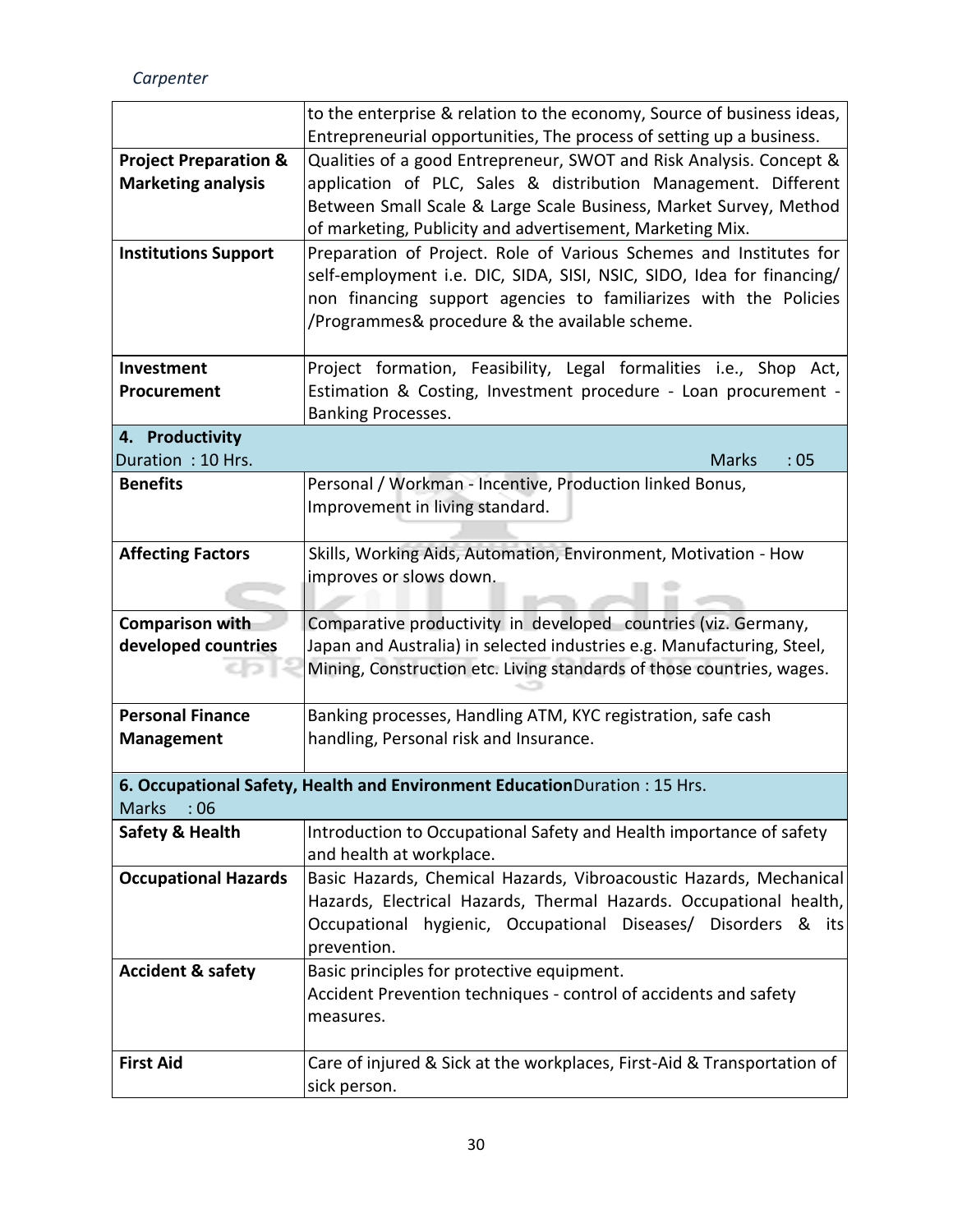*Carpenter*

| <b>Basic Provisions</b>       | Idea of basic provision legislation of India.                                     |  |  |  |  |  |  |  |
|-------------------------------|-----------------------------------------------------------------------------------|--|--|--|--|--|--|--|
|                               | Safety, health, welfare under legislative of India.                               |  |  |  |  |  |  |  |
| Ecosystem                     | Introduction to Environment. Relationship between Society and                     |  |  |  |  |  |  |  |
|                               | Environment, Ecosystem and Factors causing imbalance.                             |  |  |  |  |  |  |  |
| <b>Pollution</b>              | Pollution and pollutants including liquid, gaseous, solid and hazardous<br>waste. |  |  |  |  |  |  |  |
| <b>Energy Conservation</b>    | Conservation of Energy, re-use and recycle.                                       |  |  |  |  |  |  |  |
| <b>Global warming</b>         | Global warming, climate change and Ozone layer depletion.                         |  |  |  |  |  |  |  |
| <b>Ground Water</b>           | Hydrological cycle, ground and surface water, Conservation and                    |  |  |  |  |  |  |  |
|                               | Harvesting of water.                                                              |  |  |  |  |  |  |  |
| <b>Environment</b>            | Right attitude towards environment, Maintenance of in -house                      |  |  |  |  |  |  |  |
|                               | environment.                                                                      |  |  |  |  |  |  |  |
| 7. Labour Welfare Legislation |                                                                                   |  |  |  |  |  |  |  |
| Duration: 05 Hrs.             | <b>Marks</b><br>:03                                                               |  |  |  |  |  |  |  |
| <b>Welfare Acts</b>           | Benefits guaranteed under various acts-Factories Act, Apprenticeship              |  |  |  |  |  |  |  |
|                               | Act, Employees State Insurance Act (ESI), Payment Wages Act,                      |  |  |  |  |  |  |  |
|                               | Employees Provident Fund Act, The Workmen's compensation Act.                     |  |  |  |  |  |  |  |
| 8. Quality Tools              | Duration: 10 Hrs.                                                                 |  |  |  |  |  |  |  |
| <b>Marks</b><br>:05           |                                                                                   |  |  |  |  |  |  |  |
| <b>Quality Consciousness</b>  | Meaning of quality, Quality characteristic.                                       |  |  |  |  |  |  |  |
| <b>Quality Circles</b>        | Definition, Advantage of small group activity, objectives of quality              |  |  |  |  |  |  |  |
|                               | Circle, Roles and function of Quality Circles in Organization, Operation          |  |  |  |  |  |  |  |
|                               | of Quality circle. Approaches to starting Quality Circles, Steps for              |  |  |  |  |  |  |  |
|                               | continuation Quality Circles.                                                     |  |  |  |  |  |  |  |
| <b>Quality Management</b>     | Idea of ISO 9000 and BIS systems and its importance in maintaining                |  |  |  |  |  |  |  |
| <b>System</b>                 | qualities.                                                                        |  |  |  |  |  |  |  |
| <b>House Keeping</b>          | Purpose of House-keeping, Practice of good Housekeeping.                          |  |  |  |  |  |  |  |
| <b>Quality Tools</b>          | Basic quality tools with a few examples.                                          |  |  |  |  |  |  |  |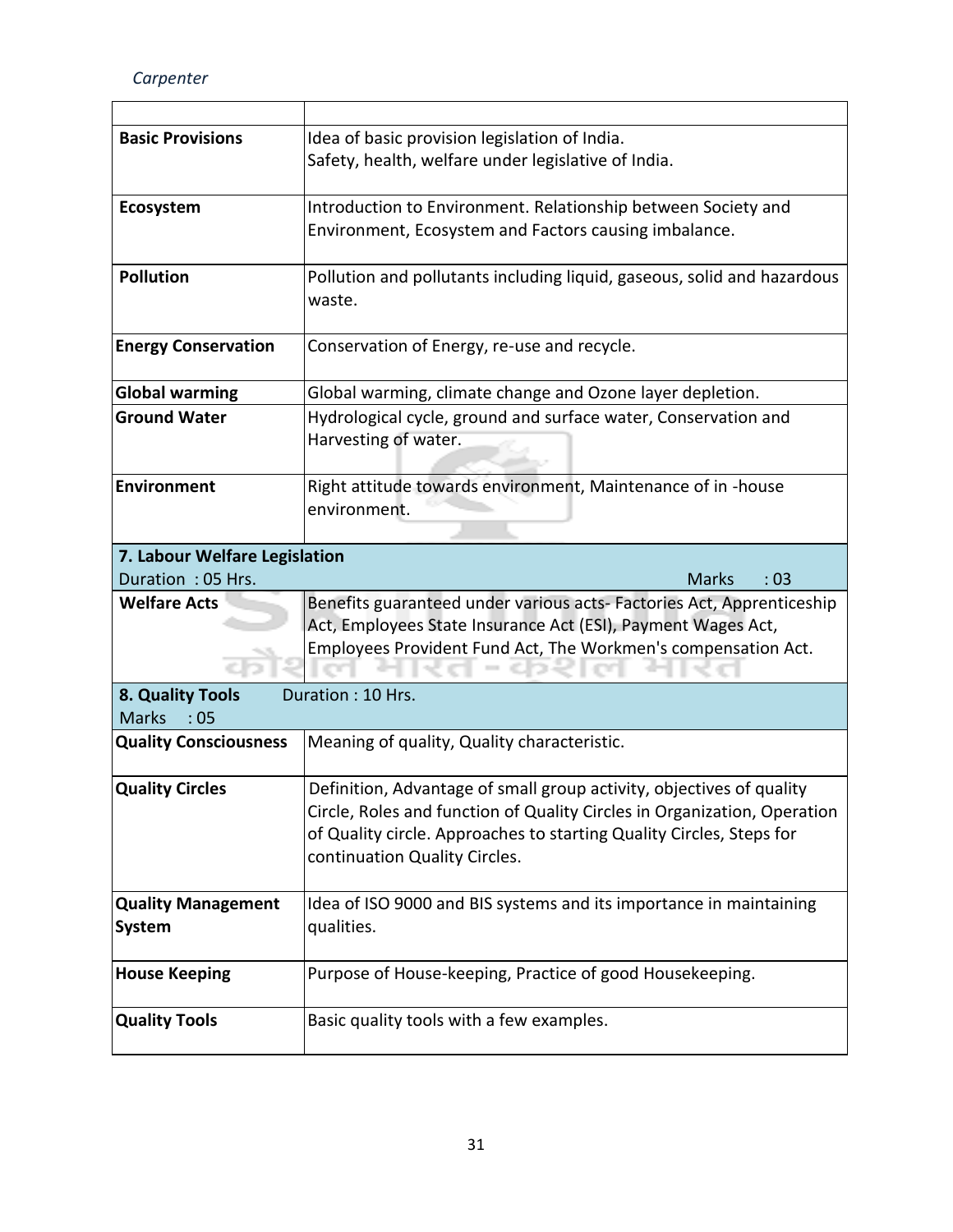BROAD LEARNING TO BE COVERED IN INDUSTRY FOR CARPENTER TRADE:

- 1. Safety and best practices /Basic Industrial Culture (5S, KAIZEN, etc.)
- 2. Record keeping and documentation
- 3. Making components observing different metal removing procedure and perform different fitting job.
- 4. Assembling of different components as per requirement and check functionality.
- 5. Carryout maintenance of different structures.

*Note: Actual training will depend on the existing facilities available in the establishments.*

The **competencies/ specific outcomes** on completion of On-Job Training are detailed below: -

#### **Block – I**

- 1. Revision of basic skills/operations done in the 1<sup>st</sup> year. Introduction in safety precautions in the shop floor. Making a template and layout of a job..
- 2. Using of special hand tools use of bow saw, fret saw, key hole saw etc. use of planes, shoulder plane, plough planes, compass planes, router etc. Chisels – bearing tools, bit, expansion bit etc. use of carving hand tools.
- 3. Grinding and sharpening of hand tools, plane cutter chisels, cutters for rebate planes, molding planes Sharpening and setting of different types of saws.
- 4. Stacking and seasoning of timber.
- 5. Carving of simple figures.
- 6. Use of laminated sheet block boards, ply-wood, sunmica sheets,ply veneer, insulation boards, High density and Medium density board etc.Veneering and its use.
- 7. Use of different types of wood screws, nails, coach screws etc.Preparation of wooden dowels and their uses, use of metal dowels
- 8. Fittings of hinges, locks, handles, fasteners, tower bolts, flush bolts, castors, hasp and staple, door rings etc.
- 9. Preparation of bill of material of different jobs, estimation and costing.
- 10. Marking out and of Tusk tenon and mortise joint.Preparation of different types of dovetail joints, common dovetail, lapped dovetail, secret dovetail, splay dovetail.
- 11. Use of electrical portable machine such as portable circular saw machine, planning machine, drill machine, sander machine, router machine, fret saw machine, etc.
- 12. Making furniture: stool, tray, tables etc.Marking and making decorative book shelve, rack and cabinet etc.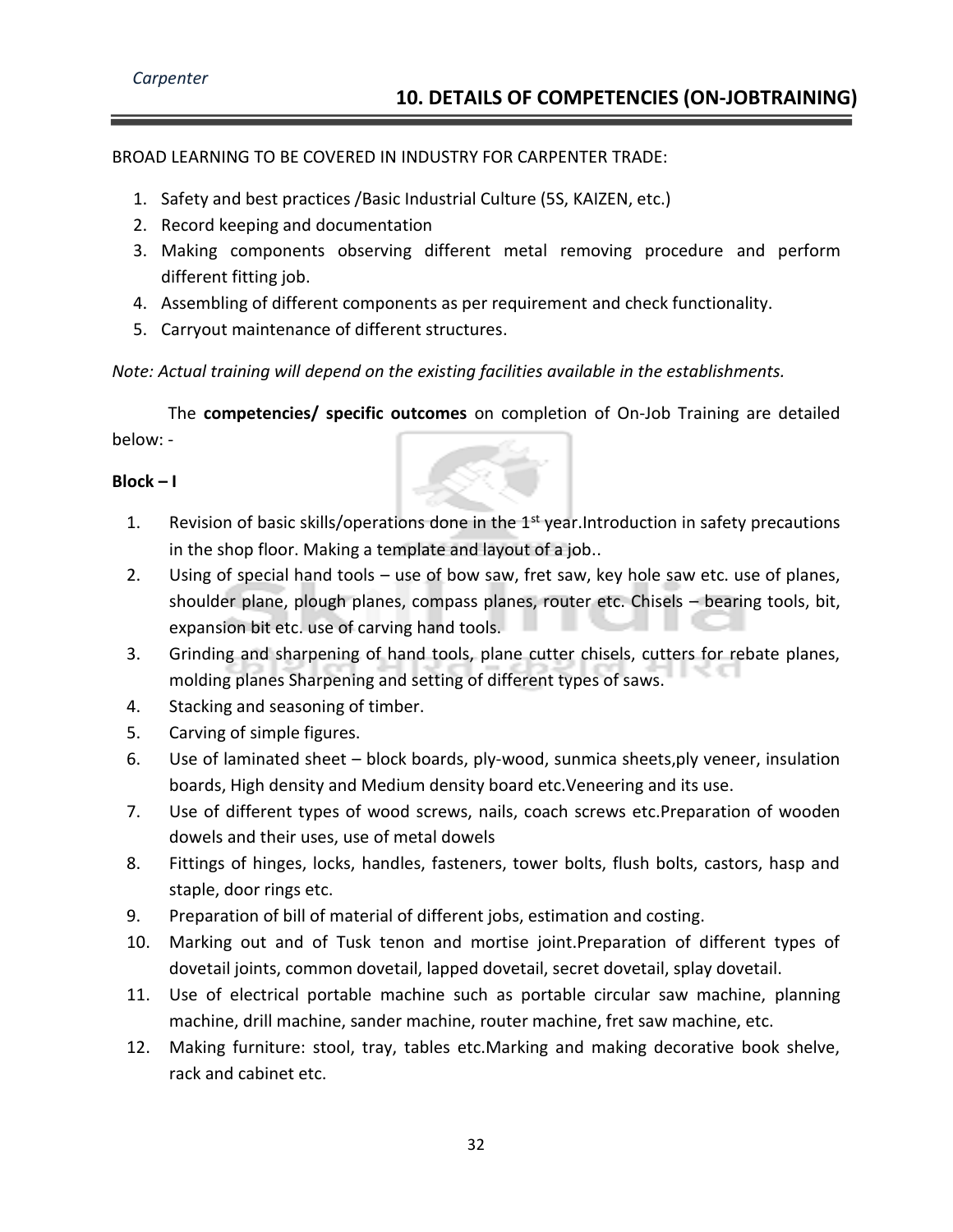- 13. Making writing table with drawer and cupboard, fitting of drawer lock, hinges, cupboard lock etc.
- 14. Making chairs/armless. Varnishing and polishing.

#### **Block – II**

- 15. Preparation of door frame and door shutters
- 16. Making window frame and window shutters
- 17. Construction of floor
- 18. Layout and making of partition.
- 19. Construction of stair cases.
- 20. Making ceiling. Fixing hard board or any insulation board, use different moldings to cover joint.
- 21. Construction of louvers.Construction of sky and lantern roof light..
- 22. Making roof truss and construction. Construction of shuttering (from work).
- 23. Timbering of trench.
- 24. Storage and preservation of different types of timber.
- 25. Use of wood working machines including circular saw machine, surface planer and thickness machine/ jointer planning machine, mortising (chain and hollow chisel) tenoing machines, band saw, fret saw machine, spindle moulder m/c, wood turning lathe, universal wood working machine.
- 26. Sand papering and finishing surface for applying wood finishing materials.
- 27. Sponging the surface, filling up the nail holes and cracks etc.
- 28. French /Wax polishing. Laquar finishing, Painting.
- 29. Pattern Making, Core, and Core Print.
- 30. Use and care of portable power hand tools.
- 31. Working to simple architectural drawing. Simple fitting work, sheet metal work.

#### **Note:**

1. Industry must ensure that above mentioned competencies are achieved by the trainees during their on job training.

2. In addition to above competencies/ outcomes industry may impart additional training relevant to the specific industry.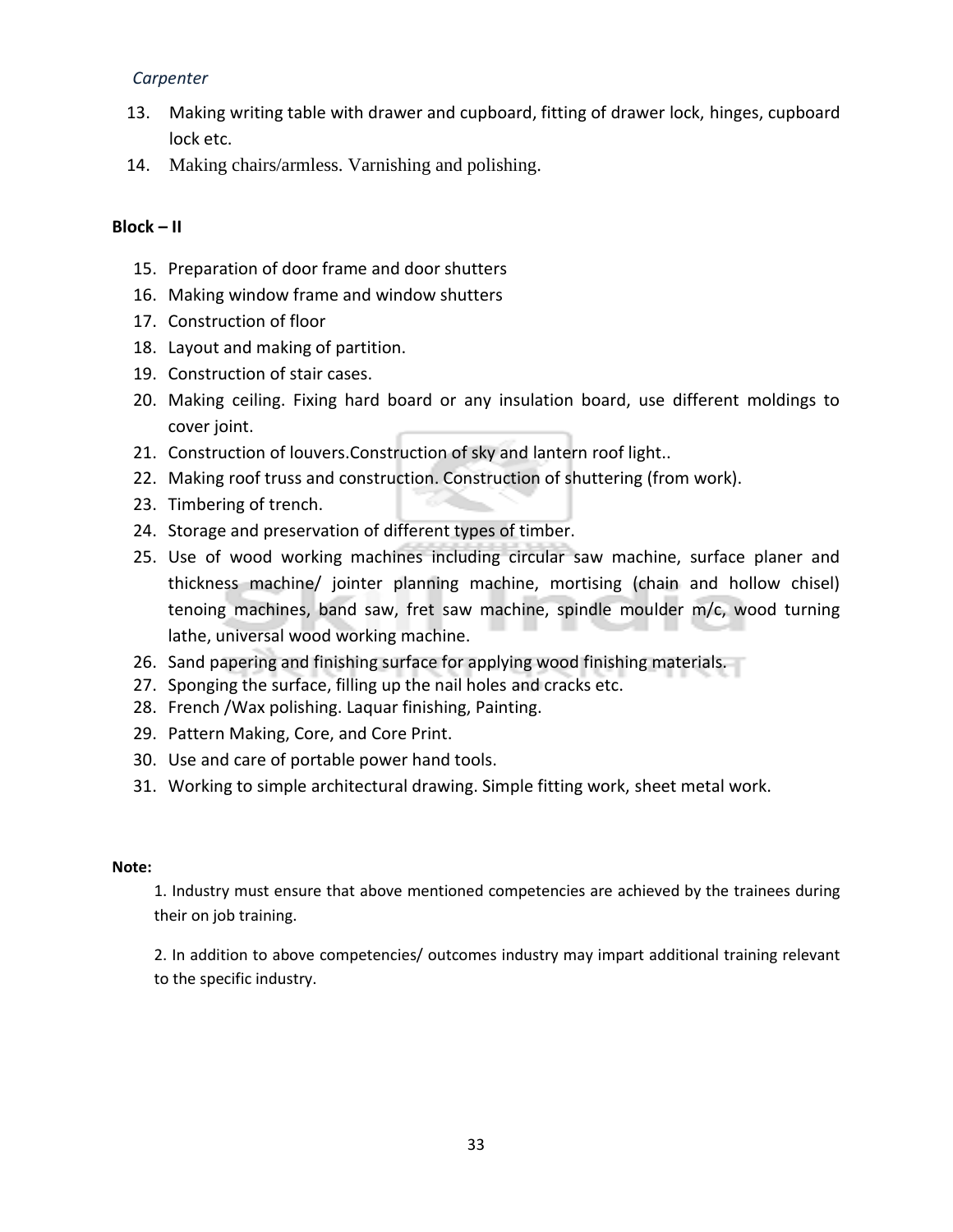#### INFRASTRUCTURE FOR PROFESSIONAL SKILL & PROFESSIONAL KNOWLEDGE

|                | <b>CARPENTER</b>                                                                                       |                                                        |          |  |  |  |  |  |  |  |
|----------------|--------------------------------------------------------------------------------------------------------|--------------------------------------------------------|----------|--|--|--|--|--|--|--|
|                | LIST OF TOOLS AND EQUIPMENT for Basic Training (For 20 Apprentices)                                    |                                                        |          |  |  |  |  |  |  |  |
|                | A. TRAINEES TOOL KIT (For each additional unit trainees tool kit Sl. 1-18 is required<br>additionally) |                                                        |          |  |  |  |  |  |  |  |
| SI.            |                                                                                                        |                                                        |          |  |  |  |  |  |  |  |
| no.            | <b>Name of the Tool &amp; Equipments</b>                                                               | Specification                                          | Quantity |  |  |  |  |  |  |  |
| $\mathbf{1}$   | Foot rule / steel rule                                                                                 | (Two ft. Four fold)                                    | 21 nos.  |  |  |  |  |  |  |  |
| $\overline{2}$ | Marking knife,                                                                                         | 200 mm. Length                                         | 21 nos.  |  |  |  |  |  |  |  |
| 3              | Carpenter square                                                                                       | 200 mm                                                 | 21 nos.  |  |  |  |  |  |  |  |
| 4              | Square, bevel                                                                                          | 50 mm                                                  | 21 nos.  |  |  |  |  |  |  |  |
| 5              | Carpenter making gauge                                                                                 | 200 mm.                                                | 21 nos.  |  |  |  |  |  |  |  |
| 6              | Carpenter mortisegauge<br>120111-012                                                                   | 200 mm                                                 | 21 nos.  |  |  |  |  |  |  |  |
| 7              | Saw hand                                                                                               | 450 mm.                                                | 21 nos.  |  |  |  |  |  |  |  |
| 8              | Saw tenon                                                                                              | 300 mm.                                                | 21 nos.  |  |  |  |  |  |  |  |
| 9              | Plane, jack metal                                                                                      | 335 mm. X 50 mm cutter                                 | 21 nos.  |  |  |  |  |  |  |  |
| 10             | Plane smoothing, metal cutter.                                                                         | 200 mm. X 50 mm                                        | 21 nos.  |  |  |  |  |  |  |  |
| 11             | Chisel, firmer (bevel) edge                                                                            | 6 mm. 10mm., 15mm., 20mm.<br>and 25 mm. width (5 nos.) | 21 nos.  |  |  |  |  |  |  |  |
| 12             | Chisel, mortise                                                                                        | 06mm., 10mm., and 15 mm.<br>$(3 \text{ nos.})$         | 21 nos.  |  |  |  |  |  |  |  |
| 13             | Screw driver (cabnit maker)                                                                            | 300 mm.                                                | 21 nos.  |  |  |  |  |  |  |  |
| 14             | Mallet medium size                                                                                     | 250 mm.                                                | 21 nos.  |  |  |  |  |  |  |  |
| 15             | Claw hammer.                                                                                           | 500 gms.                                               | 21 nos.  |  |  |  |  |  |  |  |
| 16             | Oilstone(carborundum) universal silicon<br>carbitecombinationrough and fine                            | 200x 50x25 mm                                          | 21 nos.  |  |  |  |  |  |  |  |
| 17             | Hand brush for bench cleaning                                                                          |                                                        | 21 nos.  |  |  |  |  |  |  |  |

#### **B : INSTRUMENTS & GENERAL SHOP OUTFIT**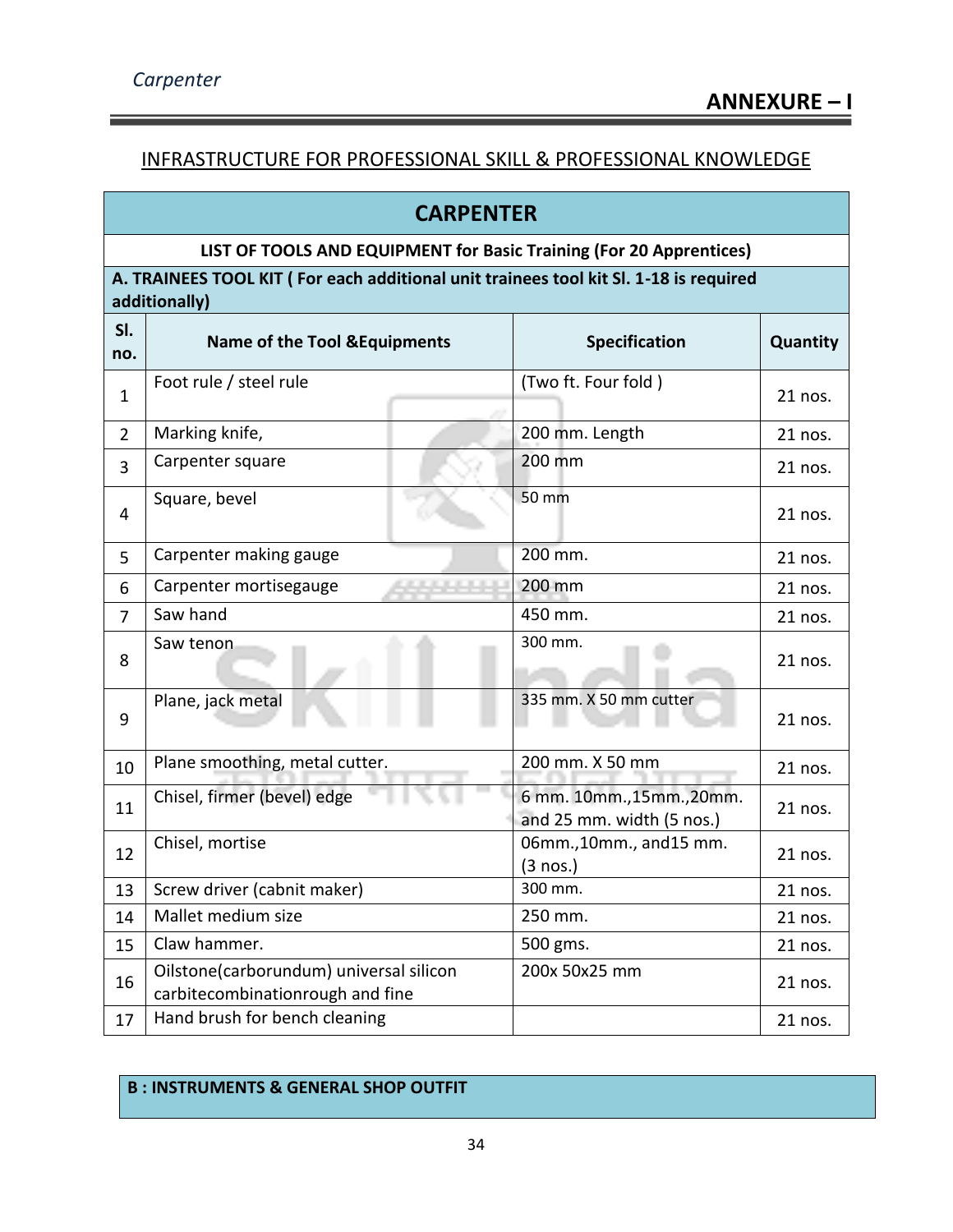| 19. | Measuring tape                             | 3 meter                              | 01nos.  |  |
|-----|--------------------------------------------|--------------------------------------|---------|--|
| 20. | Contruction scale                          | 1 meter                              | 4 nos.  |  |
| 21. | Spring caliper inside                      | 150 mm                               | 4 nos.  |  |
| 22. | Spring caliper out side                    |                                      | 4 nos.  |  |
| 23. | Wing compass                               | 300 mm.                              | 2 no.   |  |
| 24. | <b>Trammel Point</b>                       |                                      | 2 nos.  |  |
| 25. | Sprit level                                | 300 mm.                              | 2 nos.  |  |
| 26. | Rip saw                                    | 600 mm.                              | 4 nos.  |  |
| 27. | Cross cut saw                              | 450 mm.                              | 2 nos.  |  |
| 28. | Key hole saw                               | 250 mm.                              | 2 no.   |  |
| 29. | Fret saw frame                             | 150 mm.                              | 2 no.   |  |
| 30. | Compass saw                                | 350 mm.                              | 4 no.   |  |
| 31. | Adze                                       | 15 kg.                               | 4 nos.  |  |
| 32. | Trying plane metal                         | 450 mm. X 60 mm. Cutter              | 2 nos.  |  |
| 33. | Plane rivet adjustable                     | 250 mm. X meters x 9 mm.<br>Cutters. | 4 nos.  |  |
| 34. | Plough plane with set of 8                 | cutter up to 12 mm. Width            | 4 nos.  |  |
| 35. | Spoke shaves                               | 50 mm. Cutter                        | 8 nos.  |  |
| 36. | Plane adjustable circular                  | 250 mm                               | 4 no.   |  |
| 37. | Router plane                               |                                      | 4 no.   |  |
| 38. | Cabinet scraper                            | 100 mm.                              | 4 no.   |  |
| 39. | Gauge chisel, scribing                     | 6mm.,10mm.,12mm.,16mm.,              | 8 nos.  |  |
|     |                                            | 20mm.                                |         |  |
| 40. | Ball pein hammer                           | 600 gm.                              | 4 nos.  |  |
| 41. | Cross pein hammer                          | 600 gms.                             | 4 nos.  |  |
| 42. | Screw driver                               | 450 mm.                              | 4 nos.  |  |
| 43. | .<br>Screw driver                          | 250 mm.                              | 4 nos.  |  |
| 44. | Screw driver                               | 150 mm.                              | 4 nos.  |  |
| 45. | Pincer                                     | 50 mm.                               | 4 nos.  |  |
| 46. | File half round 2nd cut                    | 250 mm.                              | 8 nos.  |  |
| 47. | File half round wood rasp bastad mm.       |                                      | 8 set   |  |
| 48. | File slim taper                            | 100 mm                               | 12 nos. |  |
| 49. | File slim taper                            | 150 mm.                              | 12 nos. |  |
| 50. | Card file (steel) wire brush for file      |                                      | 4 nos.  |  |
| 51. | Hands drill                                | 6 mm. Capacities                     | 8 nos.  |  |
| 52. | Country drill with bow (ball bearing type) |                                      | 4 nos.  |  |
| 53. | Ratchel brace                              | 250 mm. Swap                         | 4 nos.  |  |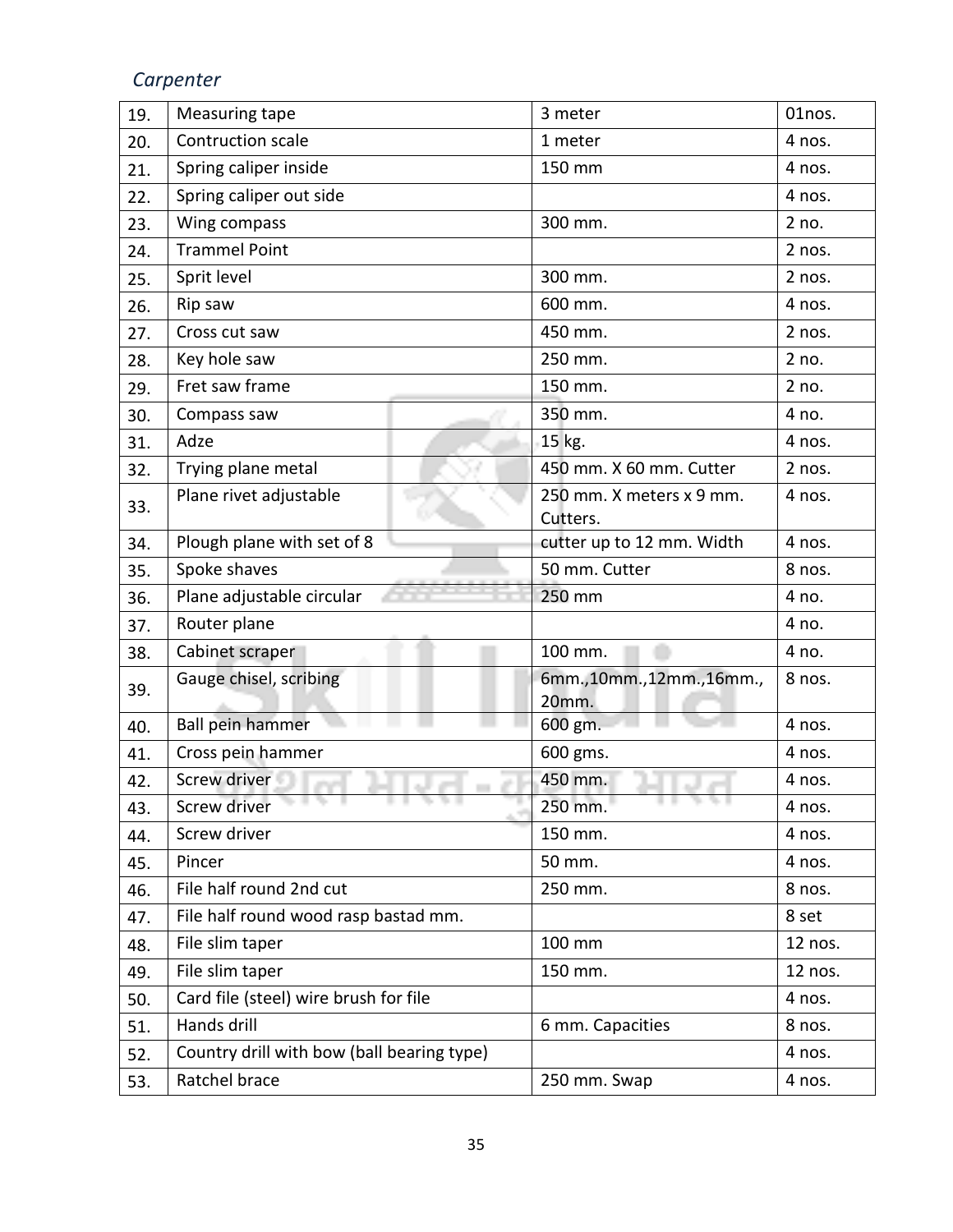|     | Hand auger                              | 10mm.,12mm.,14mm.,16mm.        | 2 sets      |
|-----|-----------------------------------------|--------------------------------|-------------|
| 54. |                                         | ,18mm.,20mm.,22mm.,25          |             |
|     | Centre bits                             | mm<br>6mm., 8 mm., 10mm., 12mm | 2 sets      |
| 55. |                                         |                                |             |
| 56. | <b>Expansion bit sets</b>               |                                | 2 sets      |
| 57. | Twist drill bits                        | 6mm.,8mm.10mm.,12, mm          | 2 sets      |
| 58. | Counter sink bit rose type              | 12 mm.                         | 4 nos.      |
| 59. | <b>Breast drill</b>                     | 6 mm.capacity                  | 2 nos.      |
| 60. | Centre punch 5                          |                                | 4 nos.      |
| 61. | Plunger saw set / pistol grip type.     |                                | 2 nos.      |
| 62. | Number punch                            | 12 mm.                         | 2 nos.      |
| 63. | Slip stone                              | 100 mm.                        | 8 nos.      |
| 64. | Round crow bar with chisel and claw end | 1070 x 25 mm.                  | 2 nos.      |
| 65. | 'G' clamp                               | 100 mm                         | 8 nos.      |
| 66. | 'G' clamp                               | 150 mm.                        | 8 nos.      |
| 67. | 'G' clamp                               | 250 mm.                        | 4 nos.      |
| 68. | 'T' bar cramp                           | 0.6 meter                      | 8 nos.      |
| 69. | 'T' bar cramp                           | 1.25 meter                     | 4nos.       |
| 70. | 'T' bar cramp                           | 1.75 meter                     | 4 nos.      |
| 71. | Carpenter vice                          | 250 mm jaws                    | 16 nos.     |
| 72. | Saw sharpening vice                     | 250 jaws. / 350mm with         | 2 nos.      |
|     |                                         | wooden jaws                    |             |
| 73. | Carving tools set.                      |                                | 4 set       |
| 74. | Goggles pair                            |                                | 2 no.       |
| 75. | Glass cutter                            |                                | 2 nos.      |
| 76. | Nail punch                              |                                | 4 nos.      |
| 77. | Surface plate<br>.                      | 600 x 600 mm.                  | 1nos.       |
| 78. | Carpenter's work bench                  | 2400x920x800 mm. Height        | 8nos        |
| 79. | Oil can                                 |                                | 4 nos.      |
| 80. | Drills chuck                            | 12 mmcapacities                | 1 nos.      |
| 81. | Moisture meter                          |                                | 1nos.       |
| 82. | Greese gun                              |                                | 1nos.       |
| 83. | Spanner double ended                    | set of 14                      | 1 nos.      |
| 84. | Electrical drying oven (small type).    |                                | 1 no.       |
| 85. | Bench working                           | 240 x 120 x 90 cm.             | 4 nos.      |
| 86. | Almirah                                 | 180 x 90 x 45 cm.              | 2 nos.      |
| 87. | <b>Instructor Table</b>                 |                                | $1+1$ no.   |
| 88. | <b>Instructor Chair</b>                 |                                | $1 + 1$ no. |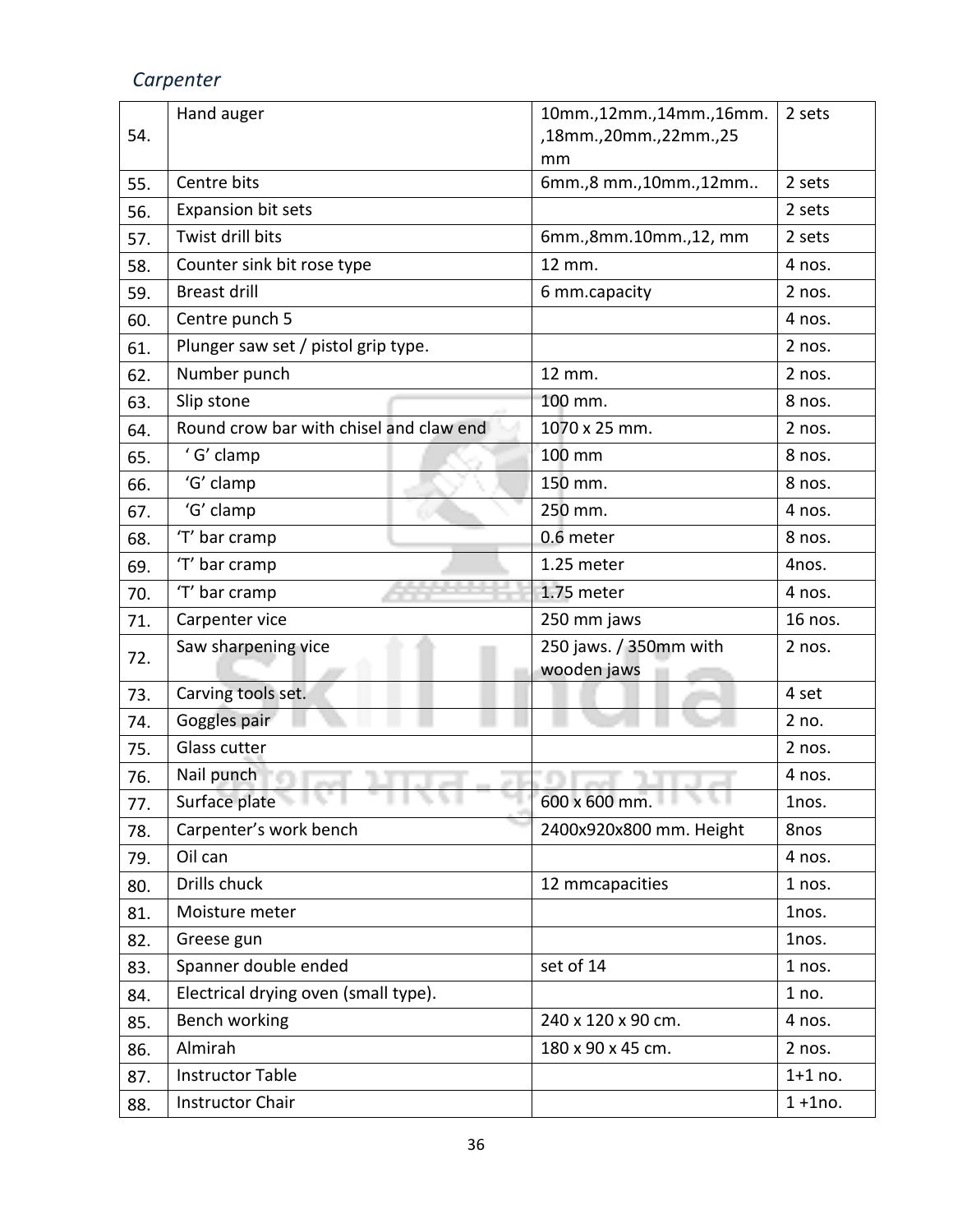| 89.            | Black board with easel.                                     |                                                                                                   | 1 no.          |
|----------------|-------------------------------------------------------------|---------------------------------------------------------------------------------------------------|----------------|
| 90.            | Fire extinguisher                                           | (For 4 Units)                                                                                     | 2 nos.         |
| 91.            | Fire buckets.                                               |                                                                                                   | 2 nos.         |
| 92.            | Wing compass                                                | 25.4 cm or 30 cm.                                                                                 | 2 nos.         |
| 93.            | Class room Chair                                            |                                                                                                   | 20 nos.        |
| 94.            | Class Room table                                            |                                                                                                   | 20nos          |
| 95.            | Computer Chair                                              |                                                                                                   | $4 + 1$        |
| 96.            | <b>Computer Table</b>                                       |                                                                                                   | $4 + 1$        |
| 97.            | Desktop computer/Lap top with related MS<br>office software |                                                                                                   | $4 + 1$        |
| 98.            | <b>Discussion Table</b>                                     | $8'$ x 4' x 2 $\frac{1}{2}$                                                                       | $\overline{2}$ |
| 99.            | First-aid box                                               |                                                                                                   | As<br>required |
| 100            | Instructional Material - Ref. books                         |                                                                                                   | As<br>required |
| 101            | Internet connection with all accessories                    |                                                                                                   | As<br>required |
| 102            | Laser printer                                               |                                                                                                   | $\mathbf 1$    |
| 103            | LCD projector/ LED / LCD TV (42")                           |                                                                                                   | $\mathbf 1$    |
|                | <b>C: GENERAL MACHINERY INSTALLATIONS</b>                   |                                                                                                   |                |
| $\mathbf{1}$   | Portable circular saw machine                               |                                                                                                   | 02 nos.        |
| $\overline{2}$ |                                                             |                                                                                                   | 02 nos.        |
|                | Portable planning machine                                   |                                                                                                   |                |
| 3              | Power drill machine                                         |                                                                                                   | 02 nos.        |
| 4              | Portable sander machine                                     |                                                                                                   | 01 no.         |
| 5              | Portable jig saw machine                                    |                                                                                                   | 02 nos.        |
| 6              | Portable router machine                                     |                                                                                                   | 01 no.         |
| 7              | Power screw driver                                          |                                                                                                   | 02 nos.        |
| 8              | surfacer and thickner<br>Combind<br>jointer                 |                                                                                                   | 01 no.         |
| 9              | planning machine<br>'Lathe, wood turning.'                  | 150 mm height of centres<br>1.75-meter bed, Motorised<br>complete with a set of<br>turning tools. | 03 nos.        |
| 10             | Tenoning machine (single ended)                             |                                                                                                   | 01 no.         |
| 11             | Mortising machine (combine hollow chisel and<br>chain)      |                                                                                                   | 01 no.         |
| 12             | <b>Bench Grinder</b>                                        | 200 mm.wheel dia. pedestal                                                                        | 01 no.         |
| 13             | Drill machine (Pedestal)                                    | 12 mm. Capacity                                                                                   | 01 no.         |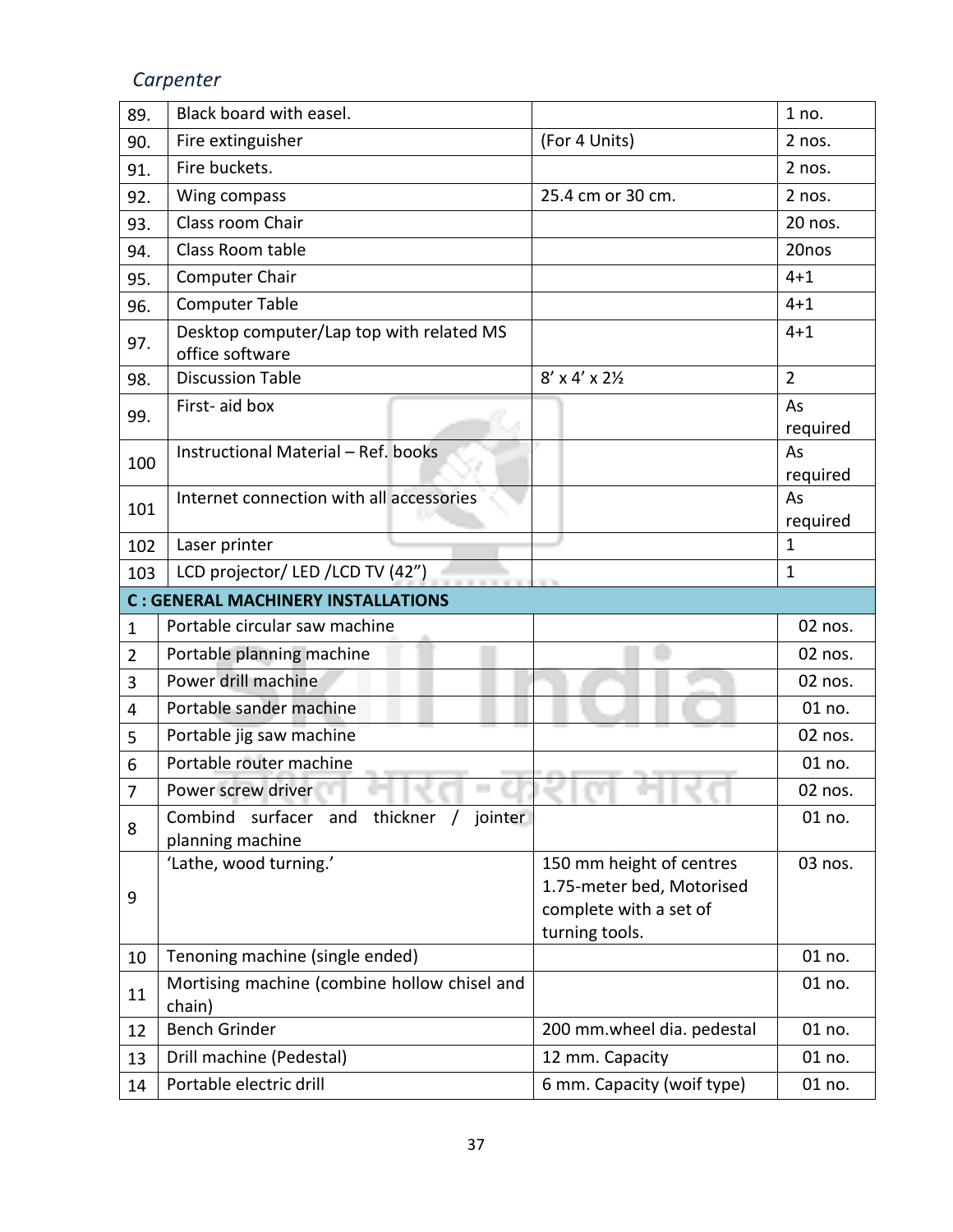| 15 | Portable discsander                                      | 200 mm. Dia                                          | 01 no. |
|----|----------------------------------------------------------|------------------------------------------------------|--------|
| 16 | Adjustable saw sharpener                                 |                                                      | 01 no. |
| 17 | Electric heater                                          | 1000/1500 w 1 nos.102.<br>Electric blower (portable) | 01 no. |
| 18 | Universal wood working machine / Circular saw<br>machine |                                                      | 01 no. |
| 19 | Band saw machine                                         |                                                      | 01 no. |
| 20 | Automatic band saw sharpening machine                    |                                                      | 01 no. |
| 21 | Band saw brazing or shouldering machine                  |                                                      | 01 no. |



# Skill India कौशल भारत-कुशल भारत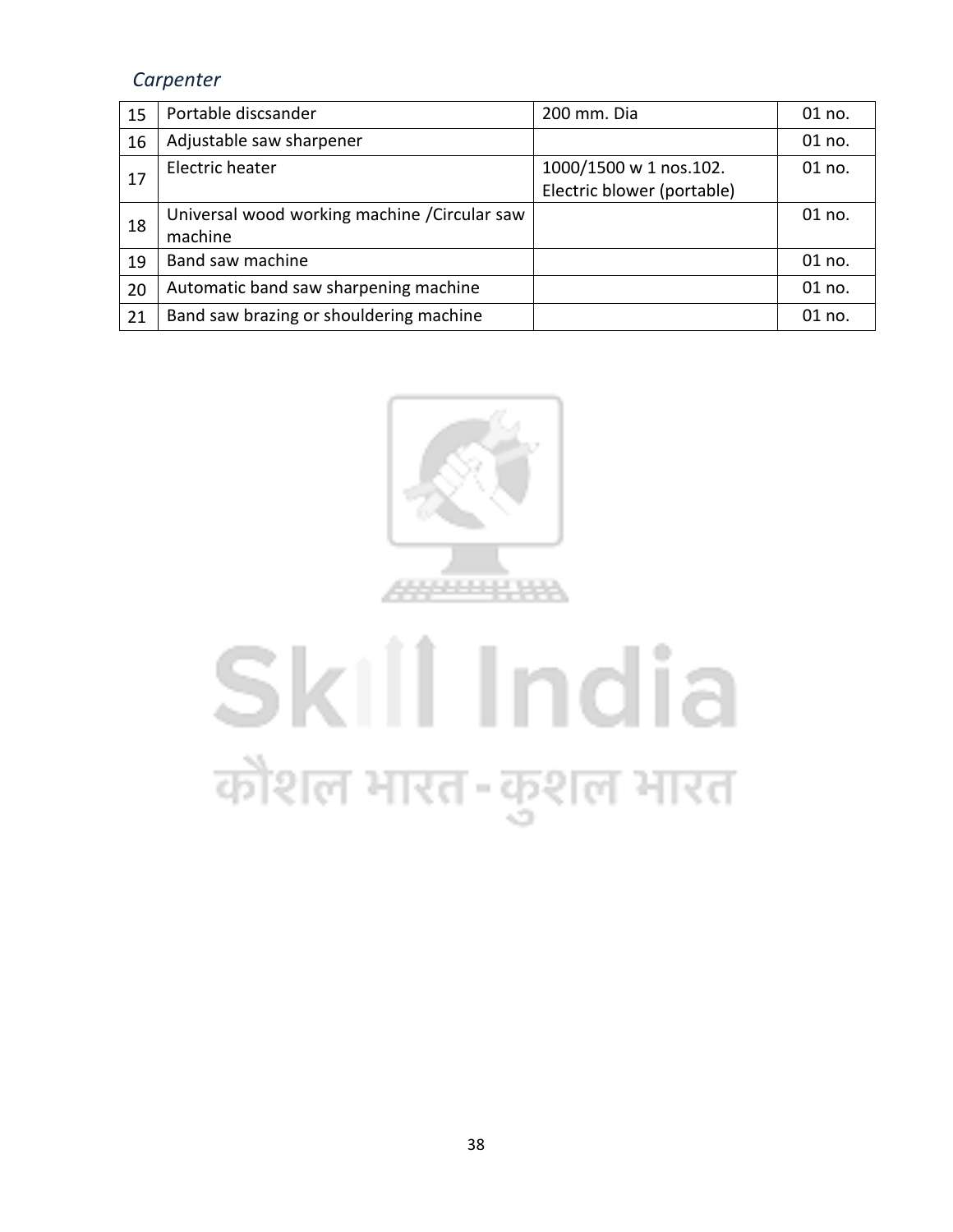#### INFRASTRUCTURE FOR WORKSHOP CALCULATION & SCIENCE AND ENGINEERING DRAWING

#### **TRADE: CARPENTER**

#### **LIST OF TOOLS& EQUIPMENTS FOR -20APPRENTICES**

**1) Space Norms** : 45 Sq. m.(For Engineering Drawing)

**2) Infrastructure:** 

|                | <b>A: TRAINEES TOOL KIT:-</b>               |                     |             |  |  |
|----------------|---------------------------------------------|---------------------|-------------|--|--|
| SI.<br>No.     | Name of the items                           | Specification       | Quantity    |  |  |
| 1.             | Draughtsman drawing instrument box          |                     | $20+1$ set  |  |  |
| 2.             | Set square celluloid 45° (250 X 1.5 mm)     |                     | $20+1$ set  |  |  |
| 3.             | Set square celluloid 30°-60° (250 X 1.5 mm) |                     | $20+1$ set  |  |  |
| 4.             | Mini drafter<br><b>CONTRACTOR</b>           | <b>LE TURNER</b>    | $20+1$ set  |  |  |
| 5.             | Drawing board (700mm x500 mm) IS: 1444      |                     | $20+1$ set  |  |  |
|                | <b>B: Furniture Required</b>                |                     |             |  |  |
| SI.<br>No.     | Name of the items                           | Specification       | Quantity    |  |  |
| $\mathbf{1}$   | <b>Drawing Board</b>                        |                     | 20          |  |  |
| $\overline{2}$ | Models: Solid & cut section                 |                     | as required |  |  |
| 3              | <b>Drawing Table for trainees</b>           |                     | as required |  |  |
| 4              | Stool for trainees                          |                     |             |  |  |
|                |                                             |                     | as required |  |  |
| 5              | Cupboard (big)                              |                     | 01          |  |  |
| 6              | <b>White Board</b>                          | (size: 8ft. x 4ft.) | 01          |  |  |
| $\overline{7}$ | Trainer's Table                             |                     | 01          |  |  |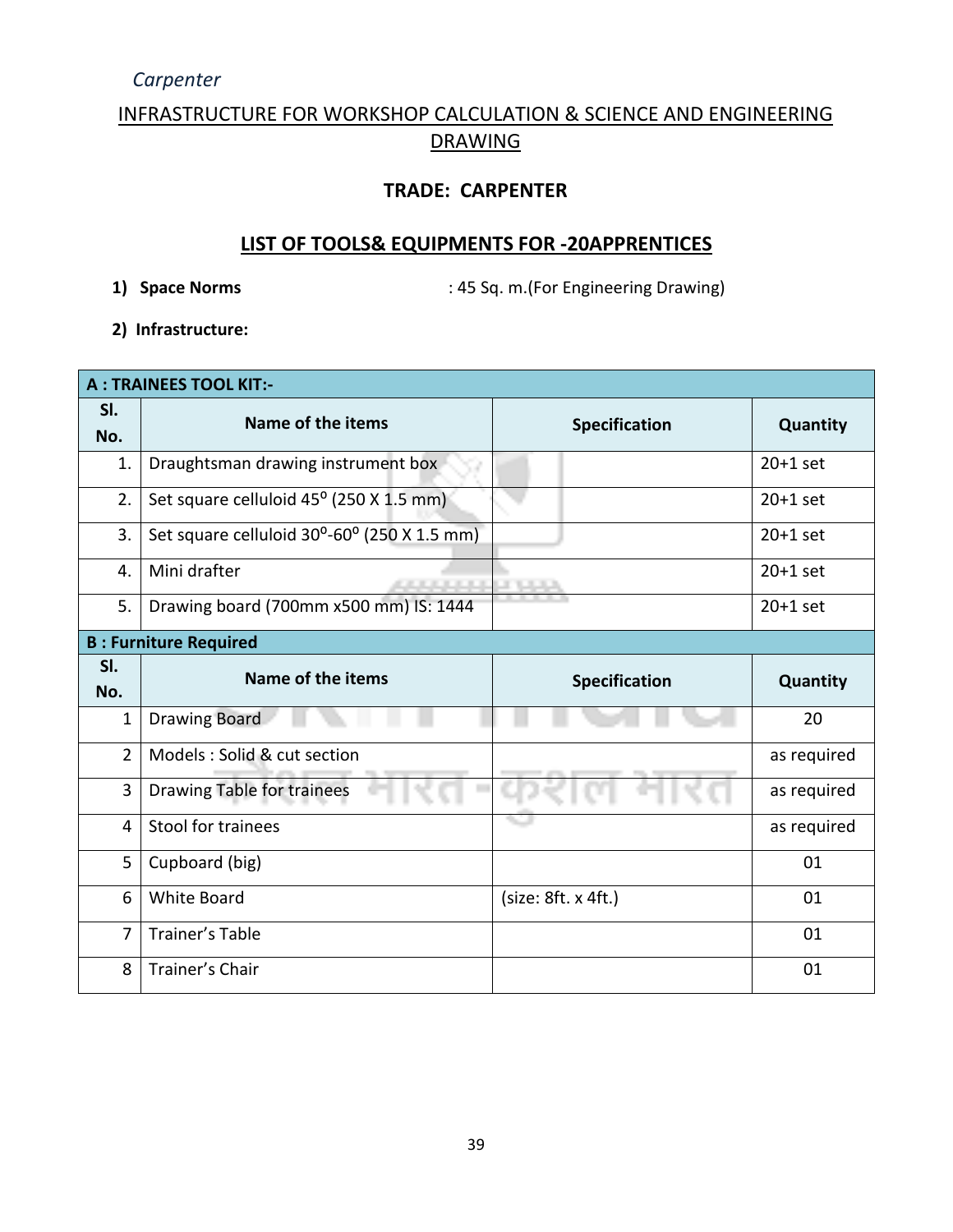| <b>TOOLS &amp; EQUIPMENTS FOR EMPLOYABILITY SKILLS</b> |                                                                                                                                                          |         |  |  |  |  |  |  |
|--------------------------------------------------------|----------------------------------------------------------------------------------------------------------------------------------------------------------|---------|--|--|--|--|--|--|
| SI.<br>No.                                             | Name of the Equipment                                                                                                                                    |         |  |  |  |  |  |  |
| 1.                                                     | Computer (PC) with latest configurations and Internet connection<br>with standard operating system and standard word processor and<br>worksheet software | 10 Nos. |  |  |  |  |  |  |
| 2.                                                     | <b>IUPS - 500VA</b>                                                                                                                                      | 10 Nos. |  |  |  |  |  |  |
| $\mathbf{3}$ .                                         | lScanner cum Printer                                                                                                                                     | 1 No.   |  |  |  |  |  |  |
| 4.                                                     | <b>Computer Tables</b>                                                                                                                                   | 10 Nos. |  |  |  |  |  |  |
| 5.                                                     | <b>Computer Chairs</b>                                                                                                                                   |         |  |  |  |  |  |  |
| 6.                                                     | <b>LCD Projector</b>                                                                                                                                     | 1 No.   |  |  |  |  |  |  |
| $7_{\cdot}$                                            | White Board 1200mm x 900mm                                                                                                                               | 1 No.   |  |  |  |  |  |  |
|                                                        |                                                                                                                                                          |         |  |  |  |  |  |  |

*Note: - Above Tools & Equipments not required, if Computer LAB is available in the institute.*



# Skill India कौशल भारत-कुशल भारत